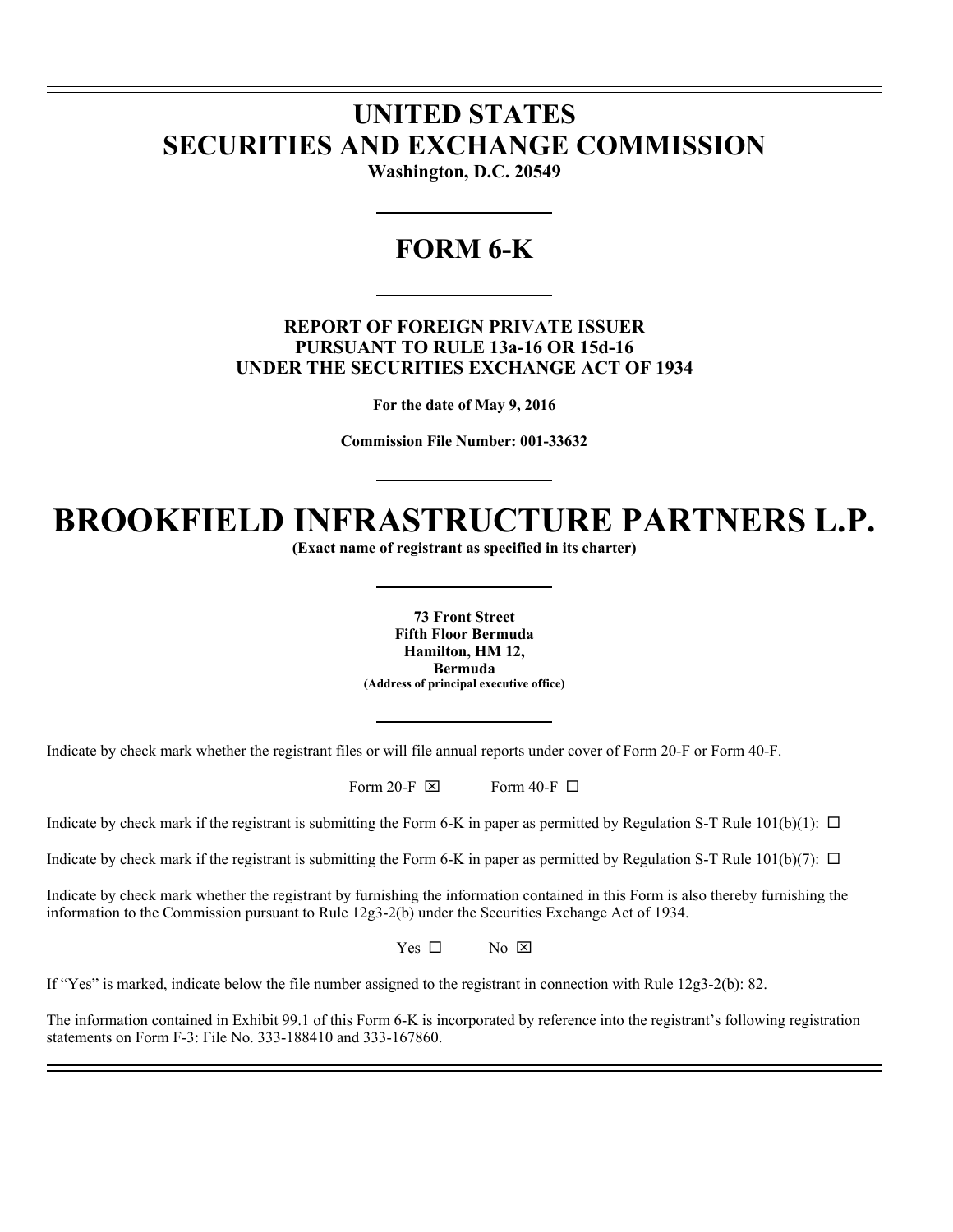The following document, which is attached as an exhibit hereto, is incorporated by reference herein:

### **Exhibit Title**

- 99.1 Brookfield Infrastructure Partners L.P.'s interim report for the quarter ended March 31, 2016
- 99.2 Certification of Samuel Pollock, Chief Executive Officer, Brookfield Infrastructure Group L.P., pursuant to Canadian law
- 99.3 Certification of Bahir Manios, Chief Financial Officer, Brookfield Infrastructure Group L.P., pursuant to Canadian law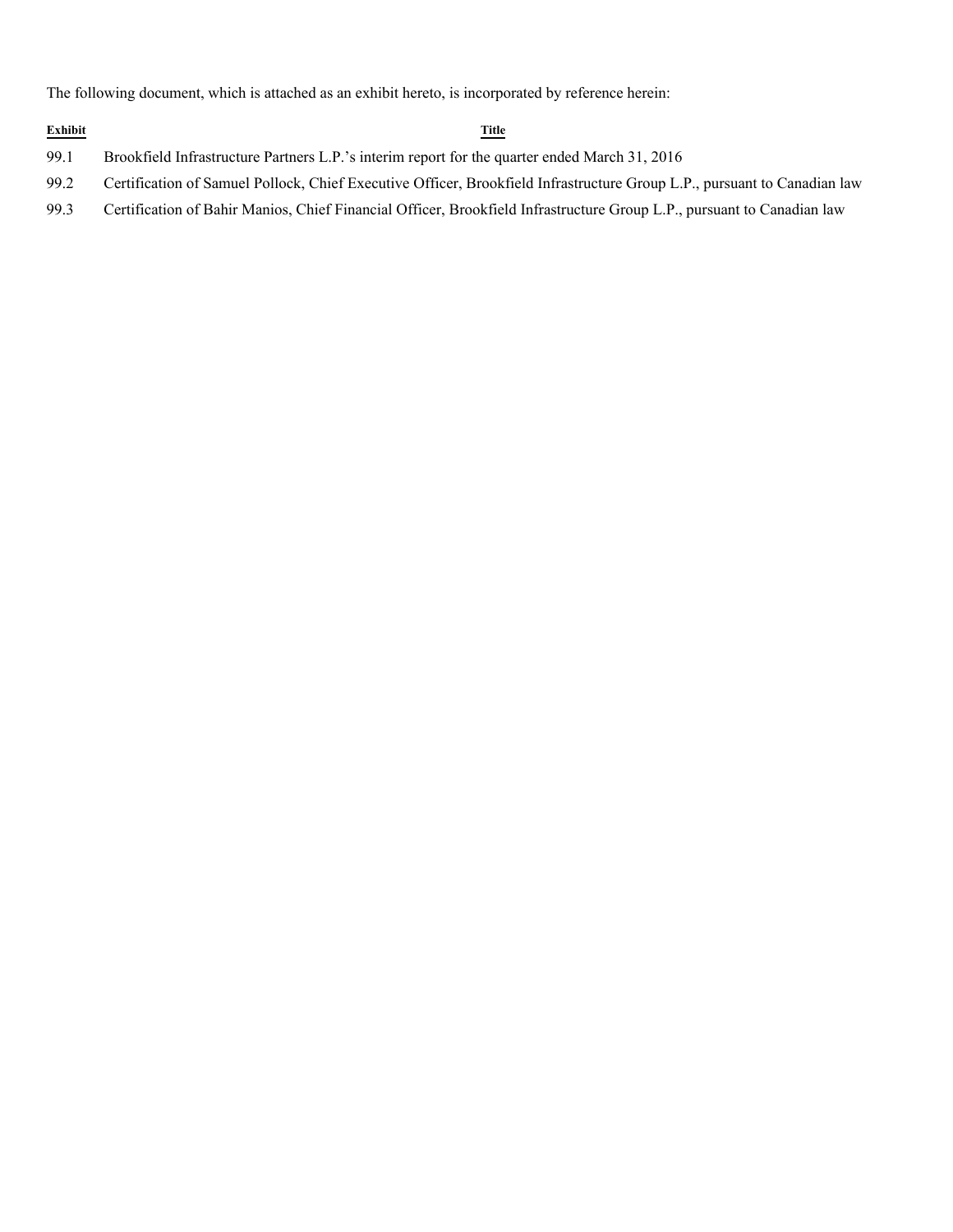### **SIGNATURES**

Pursuant to the requirements of the Securities Exchange Act of 1934, the registrant has duly caused this report to be signed on its behalf by the undersigned, thereunto duly authorized.

### **BROOKFIELD INFRASTRUCTURE PARTNERS L.P.**

by its general partner, BROOKFIELD INFRASTRUCTURE PARTNERS LIMITED

Date: May 9, 2016 **By:** */s/ Don Mackenzie* 

Name: Don Mackenzie Title: Director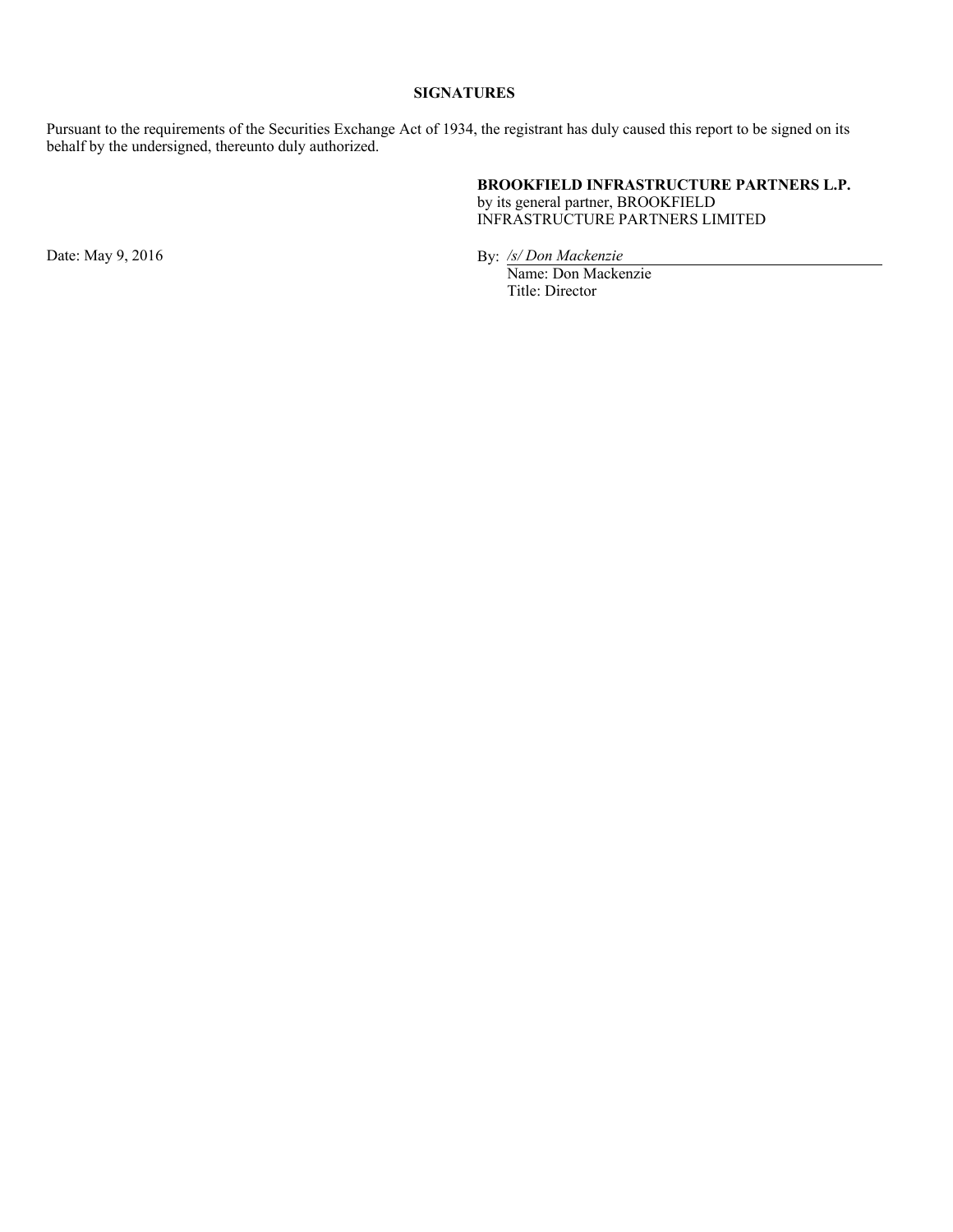### **Exhibit 99.1**

**Page**

### **Brookfield Infrastructure Partners L.P.**

Interim Report Q1 2016

### **UNAUDITED INTERIM CONDENSED AND CONSOLIDATED FINANCIAL STATEMENTS**

### *AS OF MARCH 31, 2016 AND DECEMBER 31, 2015 AND FOR THE THREE MONTH PERIODS ENDED MARCH 31, 2016 AND 2015*

### **INDEX**

| Unaudited Interim Condensed and Consolidated Statements of Financial Position of Brookfield Infrastructure Partners L.P.          | $2^{\circ}$   |
|-----------------------------------------------------------------------------------------------------------------------------------|---------------|
| Unaudited Interim Condensed and Consolidated Statements of Operating Results of Brookfield Infrastructure Partners L.P.           | $\mathcal{E}$ |
| Unaudited Interim Condensed and Consolidated Statements of Comprehensive Income (Loss) of Brookfield Infrastructure Partners L.P. | 4             |
| Unaudited Interim Condensed and Consolidated Statements of Partnership Capital of Brookfield Infrastructure Partners L.P.         | 5.            |
| Unaudited Interim Condensed and Consolidated Statements of Cash Flows of Brookfield Infrastructure Partners L.P.                  | 6             |
| Notes to the Unaudited Interim Condensed and Consolidated Financial Statements of Brookfield Infrastructure Partners L.P.         | $\tau$        |
| Management's Discussion & Analysis                                                                                                | 27            |

Brookfield Infrastructure Partners L.P. (the "partnership" and together with its subsidiary and operating entities "Brookfield Infrastructure") owns and operates high quality, long-life assets that generate stable cash flows, require relatively minimal maintenance capital expenditures and, by virtue of barriers to entry or other characteristics, tend to appreciate in value over time. Our current operations consist of utility, transport, energy and communications infrastructure businesses in North and South America, Asia Pacific and Europe.

Brookfield Asset Management Inc. ("Brookfield") has an approximate 30% interest in Brookfield Infrastructure. Brookfield Infrastructure has appointed Brookfield as its Manager to provide certain management, administrative and advisory services, for a fee, under the Master Services Agreement.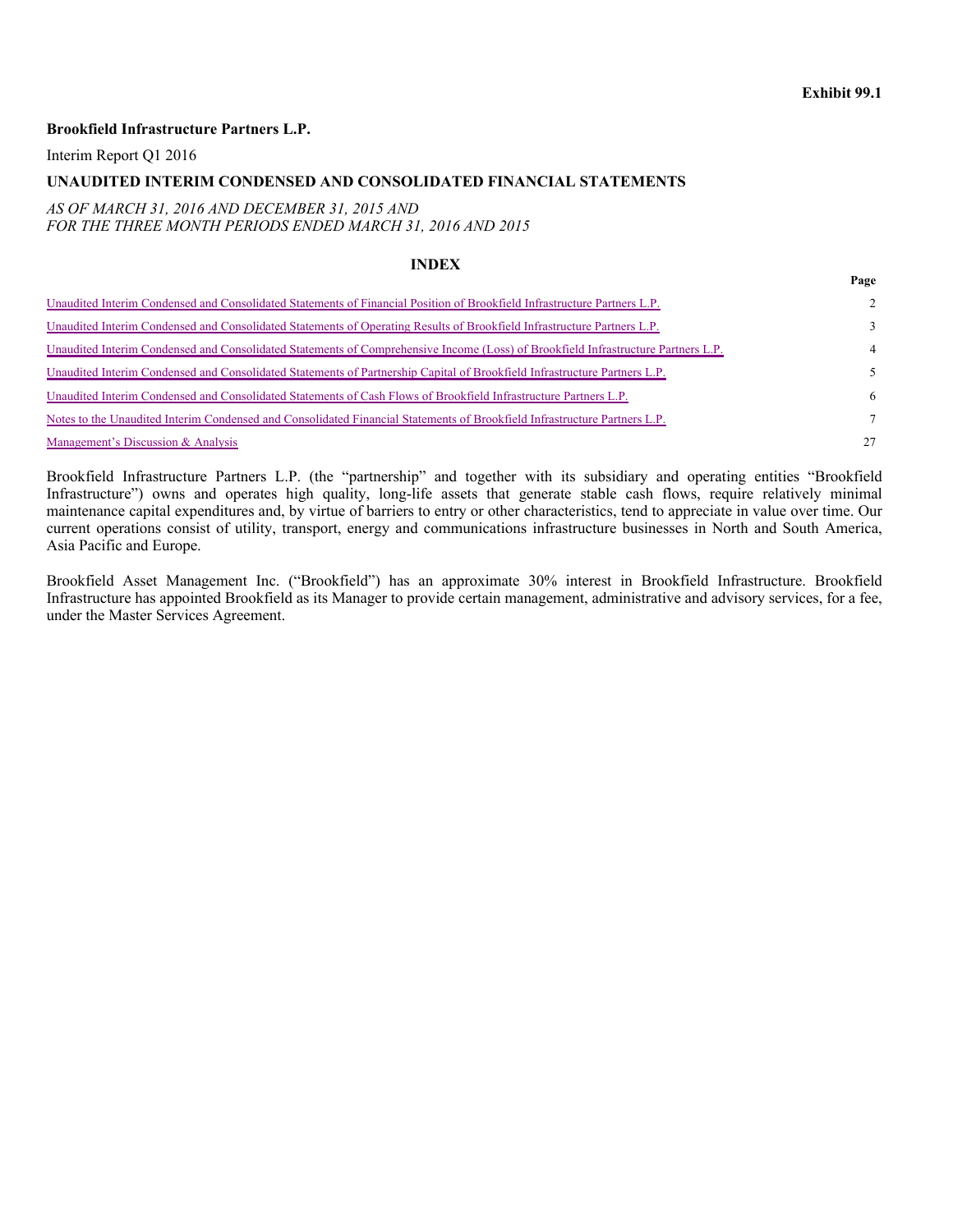### **UNAUDITED INTERIM CONDENSED AND CONSOLIDATED STATEMENTS OF FINANCIAL POSITION**

|                                                                         |                |                         |                | As of |                   |
|-------------------------------------------------------------------------|----------------|-------------------------|----------------|-------|-------------------|
| US\$ MILLIONS, UNAUDITED                                                | <b>Notes</b>   |                         | March 31, 2016 |       | December 31, 2015 |
| <b>Assets</b>                                                           |                |                         |                |       |                   |
| Cash and cash equivalents                                               | 5              | \$                      | 248            | \$    | 199               |
| <b>Financial assets</b>                                                 | 5              |                         | 1,534          |       | 439               |
| Accounts receivable and other                                           | 5              |                         | 343            |       | 322               |
| Inventory                                                               |                |                         | 14             |       | 13                |
| Assets classified as held for sale                                      | 3              |                         | 596            |       | 580               |
| Current assets                                                          |                |                         | 2,735          |       | 1,553             |
| Property, plant and equipment                                           | 6              |                         | 7,850          |       | 7,632             |
| Intangible assets                                                       | $\overline{7}$ |                         | 3,550          |       | 3,296             |
| Investment in associates and joint ventures                             | 8              |                         | 3,130          |       | 2,973             |
| Other assets (non-current)                                              |                |                         | 90             |       | 64                |
| Investment properties                                                   |                |                         | 154            |       | 153               |
| Goodwill                                                                |                |                         | 96             |       | 79                |
| Financial assets (non-current)                                          | 5              |                         | 1,082          |       | 1,913             |
| Deferred income tax assets                                              |                |                         | 69             |       | 72                |
| Total assets                                                            |                | \$                      | 18,756         | \$    | 17,735            |
| <b>Liabilities and Partnership Capital</b>                              |                |                         |                |       |                   |
| <b>Liabilities</b>                                                      |                |                         |                |       |                   |
| Accounts payable and other                                              | 5              | $\overline{\mathbf{S}}$ | 609            | \$    | 474               |
| Non-recourse borrowings                                                 | 5,9            |                         | 316            |       | 302               |
| <b>Financial liabilities</b>                                            | 5              |                         | 142            |       | 159               |
| Liabilities directly associated with assets classified as held for sale | 3              |                         | 281            |       | 275               |
| Current liabilities                                                     |                |                         | 1,348          |       | 1,210             |
| Corporate borrowings                                                    | 5              |                         | 1,596          |       | 1,380             |
| Non-recourse borrowings (non-current)                                   | 5,9            |                         | 5,903          |       | 5,550             |
| Financial liabilities (non-current)                                     | $\overline{5}$ |                         | 450            |       | 423               |
| Other liabilities (non-current)                                         |                |                         | 640            |       | 601               |
| Deferred income tax liabilities                                         |                |                         | 1,408          |       | 1,375             |
| Preferred shares                                                        | 5              |                         | 20             |       | 20                |
| <b>Total liabilities</b>                                                |                |                         | 11,365         |       | 10,559            |
| Partnership capital                                                     |                |                         |                |       |                   |
| Limited partners                                                        | 12             |                         | 3,892          |       | 3,838             |
| General partner                                                         | 12             |                         | 24             |       | 23                |
| Non-controlling interest attributable to:                               |                |                         |                |       |                   |
| Redeemable Partnership Units held by Brookfield                         | 12             |                         | 1,540          |       | 1,518             |
| Interest of others in operating subsidiaries                            |                |                         | 1,746          |       | 1,608             |
| Preferred unitholders                                                   | 12             |                         | 189            |       | 189               |
| Total partnership capital                                               |                |                         | 7,391          |       | 7,176             |
| Total liabilities and partnership capital                               |                | \$                      | 18,756         | \$    | 17,735            |

*The accompanying notes are an integral part of these financial statements.*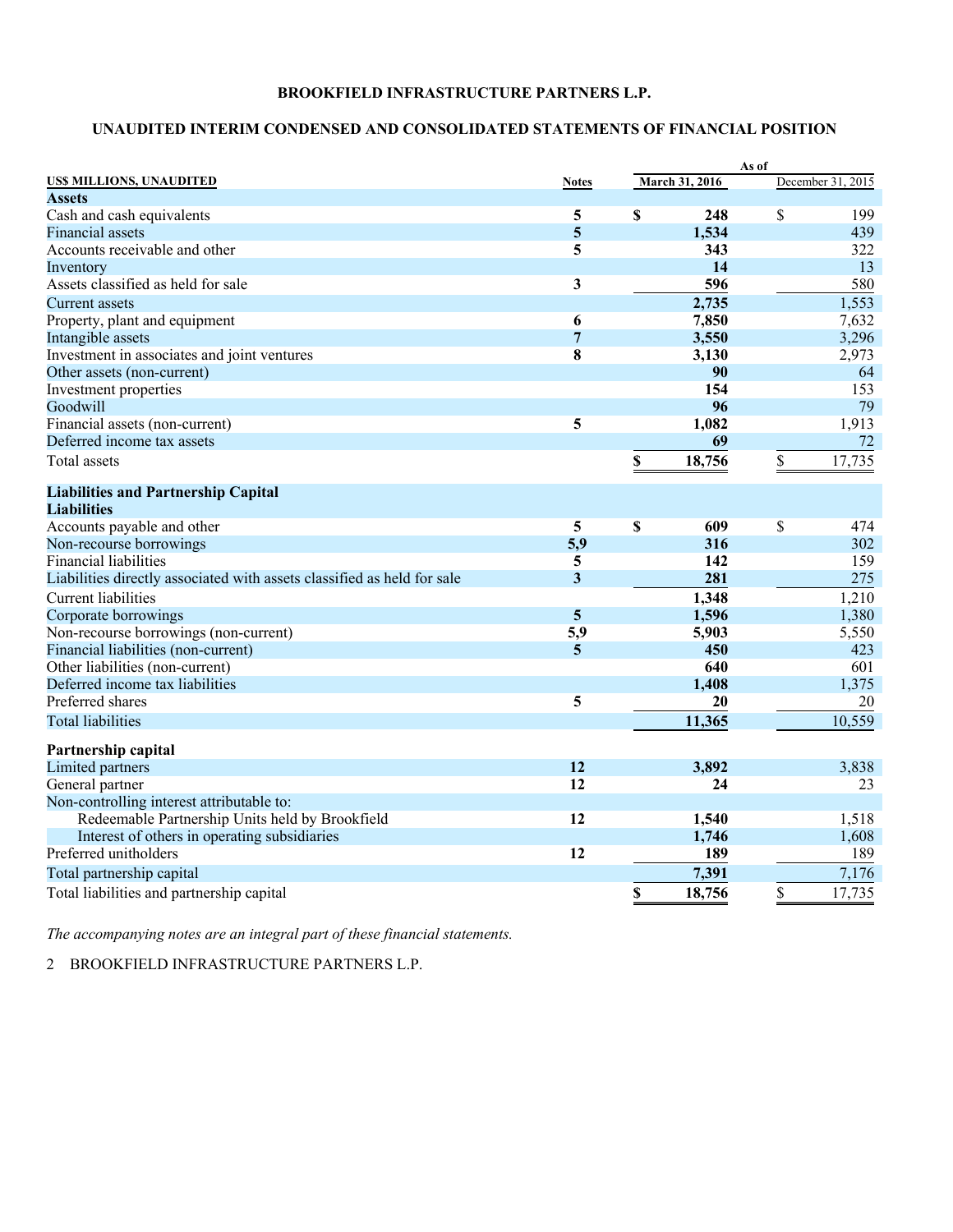### **UNAUDITED INTERIM CONDENSED AND CONSOLIDATED STATEMENTS OF OPERATING RESULTS**

|                                                                     |              |     | For the three-month   |               |       |
|---------------------------------------------------------------------|--------------|-----|-----------------------|---------------|-------|
|                                                                     |              |     | period ended March 31 |               |       |
| US\$ MILLIONS, UNAUDITED                                            | <b>Notes</b> |     | 2016                  |               | 2015  |
| Revenues                                                            |              | \$. | 454                   | $\mathcal{S}$ | 466   |
| Direct operating costs                                              |              |     | (202)                 |               | (203) |
| General and administrative expenses                                 |              |     | (37)                  |               | (34)  |
| Depreciation and amortization expense                               | 6,7          |     | (100)                 |               | (95)  |
|                                                                     |              |     | 115                   |               | 134   |
| Interest expense                                                    |              |     | (95)                  |               | (90)  |
| Share of earnings from investments in associates and joint ventures | 8            |     |                       |               | 17    |
| Mark-to-market on hedging items                                     | 5            |     | 8                     |               | 90    |
| Other income                                                        | 5            |     | 55                    |               | 8     |
| Income before income tax                                            |              |     | 87                    |               | 159   |
| Income tax (expense) recovery                                       |              |     |                       |               |       |
| Current                                                             |              |     | (4)                   |               | (8)   |
| Deferred                                                            |              |     |                       |               | (3)   |
| Net income                                                          |              |     | 88                    |               | 148   |
|                                                                     |              |     |                       |               |       |
| <b>Attributable to:</b>                                             |              |     |                       |               |       |
| Limited partners                                                    |              | \$  | 41                    | \$            | 84    |
| General partner                                                     |              |     | 20                    |               | 15    |
| Non-controlling interest attributable to:                           |              |     |                       |               |       |
| Redeemable Partnership Units held by Brookfield                     |              |     | 17                    |               | 33    |
| Interest of others in operating subsidiaries                        |              |     | 8                     |               | 16    |
| Preferred unitholders                                               |              |     |                       |               |       |
|                                                                     |              |     |                       |               |       |
| Basic and diluted earnings per limited partner unit                 |              |     | 0.25                  |               | 0.56  |

*The accompanying notes are an integral part of these financial statements.*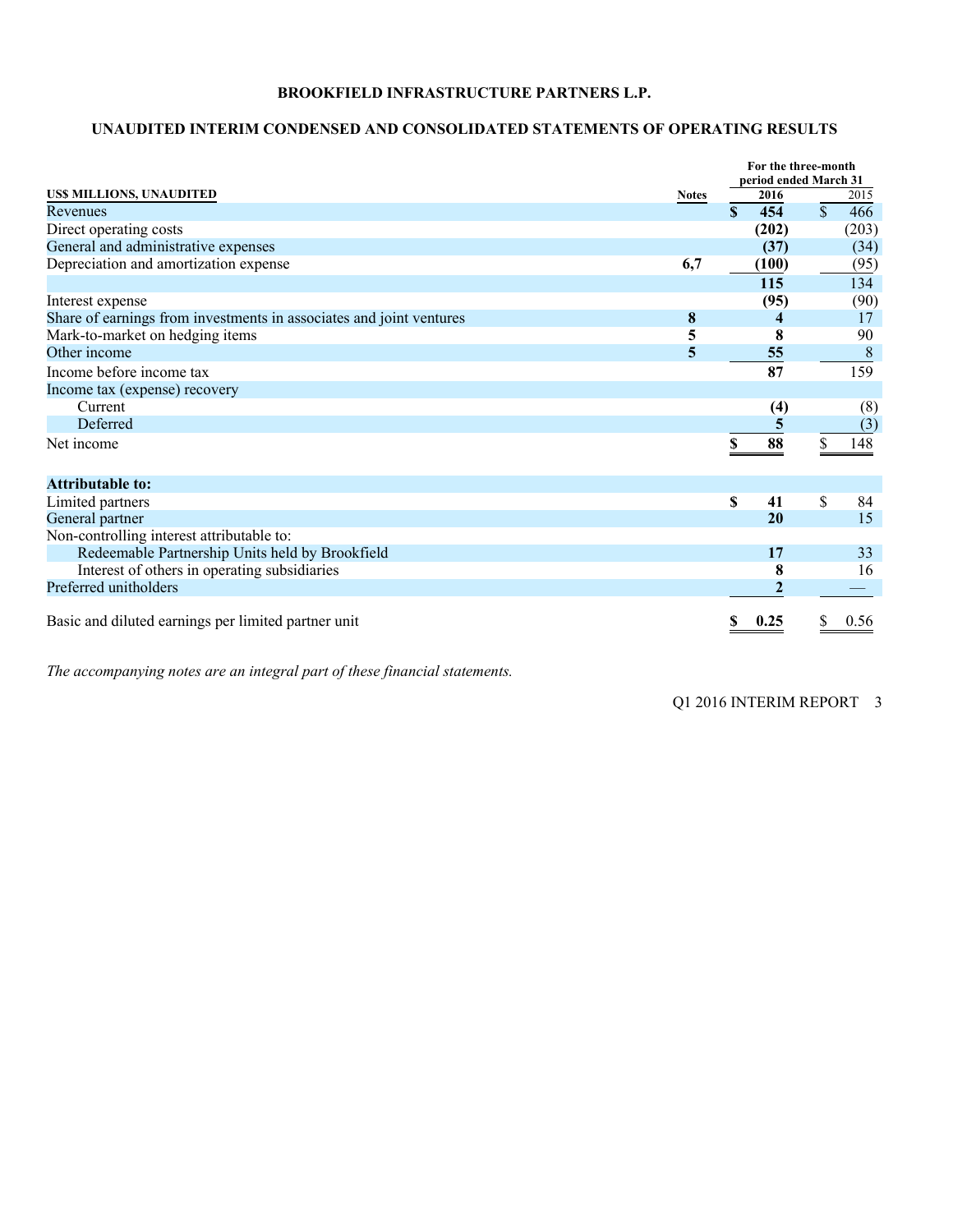### **UNAUDITED INTERIM CONDENSED AND CONSOLIDATED STATEMENTS OF COMPREHENSIVE INCOME (LOSS)**

|                                                                |              | For the three-month<br>period ended March 31 |             |       |  |  |
|----------------------------------------------------------------|--------------|----------------------------------------------|-------------|-------|--|--|
| <b>USS MILLIONS, UNAUDITED</b>                                 | <b>Notes</b> | 2016                                         |             | 2015  |  |  |
| Net income                                                     |              | 88<br>\$                                     | $\mathbf S$ | 148   |  |  |
| Other comprehensive income $(\text{loss})^{(1)}$ :             |              |                                              |             |       |  |  |
| Items that may be reclassified subsequently to profit or loss: |              |                                              |             |       |  |  |
| Foreign currency translation                                   |              | 268                                          |             | (499) |  |  |
| Cash flow hedges                                               | 5            | 74                                           |             | (7)   |  |  |
| Net investment hedges                                          | 5            | (101)                                        |             | 92    |  |  |
| Available-for-sale securities                                  |              | 26                                           |             | (7)   |  |  |
| Taxes on the above items                                       |              | (13)                                         |             | (6)   |  |  |
| Equity accounted associates and joint ventures                 | 8            | (25)                                         |             | 8     |  |  |
| Total other comprehensive income (loss)                        |              | 229                                          |             | (419) |  |  |
| Comprehensive income (loss)                                    |              | 317                                          |             | (271) |  |  |
|                                                                |              |                                              |             |       |  |  |
| <b>Attributable to:</b>                                        |              |                                              |             |       |  |  |
| Limited partners                                               |              | \$.<br>144                                   | \$          | (128) |  |  |
| General partner                                                |              | 21                                           |             | 14    |  |  |
| Non-controlling interest attributable to:                      |              |                                              |             |       |  |  |
| Redeemable Partnership Units held by Brookfield                |              | 60                                           |             | (50)  |  |  |
| Interest of others in operating subsidiaries                   |              | 90                                           |             | (107) |  |  |
| Preferred unitholders                                          |              | 2                                            |             |       |  |  |

*1. None of the other comprehensive income (loss) earned by the partnership during the three-month periods ended March 31, 2016 and 2015 relates to items that will not be reclassified subsequently to profit or loss.* 

*The accompanying notes are an integral part of these financial statements.*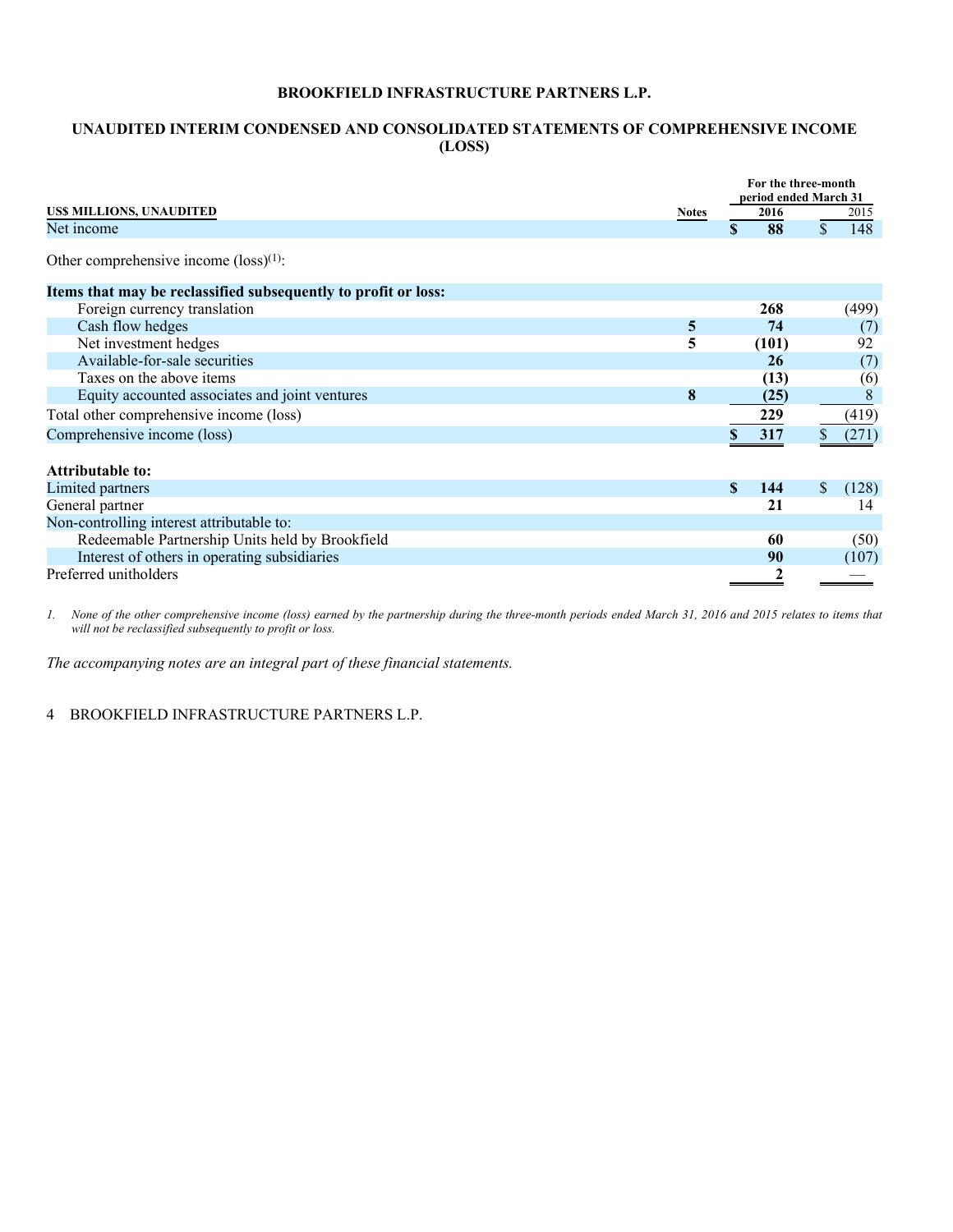# BROOKFIELD INFRASTRUCTURE PARTNERS L.P. **BROOKFIELD INFRASTRUCTURE PARTNERS L.P.**

# UNAUDITED INTERIM CONDENSED AND CONSOLIDATED STATEMENTS OF PARTNERSHIP CAPITAL **UNAUDITED INTERIM CONDENSED AND CONSOLIDATED STATEMENTS OF PARTNERSHIP CAPITAL**

| Balance as of March 31, 2016 | controlling interest | subsidiary distributions to non- | $\chi$ cquisition of interest <sup>(3)</sup> | artnership distributions <sup>(2)</sup> | Init issuance            | Comprehensive income | Other comprehensive income | Net income | $\alpha$ lance as of January 1, 2016  | FOR THE THREE-MONTH PERIOD<br><b>USS MILLIONS, UNAUDITED</b><br><b>INDED MARCH 31, 2016</b>                                                                                                                                                                   |
|------------------------------|----------------------|----------------------------------|----------------------------------------------|-----------------------------------------|--------------------------|----------------------|----------------------------|------------|---------------------------------------|---------------------------------------------------------------------------------------------------------------------------------------------------------------------------------------------------------------------------------------------------------------|
|                              |                      |                                  |                                              |                                         |                          |                      |                            |            |                                       |                                                                                                                                                                                                                                                               |
| $8 \t3.719$                  |                      |                                  | I                                            |                                         |                          |                      |                            |            |                                       | Limited<br>partners'<br>S 3,716                                                                                                                                                                                                                               |
| $\frac{1}{8}$                |                      |                                  |                                              | $\left( \frac{5}{2} \right)$            | $\overline{\phantom{a}}$ |                      |                            |            | $\frac{\text{Deficit}}{\text{S}(55)}$ |                                                                                                                                                                                                                                                               |
| 126                          |                      |                                  | I                                            | I                                       | $\overline{\phantom{a}}$ |                      |                            |            | $\frac{\text{change}}{126}$           | Ownership<br>Limited Partners                                                                                                                                                                                                                                 |
|                              |                      |                                  | I                                            |                                         | $\overline{\phantom{a}}$ |                      |                            |            | g.                                    | comprehensive<br>Accumulate<br>income <sup>(1</sup>                                                                                                                                                                                                           |
| $\frac{1}{8}$ 3,892          |                      |                                  |                                              |                                         |                          |                      | $\frac{103}{2}$            |            | partners<br><b>S</b> 3,838            | Limiter                                                                                                                                                                                                                                                       |
| $\frac{s}{s}$                |                      |                                  |                                              |                                         | $\overline{\phantom{a}}$ |                      |                            |            |                                       | General<br>partner<br>capital<br>Sapidal                                                                                                                                                                                                                      |
| $\frac{1}{2}$                |                      |                                  |                                              | $\overline{c}$                          | $\overline{\phantom{a}}$ | $\overline{50}$      |                            | 20         | $\frac{\text{Defit}}{\text{s}}$       |                                                                                                                                                                                                                                                               |
|                              |                      |                                  | I                                            |                                         | l                        |                      |                            |            |                                       | General Partner<br>comprehensive<br>Accumulate<br>income <sup>(1</sup>                                                                                                                                                                                        |
| $\frac{1}{2}$                |                      |                                  | I                                            | $\overline{3}$                          | $\vert$                  |                      |                            |            | $\frac{\text{partime}}{\text{S}}$     | General                                                                                                                                                                                                                                                       |
|                              |                      |                                  |                                              |                                         | $\overline{\phantom{a}}$ |                      |                            |            | 1.521                                 | Partnership<br>Units held by<br>Redeemabl<br><b>Brookfiel</b>                                                                                                                                                                                                 |
| 8(266)<br>∣∾                 |                      |                                  |                                              |                                         |                          |                      |                            |            |                                       | Non-Contr<br>Partnershi                                                                                                                                                                                                                                       |
| $\ \mathbf{e}\ $             |                      |                                  |                                              |                                         |                          |                      |                            |            |                                       | Deficit changes<br>$\frac{17}{5 \text{ days}} \frac{199}{5 \text{ days}} \frac{1}{199}$<br>$\frac{17}{17}$<br>$\frac{17}{17}$<br>$\frac{17}{17}$                                                                                                              |
| $\frac{1}{2}$                |                      |                                  |                                              |                                         |                          |                      |                            |            |                                       | lling Interest – Redeemable<br>p Units held by Brookfield                                                                                                                                                                                                     |
| $\frac{1,540}{1,540}$        |                      |                                  |                                              |                                         |                          |                      |                            |            |                                       | Non-controlling<br>Redeemable<br>Redeemable<br>Units held<br>Someological<br>Someological<br>Someological<br>Someological<br>Someological<br>Someological<br>Someological<br>Someological<br>Someological<br>Someological<br>Someological<br>Someological<br> |
| $\frac{(16)}{8}$             |                      |                                  |                                              |                                         |                          |                      |                            |            |                                       | Non-controlling<br>Internation<br>Internation<br>Internation<br>Subsidiaries<br>Subsidiaries<br>Internation<br>Internation<br>Internation<br>International International International International International International International Internati      |
| $\frac{1}{8}$                |                      |                                  |                                              |                                         |                          |                      |                            |            |                                       | Preferred<br>Unit<br>$\frac{180}{\frac{180}{30}}$ $\frac{180}{180}$ $\frac{1}{20}$ $\frac{1}{20}$ $\frac{1}{20}$ $\frac{1}{20}$                                                                                                                               |
| $\frac{100}{2.7391}$         |                      |                                  |                                              |                                         |                          |                      |                            |            |                                       |                                                                                                                                                                                                                                                               |

Refer to Note 14 Accumulated Other Comprehensive Income<br>Refer to Note 13 Distributions<br>Refer to Note 4 Acquisition of Businesses *Refer to Note 14 Accumulated Other Comprehensive Income* 

*1. 2. 3. Refer to Note 13 Distributions* 

*Refer to Note 4 Acquisition of Businesses* 

| Balance as of March 31, 2015  | referred units issued <sup>(4)</sup> | controlling interest | losidiary distributions to non- | $\chi$ cquisition of interest <sup>(3)</sup> | rtnership distributions <sup>(2)</sup> | omprehensive income (loss) | ther comprehensive loss | Net income | $\frac{1}{2}$ salance as of January 1, 2015 | <b>INDED MARCH 31, 2015</b><br>OR THE THREE-MONTH PERIOD<br>SS MILLIONS, UNAUDITED                                                                                                                                                                                                                                                                                                            |
|-------------------------------|--------------------------------------|----------------------|---------------------------------|----------------------------------------------|----------------------------------------|----------------------------|-------------------------|------------|---------------------------------------------|-----------------------------------------------------------------------------------------------------------------------------------------------------------------------------------------------------------------------------------------------------------------------------------------------------------------------------------------------------------------------------------------------|
| \$3,201                       |                                      |                      |                                 | I                                            | I                                      |                            |                         |            |                                             | Limited<br>partners'<br>S 3,201                                                                                                                                                                                                                                                                                                                                                               |
| $\frac{1}{2}$ $\frac{8}{395}$ |                                      | I                    |                                 | I                                            | $\omega$                               | 84                         |                         | $^{84}$    | Deficit<br>S (400                           |                                                                                                                                                                                                                                                                                                                                                                                               |
| $\mathbf{s}$ 7.               |                                      |                      |                                 | I                                            |                                        |                            |                         |            |                                             | Ownership<br>ehanges<br>s<br>Limited Partners                                                                                                                                                                                                                                                                                                                                                 |
| $\frac{443}{1}$               |                                      | I                    |                                 | I                                            |                                        | (212)                      | (212)                   |            |                                             | comprehensive<br>Accumulate<br>income <sup>(1</sup>                                                                                                                                                                                                                                                                                                                                           |
| <b>S</b> 3,326                |                                      | I                    |                                 | I                                            |                                        | (128)                      | $\frac{a_{12}}{a_{12}}$ |            | partners<br><b>S</b> 3,532                  | Limite                                                                                                                                                                                                                                                                                                                                                                                        |
| $\frac{s}{s-19}$              |                                      | I                    |                                 | $\bigg]$                                     |                                        |                            |                         |            |                                             | General<br>partner<br>spital<br>s<br>19                                                                                                                                                                                                                                                                                                                                                       |
| $\frac{s}{s}$                 |                                      | I                    |                                 | I                                            | (16)                                   |                            |                         |            | $\frac{1}{s}$                               |                                                                                                                                                                                                                                                                                                                                                                                               |
|                               |                                      |                      |                                 |                                              |                                        |                            |                         |            |                                             | General Partner                                                                                                                                                                                                                                                                                                                                                                               |
|                               |                                      | l                    |                                 | I                                            |                                        |                            |                         |            |                                             | comprehensive<br>Accumulate<br>income <sup>(1</sup>                                                                                                                                                                                                                                                                                                                                           |
| $\frac{1}{2}$                 |                                      | I                    |                                 |                                              |                                        |                            |                         |            |                                             | Genera<br>partneı                                                                                                                                                                                                                                                                                                                                                                             |
|                               |                                      |                      |                                 | I                                            |                                        |                            |                         |            |                                             | Partnership<br>Units held by<br><b>Redeemabl</b><br><b>Brookfield</b>                                                                                                                                                                                                                                                                                                                         |
| $8 \frac{(168)}{2}$           |                                      | ļ                    |                                 | $\begin{array}{c} \end{array}$               | (31)                                   | ະ                          | $\vert$ (               | ယ္က        | $\frac{\text{Deficit}}{\text{8 (170)}}$     | Non-C                                                                                                                                                                                                                                                                                                                                                                                         |
|                               |                                      |                      |                                 |                                              |                                        |                            |                         |            |                                             |                                                                                                                                                                                                                                                                                                                                                                                               |
|                               |                                      |                      |                                 |                                              |                                        |                            |                         |            |                                             |                                                                                                                                                                                                                                                                                                                                                                                               |
|                               |                                      |                      |                                 |                                              |                                        |                            |                         |            |                                             | Von-Controlling Interest – Redeemable<br>Partnership Units held by Brookfield<br>Ownership comprehensive<br>$\frac{30}{8}$ and $\frac{30}{8}$ $\frac{30}{8}$ $\frac{30}{8}$ $\frac{30}{8}$<br>$\frac{30}{8}$ $\frac{30}{8}$<br>$\frac{30}{8}$<br>$\frac{30}{8}$<br>$\frac{30}{8}$<br>$\frac{30}{8}$<br>$\frac{30}{8}$<br>$\frac{30}{8}$<br>$\frac{30}{8}$<br>$\frac{30}{8}$<br>$\frac{30}{8}$ |
|                               |                                      |                      |                                 |                                              |                                        |                            |                         |            |                                             | Non-routering<br>1 Redeemable<br>1 Redeemable<br>1 Redeemable<br>1 Redeemable<br>1 Redeemable<br>1 Redeemable<br>1 Redeemable<br>1 Redeemable<br>1 Redeemable<br>1 Redeemable<br>1 Redeemable<br>1 Redeemable<br>1 Redeemable<br>1 Redeemable<br>1 Redeemab                                                                                                                                   |
| $S = 1,353$                   |                                      |                      |                                 |                                              |                                        |                            |                         |            |                                             | Non-controlling<br>Internation<br>Internation<br>Surbsidiaries<br>Surbsidiaries<br>Surbsidiaries<br>Surbsidiaries<br>Surbsidiaries<br>Surbsidiaries<br>Surbsidiaries<br>Surbsidiaries<br>Surbsidiaries<br>Surbsidiaries<br>Surbsidiaries<br>Surbsidiaries                                                                                                                                     |
| $\frac{3}{12}$ $\frac{8}{12}$ |                                      |                      |                                 |                                              |                                        |                            |                         |            |                                             | Preferred<br>Uniformial<br>$\frac{1}{\sqrt{2}}$<br>$\frac{1}{\sqrt{2}}$<br>$\frac{1}{\sqrt{2}}$<br>$\frac{1}{\sqrt{2}}$<br>$\frac{1}{\sqrt{2}}$                                                                                                                                                                                                                                               |
|                               |                                      |                      |                                 |                                              |                                        |                            |                         |            |                                             | <b>Primaries 1943</b><br><b>Primaries 1944</b><br><b>Primaries 1959</b><br><b>Primaries 1959</b><br><b>Primaries 1959</b><br><b>Primaries 1959</b>                                                                                                                                                                                                                                            |

*1. 2. 3. 4.* Refer to Note 14 Accumulated Other Comprehensive Income<br>Refer to Note 13 Distributions<br>Refer to Note 4 Acquisition of Businesses<br>Refer to Note 12 Partmership Capital *Refer to Note 14 Accumulated Other Comprehensive Income* 

*Refer to Note 13 Distributions* 

*Refer to Note 4 Acquisition of Businesses* 

*Refer to Note 12 Partnership Capital* 

Q1 2016 INTERIM REPORT 5 Q1 2016 INTERIM REPORT 5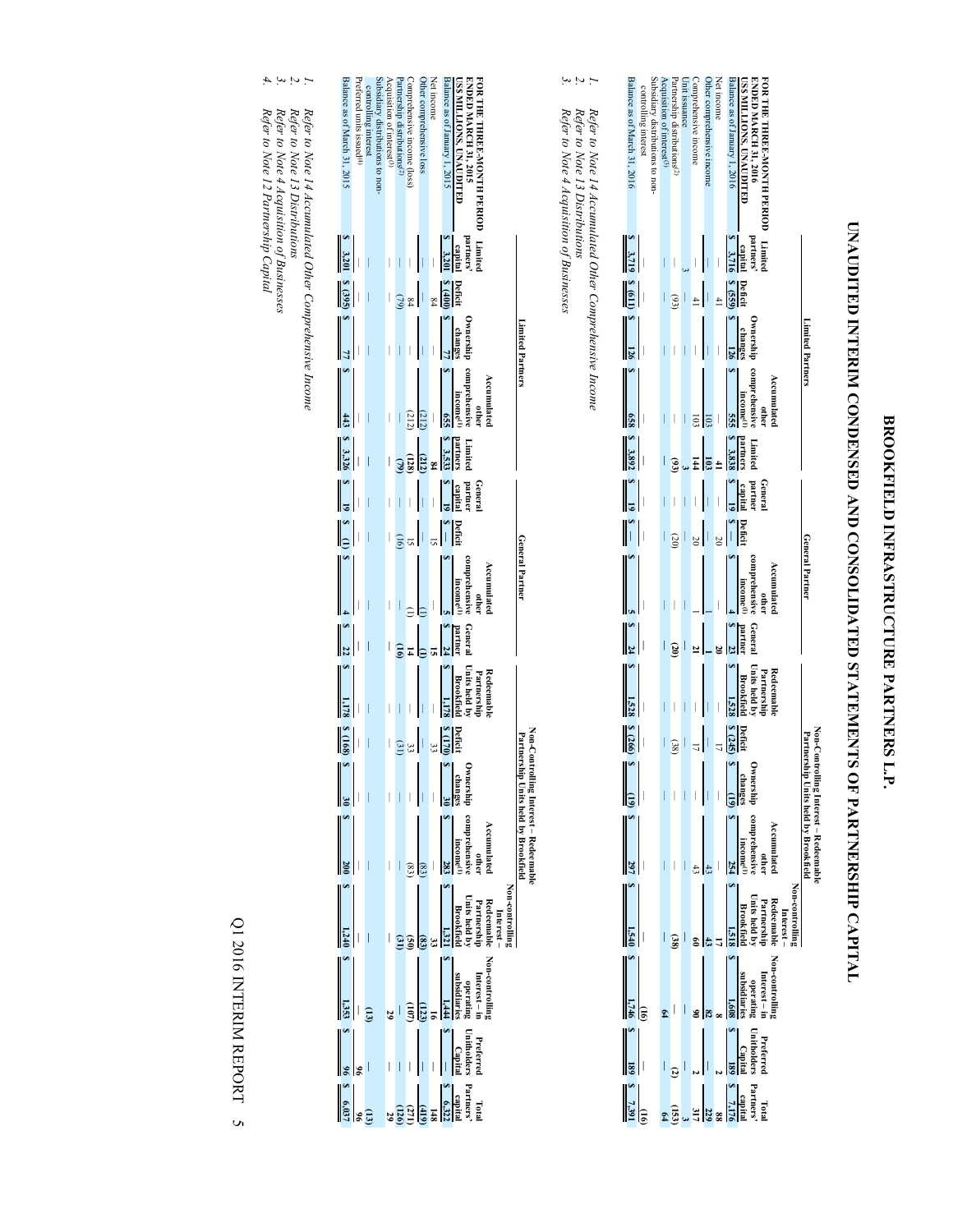### **UNAUDITED INTERIM CONDENSED AND CONSOLIDATED STATEMENTS OF CASH FLOWS**

|                                                                                           |              | For the three-month<br>period ended March 31 |                |
|-------------------------------------------------------------------------------------------|--------------|----------------------------------------------|----------------|
| US\$ MILLIONS, UNAUDITED                                                                  | <b>Notes</b> | 2016                                         | 2015           |
| <b>Operating Activities</b>                                                               |              |                                              |                |
| Net income                                                                                |              | \$<br>88                                     | \$<br>148      |
| Adjusted for the following items:                                                         |              |                                              |                |
| Earnings from investments in associates and joint ventures, net of distributions received | 8            | 13                                           | (5)            |
| Depreciation and amortization expense                                                     | 6,7          | 100                                          | 95             |
| Mark-to-market on hedging items                                                           | 5            | (8)                                          | (90)           |
| Provisions and other items                                                                |              | (8)                                          | 49             |
| Deferred tax (recovery) expense                                                           |              | (5)                                          | 3              |
| Changes in non-cash working capital, net                                                  |              | (18)                                         | 28             |
| Cash from operating activities                                                            |              | 162                                          | 228            |
| <b>Investing Activities</b>                                                               |              |                                              |                |
| Acquisition of subsidiaries, net of cash acquired                                         | 4            | (35)                                         | (4)            |
| Investments in associates and joint ventures                                              | 8            | (2)                                          | (487)          |
| Purchase of long lived assets                                                             | 6,7          | (163)                                        | (85)           |
| Sale of long lived assets                                                                 | 6,7          |                                              | $\mathbf{1}$   |
| Purchase of financial assets                                                              |              | (35)                                         | (179)          |
| Sale of financial assets                                                                  |              | 17                                           | $\overline{2}$ |
| Net settlement of foreign exchange hedging items                                          |              | 50                                           | 199            |
| Cash used by investing activities                                                         |              | (168)                                        | (553)          |
| <b>Financing Activities</b>                                                               |              |                                              |                |
| Distributions to general partner                                                          | 13           | (20)                                         | (16)           |
| Distributions to other unitholders                                                        | 13           | (133)                                        | (110)          |
| Subsidiary distributions to non-controlling interest                                      |              | (16)                                         | (13)           |
| Capital provided by non-controlling interest                                              | 4            | 64                                           | 29             |
| Proceeds from corporate borrowings                                                        |              |                                              | 360            |
| Proceeds from corporate credit facility                                                   |              | 489                                          | 356            |
| Repayment of corporate credit facility                                                    |              | (337)                                        | (229)          |
| Proceeds from subsidiary borrowings                                                       | 9            | 68                                           | 23             |
| Repayment of subsidiary borrowings                                                        | 9            | (33)                                         | (110)          |
| Repayment of other financing activities                                                   |              | (38)                                         | (38)           |
| Preferred units issued                                                                    | 12           |                                              | 96             |
| Partnership units issued, net of issuance costs                                           | 12           | 3                                            |                |
| Cash from financing activities                                                            |              | 47                                           | 348            |
| Cash and cash equivalents                                                                 |              |                                              |                |
| Change during the period                                                                  |              | 41                                           | 23             |
| Impact of foreign exchange on cash                                                        |              | 8                                            | (9)            |
| Balance, beginning of period                                                              |              | 199                                          | 189            |
| <b>Balance, end of period</b>                                                             |              | 248<br>\$                                    | \$<br>203      |

*The accompanying notes are an integral part of these financial statements.*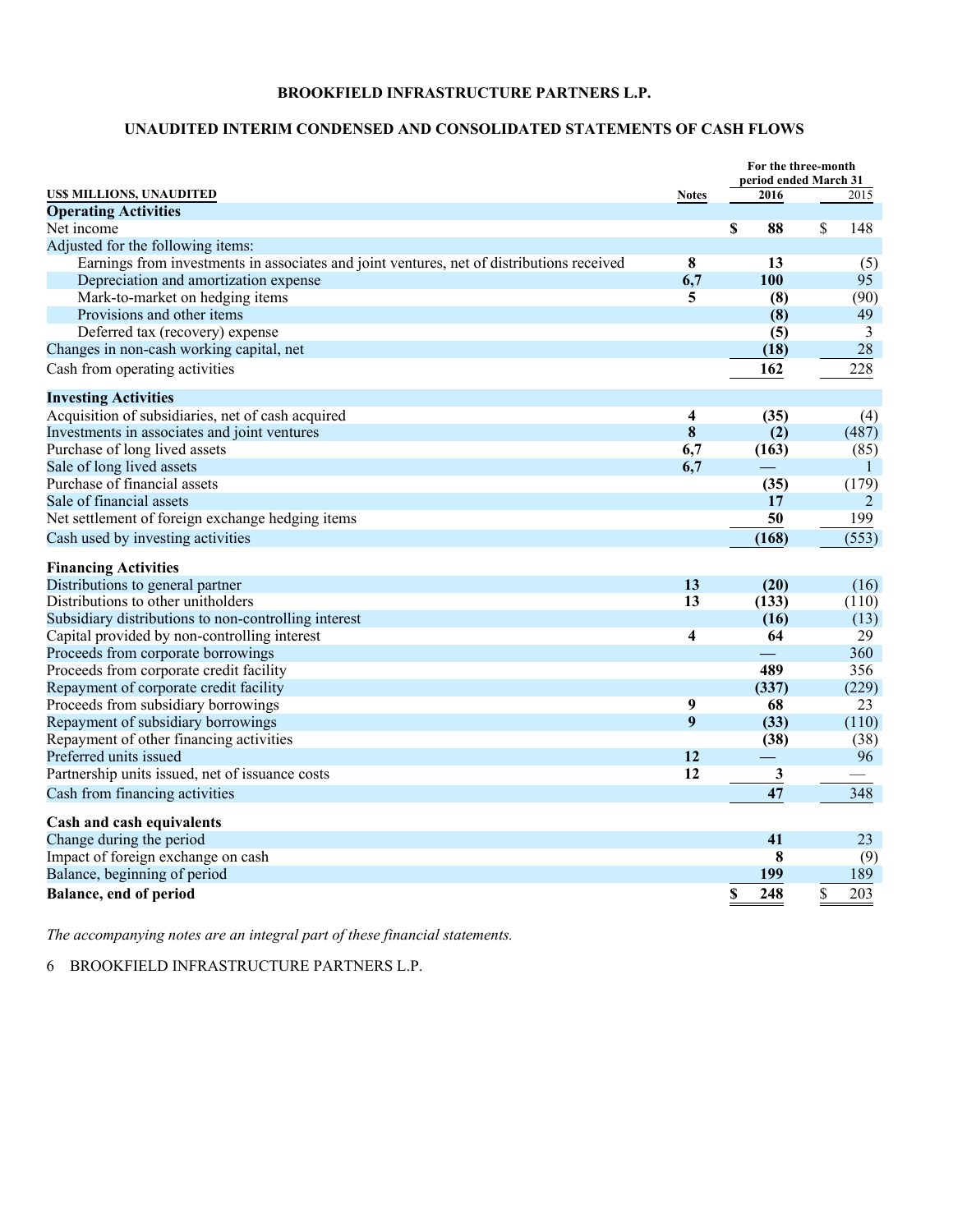### **NOTES TO THE UNAUDITED INTERIM CONDENSED AND CONSOLIDATED FINANCIAL STATEMENTS**

*AS OF MARCH 31, 2016 AND DECEMBER 31, 2015 AND* 

*FOR THE THREE MONTH PERIODS ENDED MARCH 31, 2016 AND 2015* 

### **1. ORGANIZATION AND DESCRIPTION OF THE BUSINESS**

Brookfield Infrastructure Partners L.P. (the "partnership") owns and operates utility, transport, energy and communications infrastructure businesses in North and South America, Asia Pacific and Europe. The partnership was formed as a limited partnership established under the laws of Bermuda, pursuant to a limited partnership agreement dated May 17, 2007, as amended and restated. The partnership is a subsidiary of Brookfield Asset Management Inc. ("Brookfield"). The partnership's units are listed on the New York Stock Exchange and the Toronto Stock Exchange under the symbols "BIP" and "BIP.UN", respectively. Our cumulative Class A preferred limited partnership units, Series 1 and Series 3 are listed on the Toronto Stock Exchange under the symbols "BIP-A" and "BIP-B", respectively. The partnership's registered office is 73 Front Street, Hamilton, HM12, Bermuda.

In these notes to the interim condensed and consolidated financial statements, references to "units" are to the limited partnership units of the partnership other than the preferred units, references to our "preferred units" are to preferred limited partnership units of the partnership and references to our "unitholders" and "preferred unitholders" are to the holders of our units and preferred units, respectively.

### **2. SUMMARY OF ACCOUNTING POLICIES**

### *a) Statement of compliance*

These interim condensed and consolidated financial statements of the partnership and its subsidiaries (together "Brookfield Infrastructure") have been prepared in accordance with International Accounting Standard 34, *Interim Financial Reporting,* ("IAS 34") as issued by the International Accounting Standards Board ("IASB") and using the accounting policies Brookfield Infrastructure applied in its consolidated financial statements as of and for the year ended December 31, 2015. The accounting policies the partnership applied in its annual consolidated financial statements as of and for the year ended December 31, 2015 are disclosed in Note 3 of such financial statements, with which reference should be made in reading these interim condensed and consolidated financial statements.

These interim condensed and consolidated financial statements were authorized for issuance by the Board of Directors of the partnership on May 9, 2016.

### *b) Recently adopted accounting standard amendments*

Brookfield Infrastructure applied, for the first time, certain amendments to Standards applicable to Brookfield Infrastructure that became effective January 1, 2016. The impact of adopting these amendments to the partnership's accounting policies and disclosures is as follows:

### *IAS 16 Property, Plant, and Equipment – ("IAS 16") and IAS 38 Intangible Assets – ("IAS 38")*

IAS 16, Property, Plant, and Equipment ("IAS 16") and IAS 38, Intangible Assets ("IAS 38") were amended by the IASB as a result of clarifying the appropriate amortization method for intangible assets of service concession arrangements under IFRIC 12, Service Concession Arrangements ("SCAs"). The IASB determined that the issue does not only relate to SCAs but all tangible and intangible assets that have finite useful lives. Amendments to IAS 16 prohibit entities from using a revenue based depreciation method for items of property, plant, and equipment. Similarly, the amendment to IAS 38 introduces a rebuttable presumption that revenue is not an appropriate basis for amortization of an intangible asset, with only limited circumstances where the presumption can be rebutted. Guidance is also introduced to explain that expected future reductions in selling prices could be indicative of a reduction of the future economic benefits embodied in an asset. Amendments to IAS 16 and IAS 38 were applied prospectively resulting in no material impact on Brookfield Infrastructure's interim condensed and consolidated financial statements.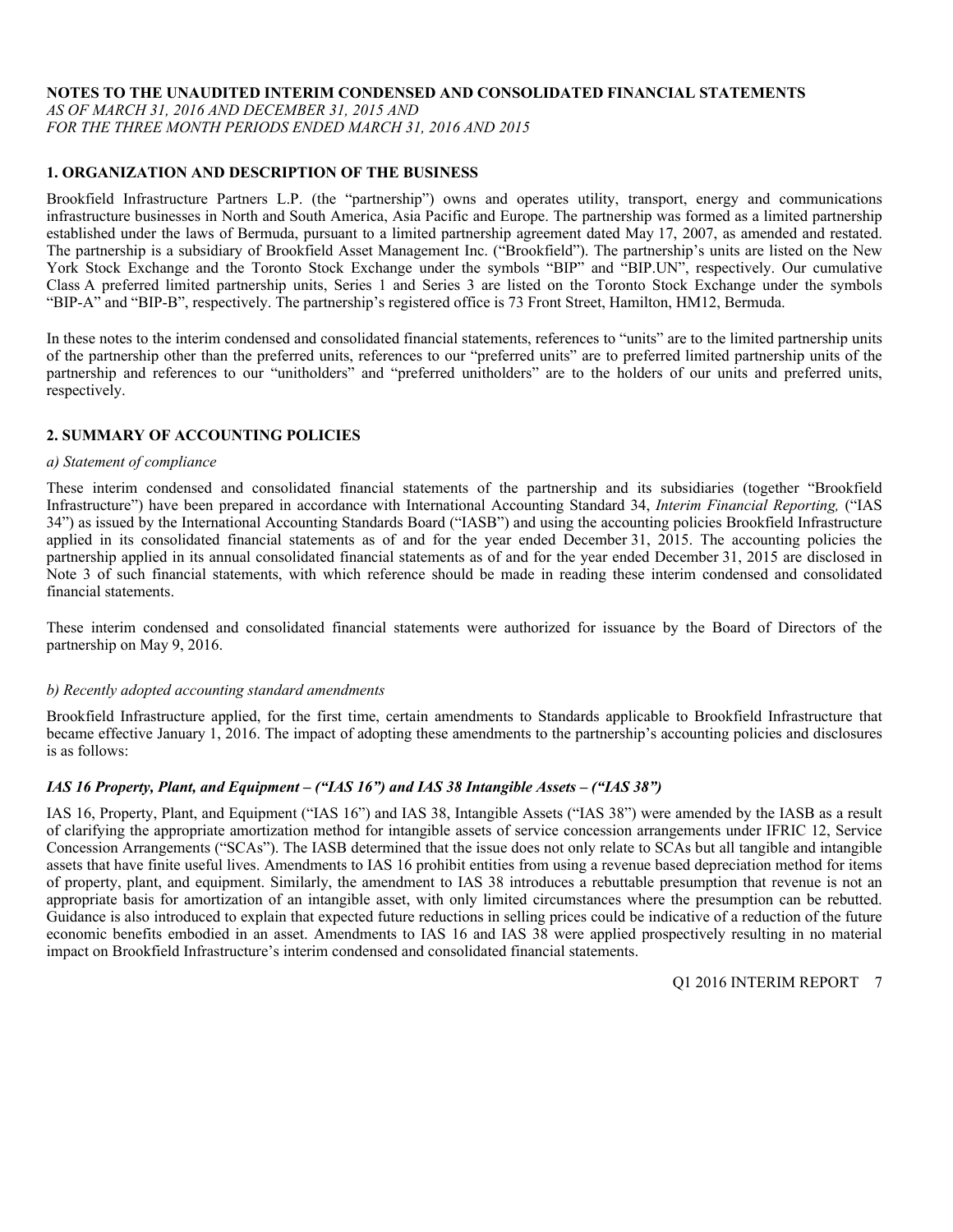### *c) Standards issued not yet adopted*

### *IFRS 15 Revenue from Contracts with Customers ("IFRS 15")*

IFRS 15 specifies how and when revenue should be recognized as well as requiring more informative and relevant disclosures. The Standard supersedes IAS 18, *Revenue*, IAS 11, *Construction Contracts* and a number of revenue-related interpretations. IFRS 15 applies to nearly all contracts with customers: the main exceptions are leases, financial instruments and insurance contracts. IFRS 15 must be applied for periods beginning on or after January 1, 2018 with early application permitted. Brookfield Infrastructure is currently evaluating the impact of IFRS 15 on its consolidated financial statements.

### *IFRS 9 Financial Instruments ("IFRS 9")*

In July 2014, the IASB issued the final publication of IFRS 9 standard, superseding the current IAS 39, *Financial Instruments: Recognition and Measurement* standard. This standard establishes principles for the financial reporting of financial assets and financial liabilities that will present relevant and useful information to users of financial statements for their assessment of the amounts, timing and uncertainty of an entity's future cash flows. This new standard also includes a new general hedge accounting standard which will align hedge accounting more closely with an entity's risk management activities. It does not fully change the types of hedging relationships or the requirement to measure and recognize ineffectiveness, however, it will provide more hedging strategies that are used for risk management to qualify for hedge accounting and introduce more judgment to assess the effectiveness of a hedging relationship. The standard has a mandatory effective date for annual periods beginning on or after January 1, 2018, with early adoption permitted. Brookfield Infrastructure is currently evaluating the impact of IFRS 9 on its consolidated financial statements.

### *IFRS 16 Leases – ("IFRS 16")*

The IASB has published a new standard, IFRS 16. The new standard brings most leases on balance sheet for lessees under a single model, eliminating the distinction between operating and finance leases. Lessor accounting however remains largely unchanged and the distinction between operating and finance leases is retained. IFRS 16 supersedes IAS 17, Leases and related interpretations and is effective for periods beginning on or after January 1, 2019, with earlier adoption permitted if IFRS 15 has also been applied. Brookfield Infrastructure is currently evaluating the impact of IFRS 16 on its consolidated financial statements.

### **3. ASSETS CLASSIFIED AS HELD FOR SALE**

### **a) Ontario electricity transmission operation**

In January 2016, Brookfield Infrastructure executed definitive agreements to sell its 100% interest in its Ontario electricity transmission operation to a third party for proceeds of approximately \$285 million. Completion of the transaction is expected to occur in the third quarter of 2016, subject to customary closing conditions. The Ontario electricity transmission operation was reported as a wholly owned subsidiary on the Consolidated Statement of Financial Position until the fourth quarter of 2015 and has since been classified as held for sale.

### **b) European energy distribution operation**

In March 2016, Brookfield Infrastructure executed definitive agreements to sell its 100% interest in its European energy distribution operation to a third party for proceeds of approximately \$240 million. Completion of the transaction is expected to occur in the second quarter of 2016, subject to customary closing conditions. The European energy distribution operation was reported as a wholly owned subsidiary on the Consolidated Statement of Financial Position until the fourth quarter of 2015 and has since been classified as held for sale.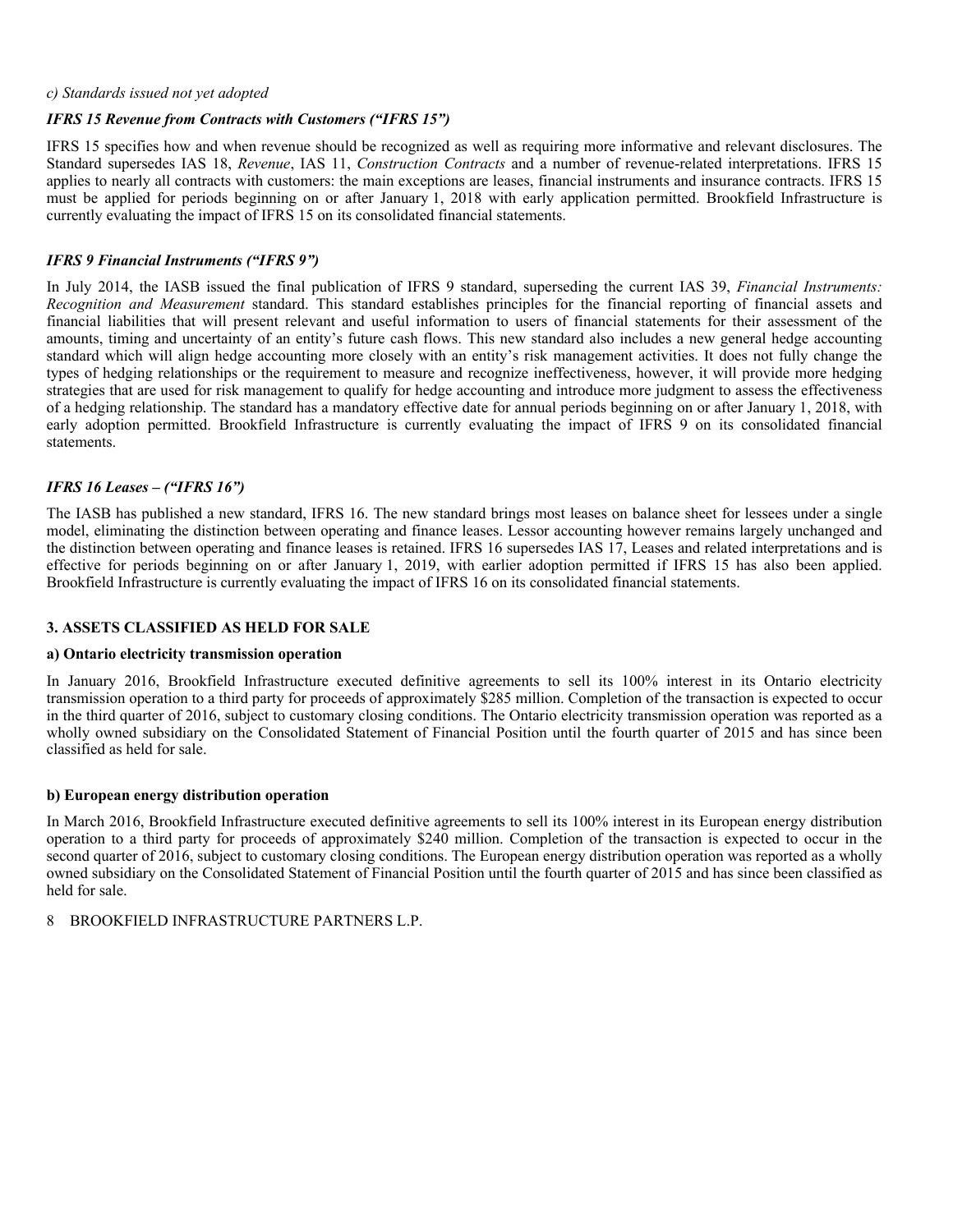The following table presents the assets and liabilities that are classified as held for sale as of March 31, 2016 and December 31, 2015:

| <b>USS MILLIONS</b>                                                     |              | <b>March 31, 2016</b> | December 31, 2015 |
|-------------------------------------------------------------------------|--------------|-----------------------|-------------------|
| <b>Assets</b>                                                           |              |                       |                   |
| Cash and cash equivalents                                               | S            | 10                    | \$<br>8           |
| Accounts receivable and other                                           |              | 43                    | 41                |
| Property, plant and equipment                                           |              | 543                   | 531               |
| Assets classified as held for sale                                      |              | 596                   | 580               |
| <b>Liabilities</b>                                                      |              |                       |                   |
| Accounts payable and other                                              | $\mathbf{s}$ | 31                    | \$<br>29          |
| Non-recourse borrowings                                                 |              | 207                   | 203               |
| <b>Financial liabilities</b>                                            |              | 20                    | 20                |
| Deferred income tax liability                                           |              | 23                    | 23                |
| Liabilities directly associated with assets classified as held for sale |              | 281                   | 275               |

### **4. ACQUISITION OF BUSINESSES**

### **a) Acquisition of Indian toll road business**

On March 1, 2016, Brookfield Infrastructure expanded its toll road business to India as it acquired a 40% interest in the business from Gammon Infrastructure Projects Limited ("GIPL") for consideration of \$42 million through a Brookfield sponsored Infrastructure fund. Concurrently, Brookfield Infrastructure entered into a voting agreement with an affiliate of Brookfield, providing Brookfield Infrastructure the right to direct the relevant activities of the entity thereby providing Brookfield Infrastructure with control. Accordingly, Brookfield Infrastructure consolidated the entity effective March 1, 2016. Acquisition costs of \$2 million were recorded as Other expenses on the interim condensed and consolidated Statement of Operating Results in the first quarter of 2016.

*Consideration transferred* 

| <b>USS MILLIONS</b>        |                                       |
|----------------------------|---------------------------------------|
| Cash                       | <b>\$42</b>                           |
| <b>Total consideration</b> | \$42<br>the control of the control of |

*Fair value of assets and liabilities acquired as of March 1, 2016 (provisional)(1)*

| <b>USS MILLIONS</b>                                 |                     |
|-----------------------------------------------------|---------------------|
| Financial assets                                    | \$180               |
| Accounts receivable and other <sup>(2)</sup>        | -41                 |
| Property, plant and equipment                       | $\mathbf b$         |
| Intangible assets                                   | 120                 |
| Deferred income tax assets                          | 14                  |
| Accounts payable and other                          | (50)                |
| Non-recourse borrowings                             | (205)               |
| Net assets acquired before non-controlling interest | 106                 |
| Non-controlling interest $(3)$                      | (64)                |
| Net assets acquired                                 | $\underline{\$ 42}$ |

*1. The fair value of all acquired assets and liabilities for this operation have been determined on a provisional basis, pending finalization of the post-acquisition review of the fair value of the acquired net assets.* 

*2. Includes \$22 million of restricted cash primarily relating to debt servicing.* 

*3. Non-controlling interest represents the interest not acquired by Brookfield Infrastructure, measured at fair value at the acquisition date which is equal to the consideration paid by the non-controlling interest.*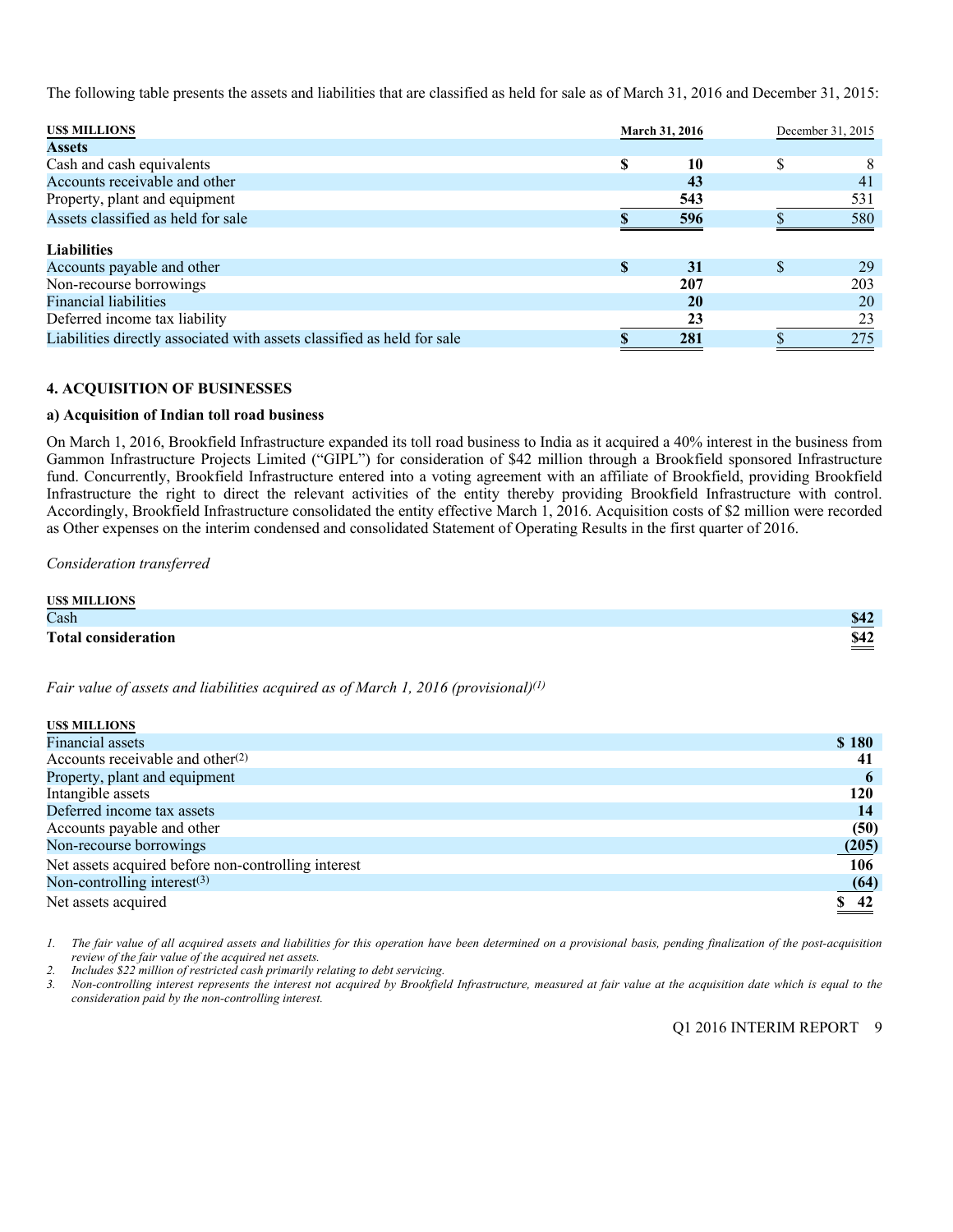Upon acquisition of the Indian toll road business by Brookfield Infrastructure, a deferred tax asset of \$14 million was recorded. Deferred tax assets arose from deductible temporary differences and were recognized to the extent that it is probable that there will be sufficient taxable income against which to utilize the benefits of the temporary differences and that they are expected to reverse in the foreseeable future.

During the three-month period ended March 31, 2016 the Indian toll road business contributed revenues of \$6 million and a net loss of \$1 million. Had the acquisition of Indian toll road business been effective January 1, 2016, the revenue and net income of Brookfield Infrastructure would have been \$465 million and \$86 million, respectively, for the three months ended March 31, 2016.

In determining the pro-forma revenue and net income attributable to the partnership, management has:

- Calculated depreciation of property, plant and equipment and intangible assets acquired on the basis of the fair values at the time of the business combination rather than the carrying amounts recognized in the pre-acquisition financial statements;
- Based borrowing costs on the funding levels, credit ratings and debt and equity position of Brookfield Infrastructure after the business combination; and
- Excluded transaction costs of the acquiror as a non-recurring pre-acquisition cost.

### **b) Acquisition of Chilean Toll Roads**

On July 8, 2015, Brookfield Infrastructure acquired an additional 26% interest in Tunel San Cristobal ("TSC"), a Chilean toll road, through a Brookfield sponsored partnership for proceeds of \$14 million, bringing Brookfield Infrastructure's total ownership interest to 51%. Concurrent with the acquisition of the additional interest, Brookfield Infrastructure entered into a voting agreement with an affiliate of Brookfield, providing Brookfield Infrastructure the right to elect the majority of the Board of Directors of the entity, thereby providing Brookfield Infrastructure with control. Accordingly, Brookfield Infrastructure consolidates the entity. At the date of the acquisition, Brookfield Infrastructure recognized \$156 million of total assets, of which \$137 million related to intangible assets, and \$100 million of total liabilities. Acquisition costs of \$1 million were expensed at the acquisition date and recorded as Other expenses on the Consolidated Statements of Operating Results. A gain of \$14 million resulting from the re-measurement of the partnership's pre-existing 25% interest to fair value was included in Other income on the Consolidated Statement of Operating Results on the date of acquisition. Total non-controlling interest of \$28 million was recorded, representing the interest not acquired by Brookfield Infrastructure, measured at fair value on the acquisition date.

### **5. FAIR VALUE OF FINANCIAL INSTRUMENTS**

The fair value of a financial instrument is the price that would be received to sell an asset or paid to transfer a liability in an orderly transaction between market participants at the measurement date. Fair values are determined by reference to quoted bid or ask prices, when available. Where bid and ask prices are unavailable, the closing price of the most recent transaction of that instrument is used. In the absence of an active market, fair values are determined based on prevailing market rates (bid and ask prices, as appropriate) for instruments with similar characteristics and risk profiles or internal or external valuation models, such as option pricing models and discounted cash flow analysis, using observable market inputs.

Fair values determined using valuation models require the use of assumptions concerning the amount and timing of estimated future cash flows and discount rates. In determining those assumptions, Brookfield Infrastructure looks primarily to external readily observable market inputs such as interest rate yield curves, currency rates and price and rate volatilities as applicable. The fair value of interest rate swap hedging items which form part of financing arrangements is calculated by way of discounted cash flows using market interest rates and applicable credit spreads.

### **Classification of Financial Instruments**

Financial instruments classified as fair value through profit or loss are carried at fair value on the Consolidated Statements of Financial Position. Changes in the fair values of financial instruments classified as fair value through profit or loss are recognized in profit or loss. Mark-to-market adjustments on hedging items for those in an effective hedging relationship and changes in the fair value of available-for-sale securities are recognized in other comprehensive income.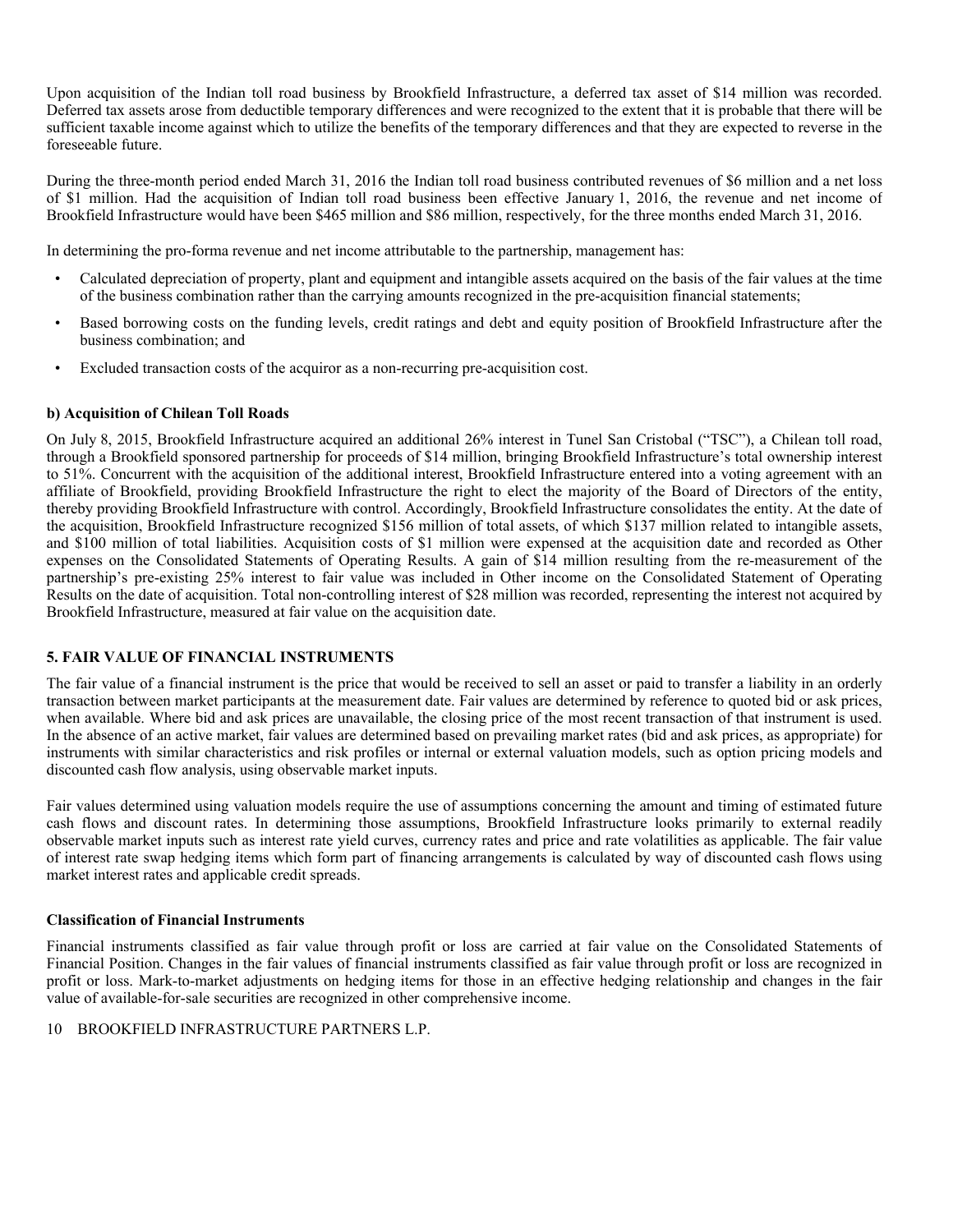### **Carrying Value and Fair Value of Financial Instruments**

The following table provides the allocation of financial instruments and their associated financial instrument classifications as of March 31, 2016:

| <b>USS MILLIONS</b><br><b>Financial Instrument Classification</b> | <b>FVTPL</b> |   | Available-for-<br>sale Securities<br>(Fair Value) |   | Loans & Receivables/<br><b>Other Liabilities</b> |             |
|-------------------------------------------------------------------|--------------|---|---------------------------------------------------|---|--------------------------------------------------|-------------|
| <b>MEASUREMENT BASIS</b>                                          | (Fair Value) |   | through OCI)                                      |   | (Amortized Cost)                                 | Total       |
| <b>Financial assets</b>                                           |              |   |                                                   |   |                                                  |             |
| Cash and cash equivalents                                         | \$           | S |                                                   | S | 248                                              | \$<br>248   |
| Accounts receivable and<br>other                                  |              |   |                                                   |   | 343                                              | 343         |
| Financial assets<br>(current and non-current) $(1)$               | 691          |   |                                                   |   | 515                                              | 1,206       |
| Marketable securities $(2)$                                       |              |   | 1,410                                             |   |                                                  | 1,410       |
| <b>Total</b>                                                      | \$<br>691    |   | 1,410                                             |   | 1,106                                            | 3,207       |
| <b>Financial liabilities</b>                                      |              |   |                                                   |   |                                                  |             |
| Corporate borrowings                                              | \$           | S |                                                   | S | 1,596                                            | \$<br>1,596 |
| Non-recourse borrowings<br>(current and non-current)              |              |   |                                                   |   | 6,219                                            | 6,219       |
| Accounts payable and other                                        |              |   |                                                   |   | 609                                              | 609         |
| Preferred shares $(3)$                                            |              |   |                                                   |   | <b>20</b>                                        | <b>20</b>   |
| <b>Financial liabilities</b><br>(current and non-current) $(1)$   | 592          |   |                                                   |   |                                                  | 592         |
| <b>Total</b>                                                      | \$<br>592    |   |                                                   |   | 8,444                                            | \$<br>9,036 |

 *1. Derivative instruments which are elected for hedge accounting totaling \$568 million are included in financial assets and \$263 million of derivative instruments are included in financial liabilities.* 

*2. On March 14, 2016 Brookfield Infrastructure, alongside institutional partners and a Brookfield sponsored infrastructure fund, and Qube Holdings Limited ("Qube"), along with its institutional partners, announced a binding agreement to implement a transaction that will result in the acquisition of Asciano Limited ("Asciano"), a port and rail logistics company in Australia. If the transaction is successful, Brookfield Infrastructure would tender the 20% interest in Asciano acquired in the fourth quarter of 2015. Accordingly, Brookfield Infrastructure reclassified its interest in Asciano from non-current to current financial assets during the three months ended March 31, 2016. During the three months ended March 31, 2016, Brookfield Infrastructure earned a \$27 million break fee, net of transactions costs, associated with the original scheme transaction for Asciano lapsing. Also during the quarter, Brookfield Infrastructure received a \$13 million dividend associated with its interest in Asciano. Both items have been recorded in Other income on the interim condensed and consolidated Statement of Operating Results in the first quarter of 2016.* 

*3. \$20 million of preferred shares issued to wholly-owned subsidaries of Brookfield.*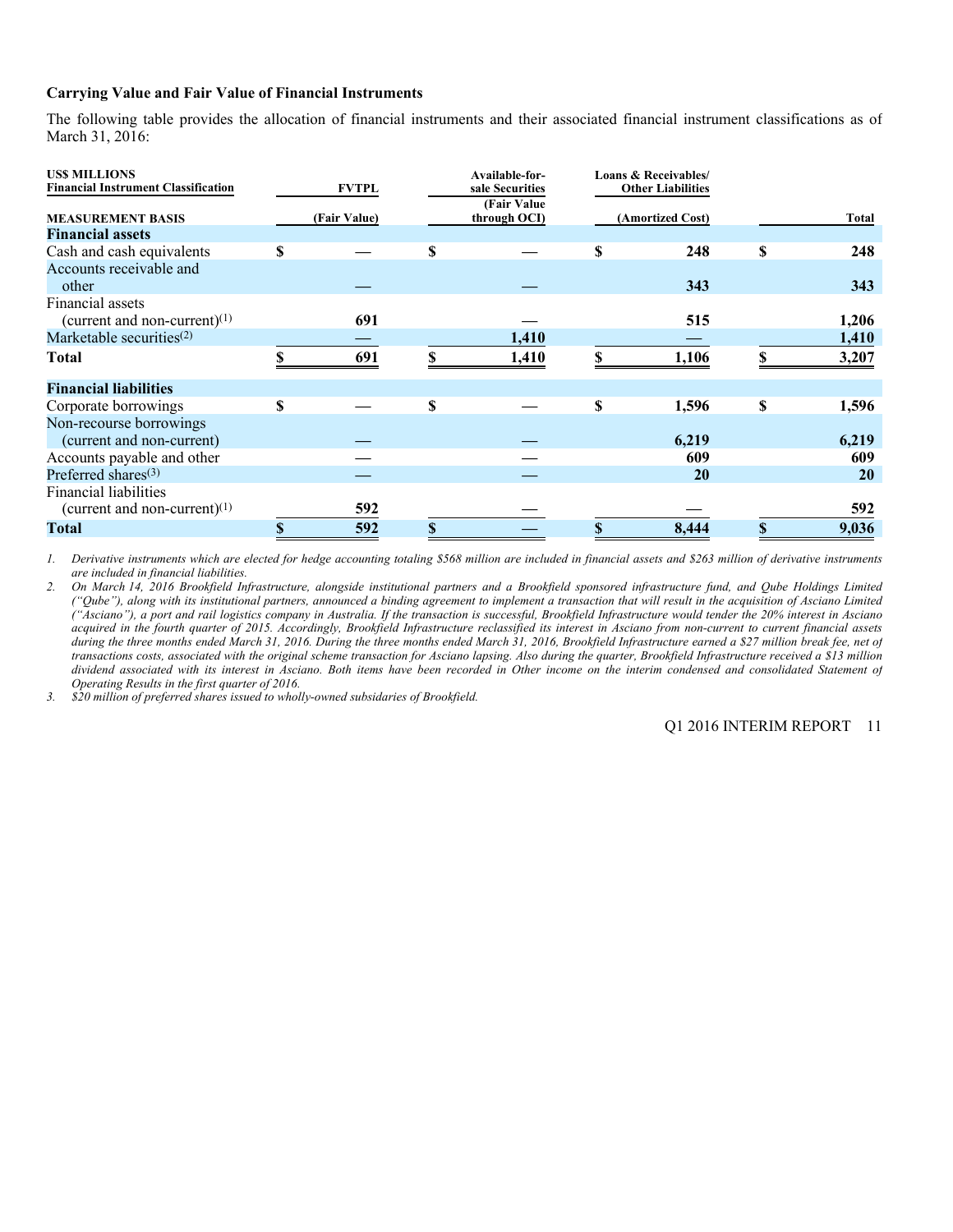The following table provides the allocation of financial instruments and their associated financial instrument classifications as of December 31, 2015:

| <b>USS MILLIONS</b><br><b>Financial Instrument Classification</b> | <b>FVTPL</b> | Available-for-<br>sale Securities | Loans & Receivables/<br><b>Other Liabilities</b> |             |
|-------------------------------------------------------------------|--------------|-----------------------------------|--------------------------------------------------|-------------|
| <b>MEASUREMENT BASIS</b>                                          | (Fair Value) | (Fair Value)<br>through OCI)      | (Amortized Cost)                                 | Total       |
| <b>Financial assets</b>                                           |              |                                   |                                                  |             |
| Cash and cash equivalents                                         |              | \$                                | \$<br>199                                        | \$<br>199   |
| Accounts receivable and<br>other                                  |              |                                   | 322                                              | 322         |
| Financial assets<br>(current and non-current) $(1)$               | 741          |                                   | 330                                              | 1,071       |
| Marketable securities                                             |              | 1,281                             |                                                  | 1,281       |
| <b>Total</b>                                                      | 741          | 1,281                             | 851                                              | 2,873       |
| <b>Financial liabilities</b>                                      |              |                                   |                                                  |             |
| Corporate borrowings                                              | \$           | \$                                | \$<br>1,380                                      | \$<br>1,380 |
| Non-recourse borrowings<br>(current and non-current)              |              |                                   | 5,852                                            | 5,852       |
| Accounts payable and other                                        |              |                                   | 474                                              | 474         |
| Preferred shares <sup><math>(2)</math></sup>                      |              |                                   | 20                                               | 20          |
| <b>Financial liabilities</b><br>(current and non-current) $(1)$   | 582          |                                   |                                                  | 582         |
| <b>Total</b>                                                      | 582          |                                   | 7,726                                            | 8,308       |

*1. Derivative instruments which are elected for hedge accounting totaling \$601 million are included in financial assets and \$230 million of derivative instruments are included in financial liabilities.* 

*2. \$20 million of preferred shares issued to wholly-owned subsidaries of Brookfield.* 

The following table provides the carrying values and fair values of financial instruments as of March 31, 2016 and December 31, 2015:

|                                                  | March 31, 2016 |                       |                       |    | December 31, 2015 |            |
|--------------------------------------------------|----------------|-----------------------|-----------------------|----|-------------------|------------|
| <b>USS MILLIONS</b>                              |                | <b>Carrying Value</b> | <b>Fair Value</b>     |    | Carrying Value    | Fair Value |
| <b>Financial assets</b>                          |                |                       |                       |    |                   |            |
| Cash and cash equivalents                        | \$.            | 248                   | $\mathbf{s}$<br>248   | S  | 199               | \$<br>199  |
| Accounts receivable and other                    |                | 343                   | 343                   |    | 322               | 322        |
| Financial assets (current and non-current)       |                | 1,206                 | 1,206                 |    | 1,071             | 1,071      |
| Marketable securities                            |                | 1,410                 | 1,410                 |    | 1,281             | 1,281      |
| <b>Total</b>                                     |                | 3,207                 | 3,207                 |    | 2,873             | \$2,873    |
| <b>Financial liabilities</b>                     |                |                       |                       |    |                   |            |
| Corporate borrowings $(1)$                       | \$             | 1,596                 | 1,606<br>S.           | \$ | 1,380             | \$1,386    |
| Non-recourse borrowings <sup>(2)</sup>           |                | 6.219                 | 6,419                 |    | 5,852             | 6.093      |
| Accounts payable and other financial liabilities |                | 609                   | 609                   |    | 474               | 474        |
| Preferred shares $(3)$                           |                | 20                    | 20                    |    | 20                | 20         |
| Financial liabilities (current and non-current)  |                | 592                   | 592                   |    | 582               | 582        |
| <b>Total</b>                                     |                | 9,036                 | 9,246<br>$\mathbb{S}$ |    | 8,308             | \$8,555    |

*1. Corporate borrowings are classified under level 1 of the fair value hierarchy; as quoted prices in an active market are available.* 

*2. Non recourse borrowings are classified under level 2 of the fair value hierarchy with the exception of certain borrowings at the UK port operation and Chilean toll road which are classified under level 1. For level 2 fair values, future cash flows are estimated based on observable forward interest rates at the end of the reporting period.* 

*3. \$20 million of preferred shares issued to wholly-owned subsidiaries of Brookfield.*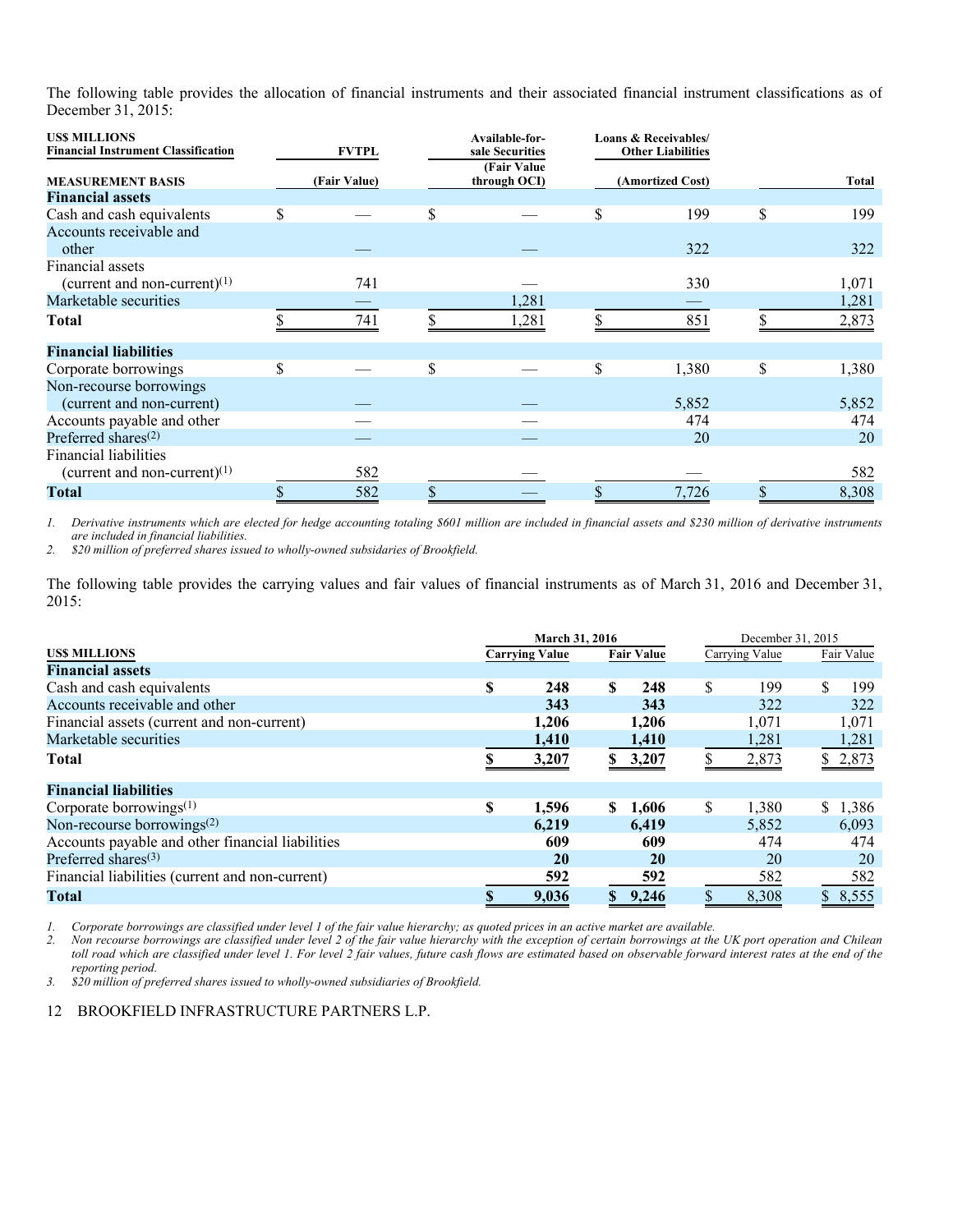### **Hedging Activities**

Brookfield Infrastructure uses derivatives and non-derivative financial instruments to manage or maintain exposures to interest and currency risks. For certain derivatives which are used to manage exposures, Brookfield Infrastructure determines whether hedge accounting can be applied. When hedge accounting can be applied, a hedge relationship can be designated as a fair value hedge, cash flow hedge or a hedge of foreign currency exposure of a net investment in a foreign operation with a functional currency other than the U.S. dollar. To qualify for hedge accounting the derivative must be highly effective in accomplishing the objective of offsetting changes in the fair value or cash flows attributable to the hedged risk both at inception and over the life of the hedge. If it is determined that the derivative is not highly effective as a hedge, hedge accounting is discontinued prospectively.

### **Cash Flow Hedges**

Brookfield Infrastructure uses interest rate swaps to hedge the variability in cash flows related to a variable rate asset or liability and highly probable forecast issuances of debt. The settlement dates typically coincide with the dates on which the interest is payable on the underlying debt, and the amount accumulated in equity is reclassified to income or loss over the period that the floating rate interest payments on debt affect income or loss. For the three months ended March 31, 2016, pre-tax net unrealized gains of \$74 million (2015: losses of \$7 million) were recorded in other comprehensive income (loss) for the effective portion of the cash flow hedges. As of March 31, 2016, there was a net derivative asset balance of \$419 million relating to hedging items designated as cash flow hedges (December 31, 2015: \$376 million asset).

### **Net Investment Hedges**

Brookfield Infrastructure uses foreign exchange hedging items and foreign currency denominated debt instruments to manage its foreign currency exposures arising from net investments in foreign operations having a functional currency other than the U.S. dollar. For the three months ended March 31, 2016 an unrealized \$109 million loss (2015: losses of \$107 million) was recorded in other comprehensive (loss) income for the effective portion of hedges of net investments in foreign operations. Further, Brookfield Infrastructure recognized an \$8 million gain (2015: \$199 million gain) in other comprehensive income (loss) related to the net settlement of foreign exchange hedging items for the three month period ended March 31, 2016. As of March 31, 2016, there was a net derivative liability balance of \$114 million relating to hedging items designated as net investment hedges (December 31, 2015: \$5 million liability).

### **Fair Value Hierarchical Levels**

Fair value hierarchical levels are directly determined by the amount of subjectivity associated with the valuation inputs of these assets and liabilities, and are as follows:

- Level 1 Inputs are unadjusted, quoted prices in active markets for identical assets or liabilities at the measurement date.
- Level 2 Inputs (other than quoted prices included in Level 1) are either directly or indirectly observable for the asset or liability through correlation with market data at the measurement date and for the duration of the instrument's anticipated life. Fair valued assets and liabilities that are included in this category are primarily certain hedging items, other financial assets carried at fair value in an inactive market.
- Level 3 Inputs reflect management's best estimate of unobservable inputs that market participants would use in pricing the asset or liability at the measurement date. Consideration is given to the risk inherent in the valuation technique and the risk inherent in the inputs to determining the estimate.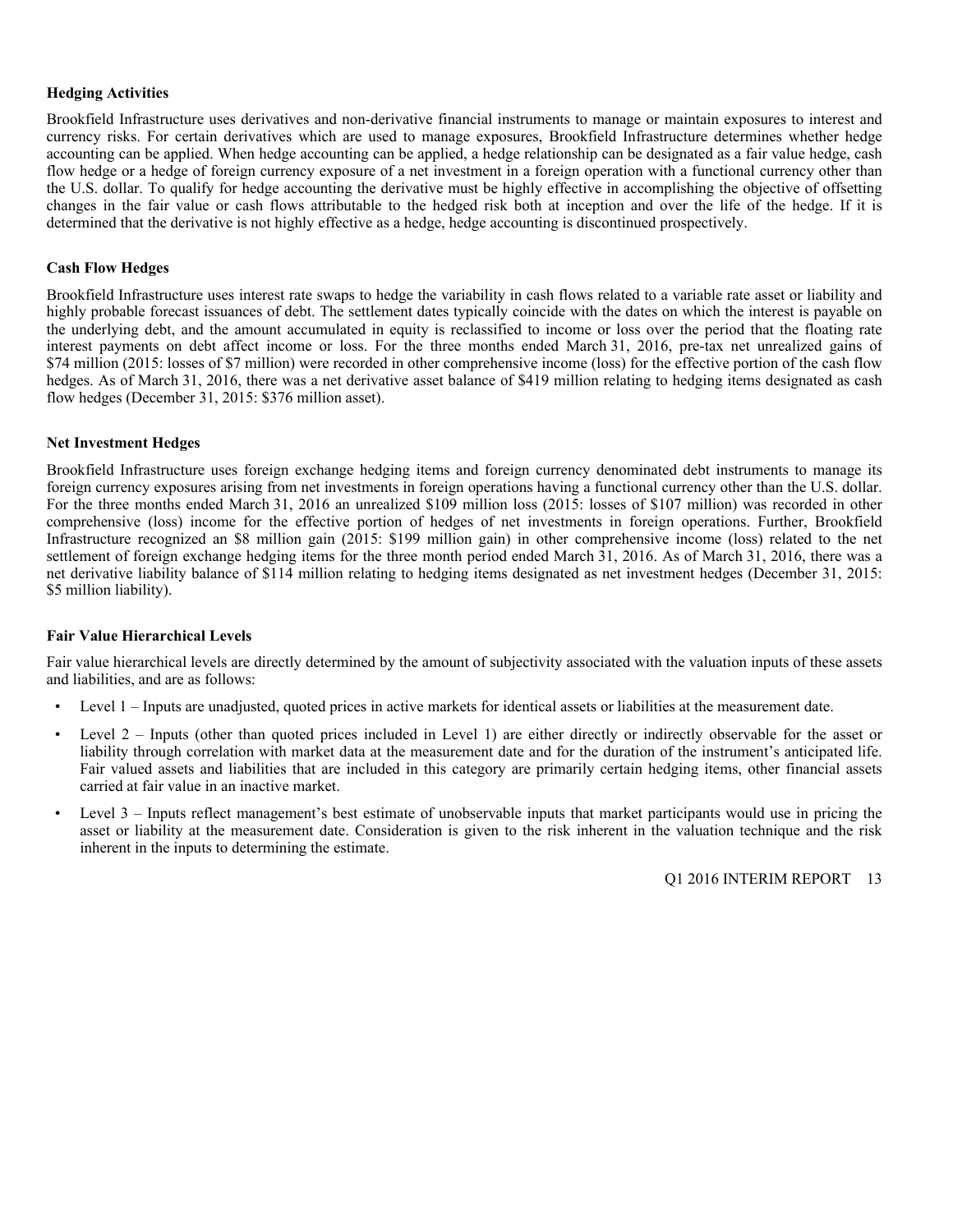Fair value of the partnership's financial assets and financial liabilities are measured at fair value on a recurring basis. The following table summarizes the valuation techniques and significant inputs for Brookfield Infrastructure's financial assets and financial liabilities:

|                                    | <b>Fair Value</b> |               |                       |    |                   |
|------------------------------------|-------------------|---------------|-----------------------|----|-------------------|
| <b>USS MILLIONS</b>                | Hierarchy         |               | <b>March 31, 2016</b> |    | December 31, 2015 |
| <b>Marketable securities</b>       | Level $1^{(1)}$   | <sup>\$</sup> | 1,410                 | S  | 1,281             |
| Foreign currency forward contracts | Level $2^{(2)}$   |               |                       |    |                   |
| Financial asset                    |                   |               | 79                    |    | 111               |
| Financial liability                |                   |               | 173                   |    | 48                |
| Interest rate swaps & other        | Level $2^{(2)}$   |               |                       |    |                   |
| Financial asset                    |                   | S             | 612                   | \$ | 630               |
| Financial liability                |                   |               | 373                   |    | 488               |
| <b>Other contracts</b>             | Level $3^{(3)}$   |               |                       |    |                   |
| Financial liability                |                   |               | 46                    |    | 46                |

*1. Valuation technique: Quoted bid prices in an active market.* 

*2. Valuation technique: Discounted cash flow. Future cash flows are estimated based on forward exchange rates (from observable forward exchange rates at the end of the reporting period) and contract forward rates, discounted at a rate that reflects the issuer's or counterparty's credit risk.* 

*3. Valuation technique: Discounted cash flow. Future cash flows primarily driven by the operating performance of a certain subsidiary and the use of assumptions concerning the amount and timing of estimated future cash flows and discount rates.* 

Assets and liabilities measured at fair value on a recurring basis include \$2,101 million (2015: \$2,022 million) of financial assets and \$592 million (2015: \$582 million) of financial liabilities which are measured at fair value using valuation inputs based on management's best estimates. During the three months ended March 31, 2016 and 2015, no transfers were made between level 1, 2 and 3. The following table categorizes financial assets and liabilities, which are carried at fair value, based upon the level of input.

|                                                       | <b>March 31, 2016</b> |                |                   |                                      | December 31, 2015 |         |
|-------------------------------------------------------|-----------------------|----------------|-------------------|--------------------------------------|-------------------|---------|
| US\$ MILLIONS                                         | <b>Level 1</b>        | <b>Level 2</b> | Level 3           | Level 1                              | Level 2           | Level 3 |
| <b>Financial assets</b>                               |                       |                |                   |                                      |                   |         |
| Marketable securities                                 |                       |                |                   | $$1,410$ $$ - $ - $ - $ 1,281$ $$ -$ |                   |         |
| Financial assets (current and non-current) $(1)$      |                       | 691            |                   |                                      | 741               |         |
| <b>Financial liabilities</b>                          |                       |                |                   |                                      |                   |         |
| Financial liabilities (current and non-current) $(1)$ |                       | \$ 546         | $\frac{\ }{6}$ 46 |                                      | \$ 536            | 46      |

*1. Level 1 financial assets relate to marketable securities. Level 2 financial assets and liabilities primarily relate to derivative instruments. Level 3 financial assets and liabilities primarily relate to contingent consideration associated with recent acquisitions*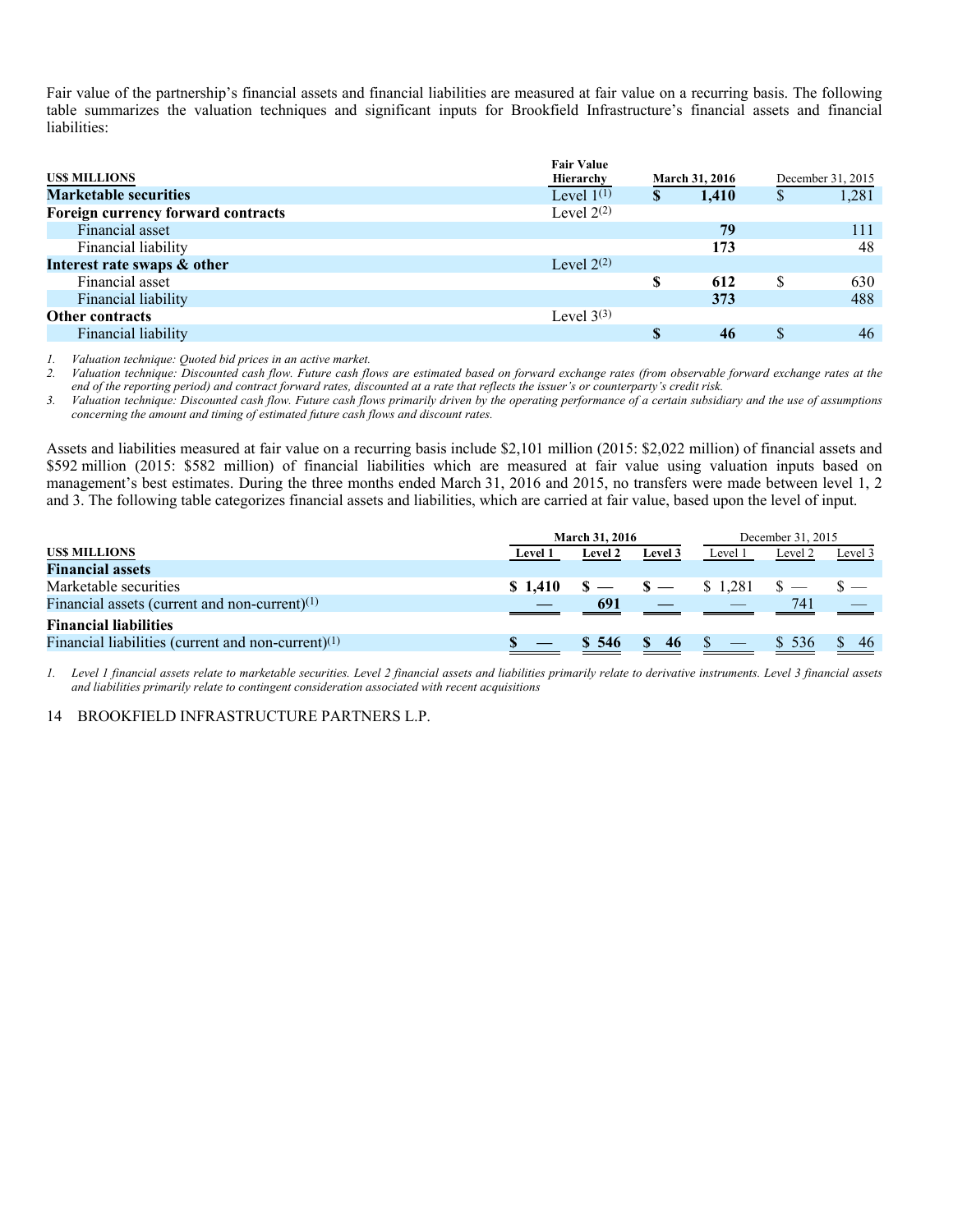### **6. PROPERTY, PLANT AND EQUIPMENT**

| <b>USS MILLIONS</b>                                                                                     | <b>Utility</b><br><b>Assets</b> | <b>Transport</b><br><b>Assets</b> | <b>Energy</b><br><b>Assets</b>   | <b>Total</b><br><b>Assets</b> |
|---------------------------------------------------------------------------------------------------------|---------------------------------|-----------------------------------|----------------------------------|-------------------------------|
| Gross carrying amount:                                                                                  |                                 |                                   |                                  |                               |
| <b>Balance at January 1, 2015</b><br>Additions, net of disposals and assets classified to held for sale | \$3,123<br>47                   | \$2,245<br>119                    | \$1,661<br>(89)                  | \$<br>7,029<br>77             |
| Acquisitions through business combinations                                                              | 74                              | 12                                | 17                               | 103                           |
| Net foreign currency exchange differences                                                               | (299)                           | (226)                             | (132)                            | (657)                         |
| <b>Balance at December 31, 2015</b>                                                                     | \$<br>2,945                     | \$2,150                           | \$1,457                          | \$6,552                       |
| Additions, net of disposals                                                                             | 141                             | 6                                 | 12                               | 159                           |
| Non-cash additions                                                                                      | 34                              |                                   |                                  | 34                            |
| Acquisitions through business combinations <sup>(1)</sup>                                               |                                 | 6                                 |                                  | 6                             |
| Net foreign currency exchange differences                                                               | (51)                            | 83                                | 51                               | 83                            |
| <b>Balance at March 31, 2016</b>                                                                        | 3,069<br>\$                     | \$2,245                           | \$1,520                          | \$6,834                       |
| <b>Accumulated depreciation:</b>                                                                        |                                 |                                   |                                  |                               |
| <b>Balance at January 1, 2015</b>                                                                       | \$<br>(254)                     | $\sqrt{\ }$<br>(343)              | \$<br>(127)                      | \$<br>(724)                   |
| Depreciation expense                                                                                    | (126)                           | (113)                             | (86)                             | (325)                         |
| Dispositions and assets reclassified to held for sale assets                                            | 48                              | $\mathbf{1}$                      | 37                               | 86                            |
| Net foreign currency exchange differences                                                               | 41                              | 37                                | 17                               | 95                            |
| <b>Balance at December 31, 2015</b>                                                                     | \$<br>(291)                     | $\mathbb S$<br>(418)              | $\$$<br>(159)                    | \$<br>(868)                   |
| Depreciation expense                                                                                    | (31)                            | (29)                              | (21)                             | (81)                          |
| Net foreign currency exchange differences                                                               | (2)                             | (14)                              | (10)                             | (26)                          |
| <b>Balance at March 31, 2016</b>                                                                        | \$<br>(324)                     | \$<br>(461)                       | \$<br>(190)                      | \$<br>(975)                   |
| Accumulated fair value adjustments:                                                                     |                                 |                                   |                                  |                               |
| <b>Balance at January 1, 2015</b>                                                                       | $\mathsf{\$}$<br>768            | $\mathbf{\hat{S}}$<br>800         | $\mathbf{\hat{S}}$<br>211        | \$<br>1,779                   |
| Fair value adjustments                                                                                  | 392                             | 62                                | 192                              | 646                           |
| Dispositions and assets reclassified to held for sale assets                                            | (111)                           | $\overline{\phantom{a}}$          | (150)                            | (261)                         |
| Net foreign currency exchange differences                                                               | (104)                           | (85)                              | (27)                             | (216)                         |
| <b>Balance at December 31, 2015</b>                                                                     | \$<br>945                       | \$<br>777                         | $\boldsymbol{\mathsf{S}}$<br>226 | \$1,948                       |
| Net foreign currency exchange differences                                                               | $\mathbf{1}$                    | 34                                | 8                                | 43                            |
| <b>Balance at March 31, 2016</b>                                                                        | \$<br>946                       | \$<br>811                         | \$<br>234                        | \$1,991                       |
| Net book value:                                                                                         |                                 |                                   |                                  |                               |
| <b>March 31, 2016</b>                                                                                   | 3,691<br>S                      | 2,595<br>$\mathbf{s}$             | \$1,564                          | 7,850<br>\$                   |
| December 31, 2015                                                                                       | \$<br>3,599                     | 2,509<br>\$                       | \$<br>1,524                      | 7,632<br>\$                   |

*1. Refer to Note 4, Acquisition of Businesses*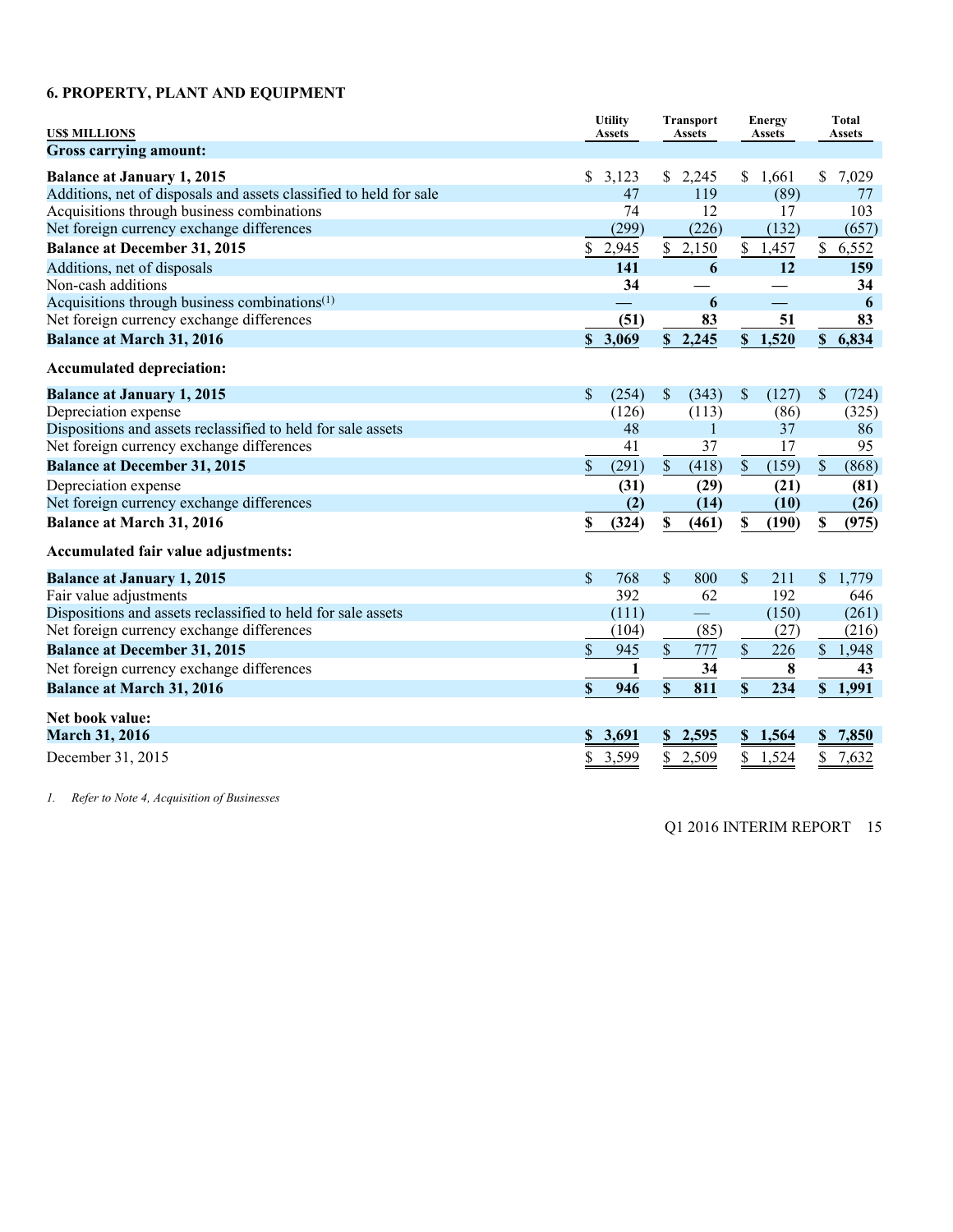### **7. INTANGIBLE ASSETS**

|                          | As of                 |                   |
|--------------------------|-----------------------|-------------------|
| <b>USS MILLIONS</b>      | <b>March 31, 2016</b> | December 31, 2015 |
| Cost                     | 3,757                 | 3.485             |
| Accumulated amortization | $^{\prime}207$        | (189)             |
| <b>Total</b>             | 3,550                 | 3,296             |

Intangible assets are allocated to the following cash generating units:

|                     | As of |                       |  |                   |
|---------------------|-------|-----------------------|--|-------------------|
| <b>USS MILLIONS</b> |       | <b>March 31, 2016</b> |  | December 31, 2015 |
| Regulated terminal  | S     | 1,933                 |  | 1,840             |
| Chilean toll roads  |       | 1,093                 |  | 1,041             |
| UK port operations  |       | 308                   |  | 316               |
| Other               |       | 216                   |  | 99                |
| <b>Total</b>        |       | 3,550                 |  | 3.296             |

The following table presents the change in the balance of intangible assets:

| <b>USS MILLIONS</b>                                    | <b>March 31, 2016</b> |
|--------------------------------------------------------|-----------------------|
| Cost at beginning of the period                        | 3,485                 |
| Additions, net of disposals                            |                       |
| Additions through business combinations <sup>(1)</sup> | 120                   |
| Foreign currency translation                           | 148                   |
| <b>Balance at March 31, 2016</b>                       | 3,757                 |

*1. Refer to Note 4, Acquisition of Businesses* 

The following table presents the change in accumulated amortization for Brookfield Infrastructure's intangible assets:

| <b>USS MILLIONS</b>                             | <b>March 31, 2016</b> |
|-------------------------------------------------|-----------------------|
| Accumulated amortization at beginning of period | (189)                 |
| Amortization                                    | (19)                  |
| Foreign currency translation                    |                       |
| <b>Balance at March 31, 2016</b>                | (207)                 |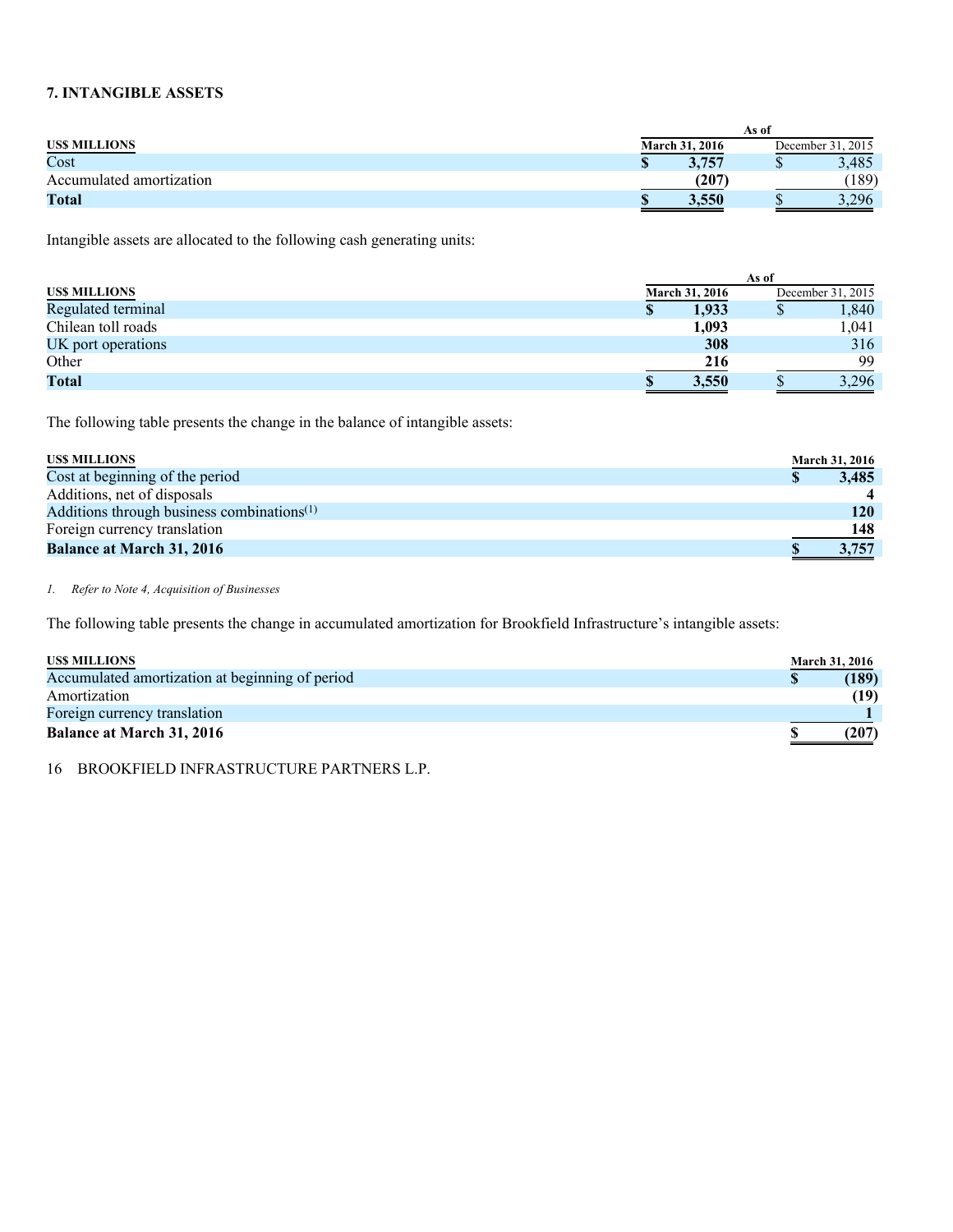### **8. INVESTMENTS IN ASSOCIATES AND JOINT VENTURES**

The following table represents the reconciliation of the movement in the partnership's investments in associates and joint ventures:

| <b>USS MILLIONS</b>                            | For the three-month period<br>ended March 31, 2016 | For the 12 month period<br>ended December 31, 2015 |
|------------------------------------------------|----------------------------------------------------|----------------------------------------------------|
| Balance at beginning of period                 | 2,973                                              | 2,412                                              |
| Share of earnings for the period               |                                                    | 69                                                 |
| Foreign currency translation                   | 177                                                | (593)                                              |
| Share of other reserves for the period $-$ OCI | (25)                                               | 180                                                |
| <b>Distributions</b>                           | (17)                                               | (87)                                               |
| Other items                                    | 16                                                 |                                                    |
| Acquisitions, net of disposals $(1)$ , $(2)$   |                                                    | 681                                                |
| Reclassification to asset held for sale(1)     |                                                    | 311                                                |
| <b>Ending balance</b>                          | 3,130                                              | 2.973                                              |

*1. During the fourth quarter of 2015, Brookfield Infrastructure reached agreements with its partners to increase its interest in its North American natural gas transmission operation from 26.5% to 50.0% for a cash payment of \$106 million and amendments to the governance terms of this arrangement. Due to the increase in ownership mentioned above, the partnership discontinued its plan to dispose of its interest in its North American natural gas transmission business. The North American natural gas transmission business, which had been reported as an asset held for sale with a carrying value of \$311 million since the fourth quarter of 2014, has been reclassified out of assets held for sale in the fourth quarter of 2015 and has since been accounted for as a joint venture.* 

*2. On March 31, 2015, Brookfield Infrastructure, through a Brookfield sponsored fund, acquired a 21% interest in a European telecommunications infrastructure operations for \$415 million. Brookfield Infrastructure has significant influence through its position in the business. Accordingly, Brookfield Infrastructure equity accounts for the entity.* 

The following table represents the carrying value of the partnership's investments in associates and joint ventures:

|                                                                  | As of |                       |  |                   |
|------------------------------------------------------------------|-------|-----------------------|--|-------------------|
| <b>USS MILLIONS</b>                                              |       | <b>March 31, 2016</b> |  | December 31, 2015 |
| Brazilian toll road operation                                    |       | 836                   |  | 759               |
| South American transmission operation                            |       | 689                   |  | 651               |
| European telecommunications infrastructure operation             |       | 451                   |  | 437               |
| North American natural gas transmission operation <sup>(1)</sup> |       | 425                   |  | 425               |
| Brazilian rail operation                                         |       | 289                   |  | 261               |
| Other associates $(2)$                                           |       | 440                   |  | 440               |
| <b>Ending balance</b>                                            |       | 3,130                 |  | 2.973             |

*1. On April 12, 2016, Brookfield Infrastructure and its partner in the North American gas transmission operation each injected \$312 million into the business to pay down operating level debt.* 

*2. Other includes the partnership's European port operation, Texas electricity transmission project, North American west coast container terminal and Texas gas storage operation.* 

The following table summarizes the aggregate balances of investments in associates and joint ventures on a 100% basis:

|                          | As of                 |  |                   |  |
|--------------------------|-----------------------|--|-------------------|--|
| US\$ MILLIONS            | <b>March 31, 2016</b> |  | December 31, 2015 |  |
| Financial position:      |                       |  |                   |  |
| Total assets             | 29,360                |  | 27,948            |  |
| <b>Total liabilities</b> | (17, 410)             |  | (16, 517)         |  |
| Net assets               | 11.950                |  | 1.431             |  |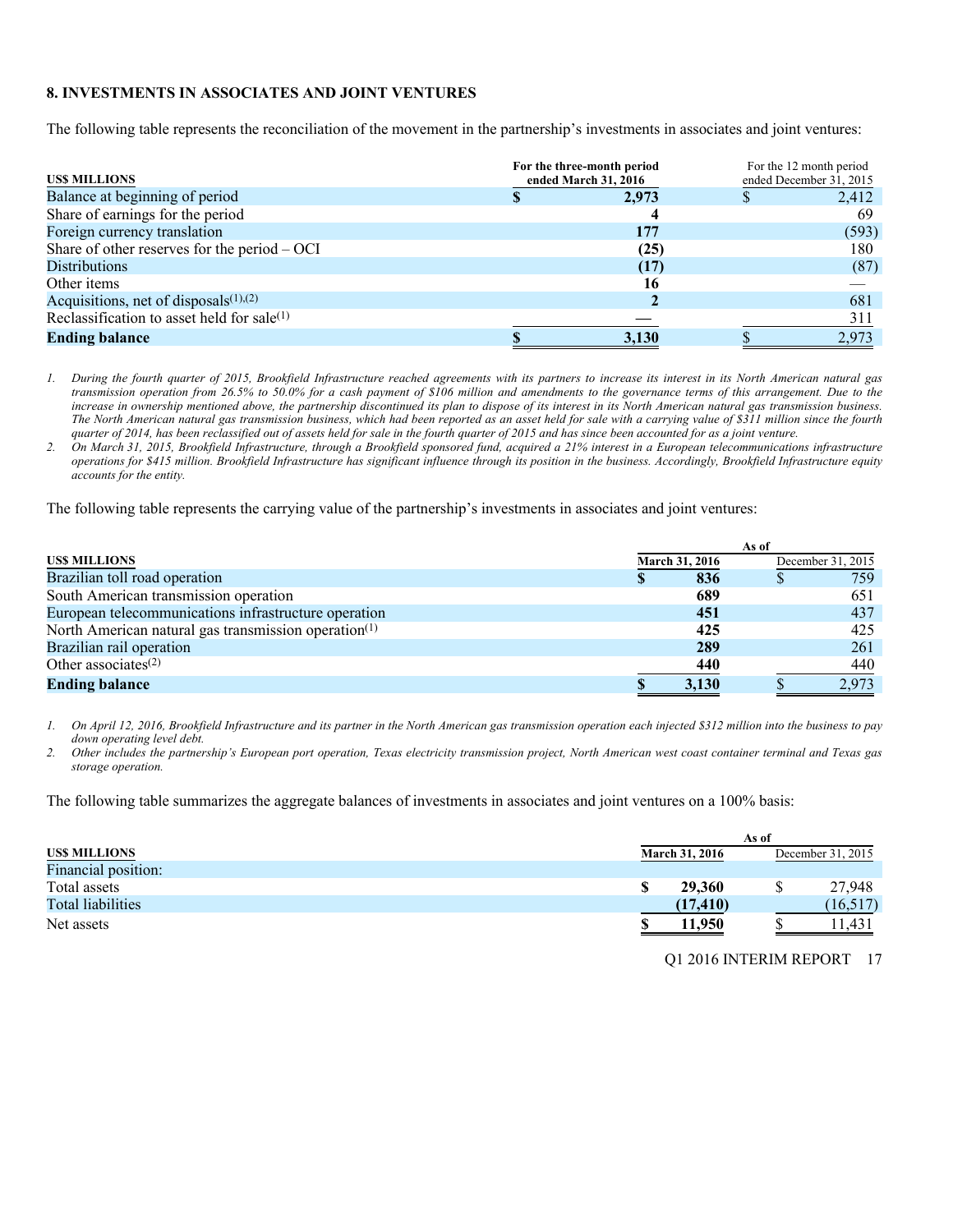|                                                 |    | For the three-month<br>period ended March 31 |      |
|-------------------------------------------------|----|----------------------------------------------|------|
| US\$ MILLIONS                                   |    | 2016                                         | 2015 |
| Financial performance:                          |    |                                              |      |
| Total revenue                                   | S. | 1,070                                        | 885  |
| Total income for the period                     |    | 34                                           | 69   |
| Brookfield Infrastructure's share of net income |    |                                              |      |

### **9. NON-RECOURSE BORROWINGS**

|                     |                | As of |                   |
|---------------------|----------------|-------|-------------------|
| <b>USS MILLIONS</b> | March 31, 2016 |       | December 31, 2015 |
| Current             | 316            | D     | 302               |
| Non-current         | 5.903          |       | 5.550             |
| Total               | 0,219          |       | 052<br>J.OJZ      |

During the three months ended March 31, 2016 subsidiary borrowings, net of repayments, were \$35 million. Foreign currency translation increased non-recourse borrowings by \$127 million due to the appreciation of Australian dollar, Canadian dollar and Chilean peso denominated borrowings. Non-recourse borrowings increased by \$205 million due to the acquisition of our Indian toll road business in the first quarter of 2016.

### **10. SEGMENTED INFORMATION**

IFRS 8, Operating Segments, requires operating segments to be determined based on internal reports that are regularly reviewed by the Executive Management and the Board of Directors for the purpose of allocating resources to the segment and to assessing its performance. Key measures used by the Chief Operating Decision Maker ("CODM") in assessing performance and in making resource allocation decisions are funds from operations ("FFO") and earnings before interest, tax, depreciation and amortization ("adjusted EBITDA"), which enable the determination of cash return on the equity deployed. FFO is calculated as net income excluding the impact of depreciation and amortization, deferred income taxes, breakage and transaction costs, non-cash valuation gains or losses and other items. Adjusted EBITDA is calculated as FFO excluding the impact of interest expense, cash taxes and other cash income (expenses).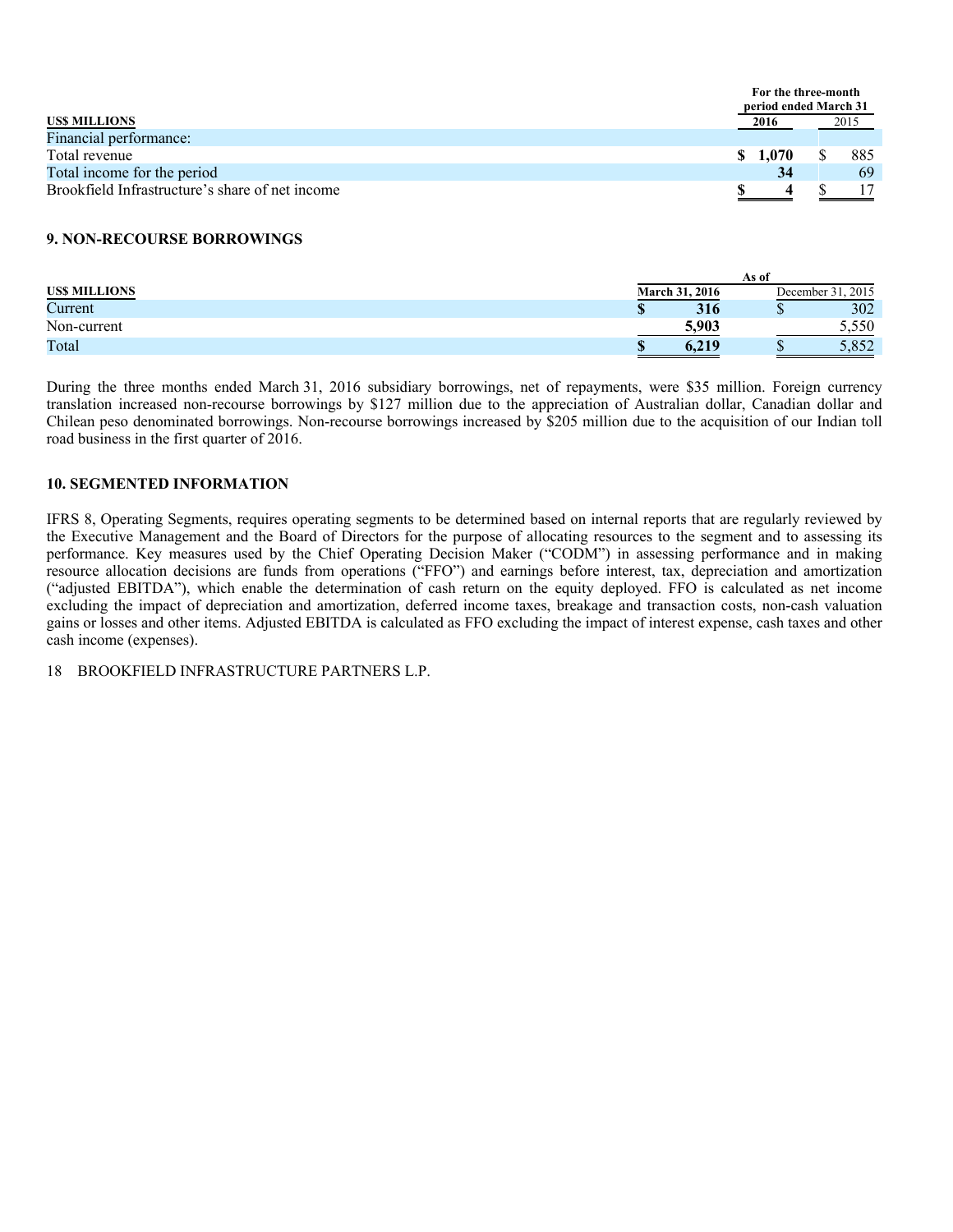|                                                                                   |                  |                  | <b>Brookfield Infrastructure's Share</b> |                         |                      |                                     |                                                     |                                                           |                                           |
|-----------------------------------------------------------------------------------|------------------|------------------|------------------------------------------|-------------------------|----------------------|-------------------------------------|-----------------------------------------------------|-----------------------------------------------------------|-------------------------------------------|
| <b>FOR THE THREE MONTHS ENDED</b><br><b>MARCH 31, 2016</b><br><b>USS MILLIONS</b> | <b>Utilities</b> | <b>Transport</b> | <b>Energy</b>                            | Comm.<br>Infrastructure | Corporate<br>& Other | <b>Brookfield</b><br>Infrastructure | Contribution<br>from<br>investment<br>in associates | <b>Attributable</b><br>to non-<br>controlling<br>interest | As per<br><b>IFRS</b><br>financials $(1)$ |
| Revenues                                                                          | \$165            | 269              | \$126                                    | 43<br><b>S</b>          |                      | 603                                 | $(293)$ \$<br><b>S</b>                              | 144                                                       | 454<br><b>S</b>                           |
| Costs attributed to revenues                                                      | (31)             | (137)            | (54)                                     | (22)                    |                      | (244)                               | 146                                                 | (104)                                                     | (202)                                     |
| General & administrative expenses                                                 |                  |                  |                                          |                         | (37)                 | (37)                                |                                                     |                                                           | (37)                                      |
| <b>Adjusted EBITDA</b>                                                            | 134              | 132              | 72                                       | 21                      | (37)                 | 322                                 | (147)                                               | 40                                                        |                                           |
| Other income (expense)                                                            |                  | (4)              |                                          |                         | 29                   | 27                                  |                                                     |                                                           | 31                                        |
| Interest expense                                                                  | (35)             | (34)             | (33)                                     | (2)                     | (11)                 | (115)                               | 47                                                  | (27)                                                      | (95)                                      |
| <b>FFO</b>                                                                        | 100              | 94               | 40                                       | 19                      | (19)                 | 234                                 | (98)                                                | 15                                                        |                                           |
| Depreciation and amortization                                                     | (38)             | (54)             | (29)                                     | (19)                    |                      | (140)                               | 75                                                  | (35)                                                      | (100)                                     |
| Deferred taxes                                                                    | (6)              | $\mathbf{2}$     | 3                                        | $\mathbf{2}$            |                      | 2                                   | (2)                                                 | 5                                                         |                                           |
| Mark-to-market on hedging items and                                               |                  |                  |                                          |                         |                      |                                     |                                                     |                                                           |                                           |
| other                                                                             | (13)             | (13)             | (4)                                      |                         | 12                   | (18)                                | 21                                                  | 25                                                        | 28                                        |
| Share of earnings from associates                                                 |                  |                  |                                          |                         |                      |                                     | 4                                                   |                                                           | $\overline{\bf 4}$                        |
| Net income attributable to non-<br>controlling interest                           |                  |                  |                                          |                         |                      |                                     |                                                     | (10)                                                      | (10)                                      |
| Net income (loss) attributable to<br>partnership $(2)$                            | 43               | 29<br>S          | 10<br>S.                                 | $\mathbf{2}$            | \$<br>$(6)$ \$       | 78                                  |                                                     |                                                           | 78                                        |

*1. The above table provides each segment's results in the format that management organizes its segments to make operating decisions and assess performance. Each segment is presented on a proportionate basis, taking into account Brookfield Infrastructure's ownership in operations accounted for using the consolidation and equity methods under IFRS. The above table reconciles Brookfield Infrastructure's proportionate results to the partnership's condensed and consolidated statements of operating results on a line by line basis by aggregating the components comprising the earnings from the partnership's investments in associates and reflecting the portion of each line item attributable to non-controlling interests.* 

*2. Includes net income attributable to non-controlling interest – Redeemable Partnership Units held by Brookfield, general partner and limited partners.* 

|                                                                                   |                  |                  | <b>Brookfield Infrastructure's Share</b> |                      |                                     |                                                     |                                                           |                                                    |
|-----------------------------------------------------------------------------------|------------------|------------------|------------------------------------------|----------------------|-------------------------------------|-----------------------------------------------------|-----------------------------------------------------------|----------------------------------------------------|
| <b>FOR THE THREE MONTHS ENDED</b><br><b>MARCH 31, 2015</b><br><b>USS MILLIONS</b> | <b>Utilities</b> | <b>Transport</b> | Energy                                   | Corporate<br>& Other | <b>Brookfield</b><br>Infrastructure | Contribution<br>from<br>investment<br>in associates | <b>Attributable</b><br>to non-<br>controlling<br>interest | As per<br><b>IFRS</b><br>financials <sup>(1)</sup> |
| Revenues                                                                          | \$168            | \$<br>291        | \$<br>94                                 |                      | 553                                 | (236)<br>\$                                         | 149<br>S                                                  | \$<br>466                                          |
| Costs attributed to revenues                                                      | (38)             | (152)            | (49)                                     |                      | (239)                               | 124                                                 | (88)                                                      | (203)                                              |
| General & administrative expenses                                                 |                  |                  |                                          | (34)                 | (34)                                |                                                     |                                                           | (34)                                               |
| <b>Adjusted EBITDA</b>                                                            | 130              | 139              | 45                                       | (34)                 | 280                                 | (112)                                               | 61                                                        |                                                    |
| Other income (expense)                                                            |                  | (3)              |                                          |                      | 3                                   |                                                     | (2)                                                       |                                                    |
| Interest expense                                                                  | (36)             | (40)             | (17)                                     | (4)                  | (97)                                | 36                                                  | (29)                                                      | (90)                                               |
| <b>FFO</b>                                                                        | 95               | 96               | 28                                       | (33)                 | 186                                 | (74)                                                | 30                                                        |                                                    |
| Depreciation and amortization                                                     | (38)             | (54)             | (10)                                     |                      | (102)                               | 38                                                  | (31)                                                      | (95)                                               |
| Deferred taxes                                                                    | (13)             |                  |                                          |                      | (8)                                 |                                                     |                                                           | (3)                                                |
| Mark-to-market on hedging items and other                                         |                  | (8)              | (2)                                      | 61                   | 56                                  | 17                                                  | 14                                                        | 87                                                 |
| Share of earnings from associates                                                 |                  |                  |                                          |                      |                                     | 17                                                  |                                                           | 17                                                 |
| Net income attributable to non-controlling<br>interest                            |                  |                  |                                          |                      |                                     |                                                     | (16)                                                      | (16)                                               |
| Net income attributable to partnership $(2)$                                      | 49               | 36               | \$17                                     | 30                   | 132<br>\$                           |                                                     |                                                           | 132                                                |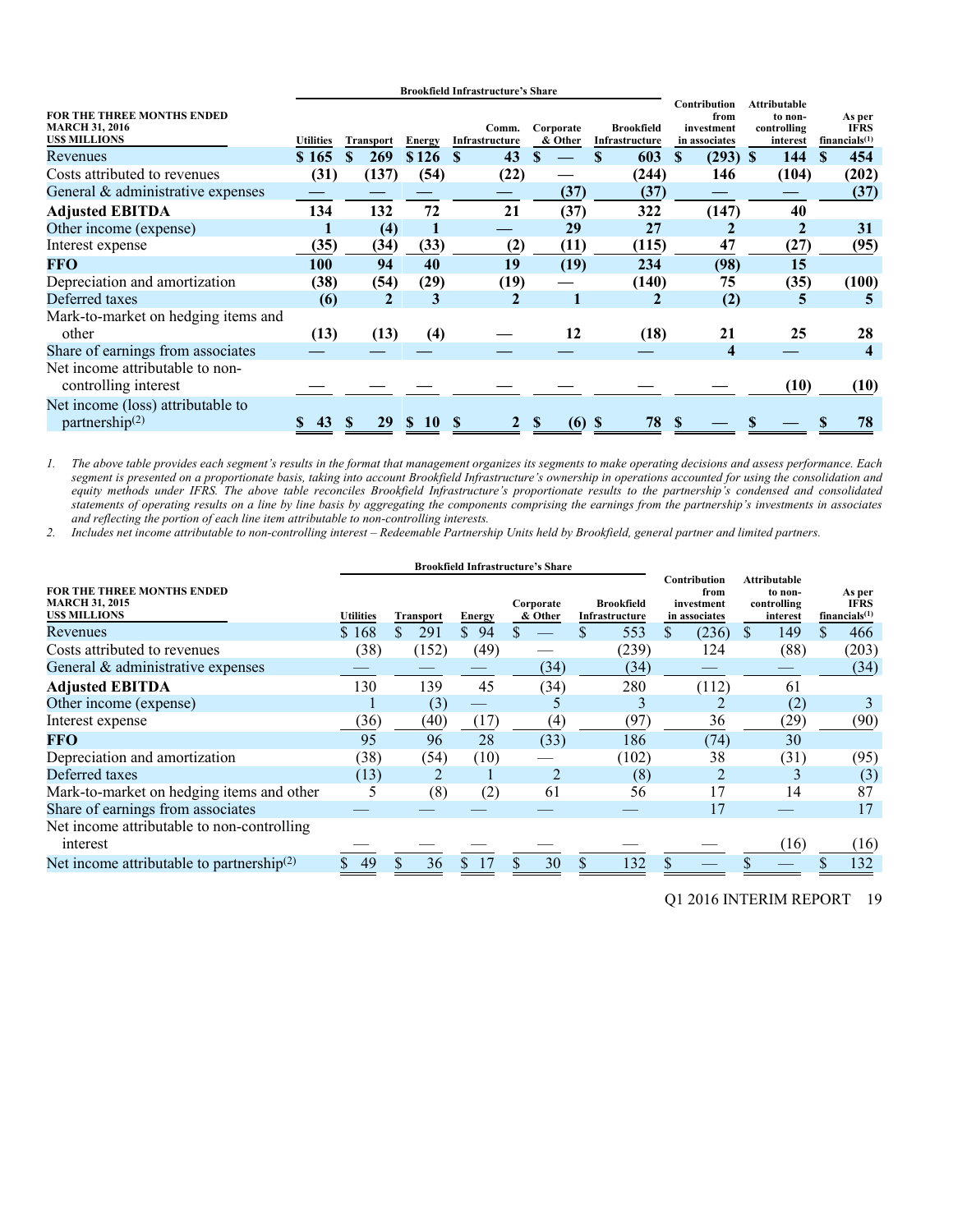### **Segment assets**

For the purpose of monitoring segment performance and allocating resources between segments, Brookfield Infrastructure's CODM monitor the assets, including investments accounted for using the equity method, attributable to each segment.

The following is an analysis of Brookfield Infrastructure's assets by operating segment for the periods under review:

|                                                                           |                      |                             |                          |                                         |                                     | <b>Total attributable to Brookfield Infrastructure</b> |                                                                       |                                                                    |                                                 |                                                                |
|---------------------------------------------------------------------------|----------------------|-----------------------------|--------------------------|-----------------------------------------|-------------------------------------|--------------------------------------------------------|-----------------------------------------------------------------------|--------------------------------------------------------------------|-------------------------------------------------|----------------------------------------------------------------|
| <b>AS OF MARCH 31, 2016</b><br><b>USS MILLIONS</b><br><b>Total assets</b> | Utilities<br>\$4,878 | <b>Transport</b><br>\$5,840 | Energy<br>\$2,739        | Communications<br>Infrastructure<br>845 | Corporate<br>& other<br>(474)<br>пĐ | <b>Brookfield</b><br>Infrastructure<br>13,828<br>ъ     | Contribution<br>from<br>investment<br>in associates<br>(3,058)        | <b>Attributable</b><br>to non-<br>controlling<br>interest<br>4,535 | Working<br>capital<br>adjustment<br>3,451<br>S. | As per<br>IFRS<br>financials $(1)$<br>\$18,756                 |
|                                                                           |                      |                             |                          |                                         |                                     | <b>Total attributable to Brookfield Infrastructure</b> |                                                                       |                                                                    |                                                 |                                                                |
| AS OF DECEMBER 31, 2015<br><b>USS MILLIONS</b><br><b>Total assets</b>     | Utilities<br>\$4,723 | <b>Transport</b><br>\$5,338 | <b>Energy</b><br>\$2,744 | Communications<br>Infrastructure<br>824 | Corporate<br>& Other<br>(196)       | <b>Brookfield</b><br>Infrastructure<br>13,433          | <b>Contribution</b><br>from<br>investment<br>in associates<br>(3,795) | <b>Attributable</b><br>to non-<br>controlling<br>interest<br>4,298 | Working<br>capital<br>adjustment<br>3,799       | As per<br><b>IFRS</b><br>financials <sup>(1)</sup><br>\$17,735 |

*1. The above tables provide each segment's assets in the format that management organizes its segments to make operating decisions and assess performance. Each segment is presented on a proportionate basis, taking into account Brookfield Infrastructure's ownership in operations using consolidation and the equity method whereby the partnership either controls or exercises significant influence over the investment respectively. The above table reconciles Brookfield Infrastructure's proportionate assets to total assets presented on the partnership's consolidated statements of financial position by removing net liabilities contained within investments in associates and reflecting the assets attributable to non-controlling interests, and adjusting for working capital assets which are netted against working capital liabilities.* 

### **11. SUBSIDIARY PUBLIC ISSUERS**

Wholly owned subsidiaries of the partnership, Brookfield Infrastructure Finance ULC, Brookfield Infrastructure Finance LLC, Brookfield Infrastructure Finance Pty Ltd and Brookfield Infrastructure Finance Limited (collectively, the "Debt Issuers") and Brookfield Infrastructure Preferred Equity Inc. (collectively with the Debt Issuers, the "Issuers"), have filed a base shelf prospectus qualifying the distribution of debt securities and Class A preference shares in Canada. The Issuers may offer and sell these instruments in one or more issuances in the aggregate, of up to C\$2 billion (or the equivalent in other currencies).

On October 30, 2015, the Debt Issuers issued C\$500 million of medium term notes in the Canadian bond market in two tranches: C\$125 million of three year notes maturing October 30, 2018 with a coupon of 3.0%; and C\$375 million of five year notes maturing October 30, 2020 with a coupon of 3.5%. The three year and five year bonds were swapped into U.S. dollars on a matched maturity basis at an all in rate of 3.8%.

On March 11, 2015, the Debt Issuers issued C\$450 million of medium term notes maturing March 11, 2022 in the Canadian bond market with a coupon of 3.5%, which was swapped into U.S. dollars on a matched maturity basis at an all in rate of 3.9%.

On October 10, 2012, the Debt Issuers issued C\$400 million of medium term notes maturing October 10, 2017 in the Canadian bond market with a coupon of 3.5%, which was swapped into U.S. dollars on a matched maturity basis at an all in rate of 2.7%.

These notes are unconditionally guaranteed by the partnership, Brookfield Infrastructure LP (the "Holding LP"), and wholly owned subsidiaries, Brookfield Infrastructure Holdings (Canada) Inc., Brookfield Infrastructure US Holdings I Corporation and BIP Bermuda Holdings I Limited. Brookfield Infrastructure LLC, an indirectly wholly owned subsidiary of the Holding LP, has also guaranteed the notes issued in October 2012.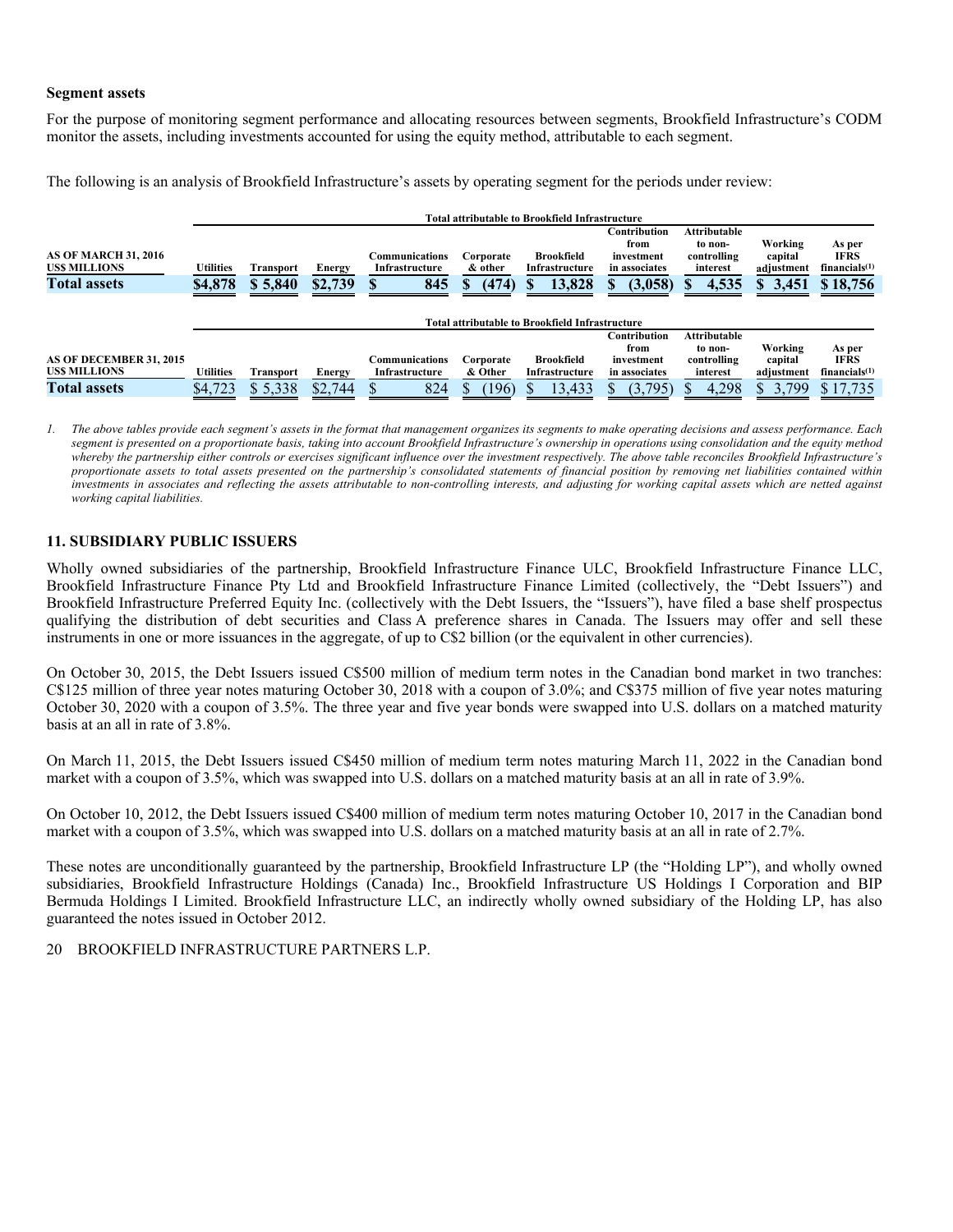The following tables set forth consolidated summary financial information for Brookfield Infrastructure and the Issuers:

| FOR THE THREE MONTHS ENDED MARCH 31, 2016                    | The                              |                                    |       |                           | <b>Subsidiaries of the</b><br>partnership other |              | Consolidating     |                                     | The<br>partnership |
|--------------------------------------------------------------|----------------------------------|------------------------------------|-------|---------------------------|-------------------------------------------------|--------------|-------------------|-------------------------------------|--------------------|
| <b>USS MILLIONS</b><br>Revenues                              | \$<br>partnership <sup>(2)</sup> | <b>The Issuers</b><br>$\mathbf{s}$ |       | \$                        | than the Issuers $(3)$                          | $\mathbf{s}$ | adjustments $(4)$ | consolidated<br>454<br>$\mathbf{s}$ |                    |
| Net income (loss) attributable to partnership $(1)$          | 41                               |                                    |       |                           | 78                                              |              | (41)              |                                     | 454<br>78          |
| FOR THE THREE MONTHS ENDED MARCH 31, 2015                    |                                  |                                    |       |                           |                                                 |              |                   |                                     |                    |
| Revenues                                                     | \$                               | $\mathsf{\$}$                      |       | $\mathbb{S}$              |                                                 | $\mathbf S$  | 466               | $\mathbf{\hat{S}}$                  | 466                |
| Net income (loss) attributable to partnership <sup>(1)</sup> | 84                               |                                    |       |                           | 132                                             |              | (84)              |                                     | 132                |
| <b>AS OF MARCH 31, 2016</b>                                  |                                  |                                    |       |                           |                                                 |              |                   |                                     |                    |
| Current assets                                               | \$                               | $\mathbf S$                        | 6     | $\boldsymbol{\mathsf{S}}$ |                                                 | $\mathbf S$  | 2,729             | $\mathbf S$                         | 2,735              |
| Non-current assets                                           | 4,032                            |                                    | 310   |                           | 5,431                                           |              | 6,248             |                                     | 16,021             |
| <b>Current liabilities</b>                                   |                                  |                                    | 7     |                           |                                                 |              | 1,341             |                                     | 1,348              |
| Non-current liabilities                                      |                                  |                                    | 1,039 |                           |                                                 |              | 8,978             |                                     | 10,017             |
| Non-controlling interests - Redeemable                       |                                  |                                    |       |                           |                                                 |              | 1,540             |                                     | 1,540              |
| Partnership units held by Brookfield                         |                                  |                                    |       |                           |                                                 |              |                   |                                     |                    |
| Non-controlling interests - in operating                     |                                  |                                    |       |                           |                                                 |              |                   |                                     |                    |
| subsidiaries                                                 |                                  |                                    |       |                           |                                                 |              | 1,746             |                                     | 1,746              |
| Preferred unitholders                                        |                                  |                                    |       |                           |                                                 |              | 189               |                                     | 189                |
|                                                              |                                  |                                    |       |                           |                                                 |              |                   |                                     |                    |
| AS OF DECEMBER 31, 2015                                      |                                  |                                    |       |                           |                                                 |              |                   |                                     |                    |
| <b>Current assets</b>                                        | \$                               | \$.                                | 3     | \$                        |                                                 | \$.          | 1,550             | \$.                                 | 1,553              |
| Non-current assets                                           | 3,979                            |                                    | 293   |                           | 6,052                                           |              | 5,858             |                                     | 16,182             |
| <b>Current liabilities</b>                                   |                                  |                                    | 5     |                           |                                                 |              | 1,205             |                                     | 1,210              |
| Non-current liabilities                                      |                                  |                                    | 979   |                           |                                                 |              | 8,370             |                                     | 9,349              |
| Non-controlling interests - Redeemable                       |                                  |                                    |       |                           |                                                 |              |                   |                                     |                    |
| Partnership Units held by Brookfield                         |                                  |                                    |       |                           |                                                 |              | 1,518             |                                     | 1,518              |
| Non-controlling interests $-$ in operating                   |                                  |                                    |       |                           |                                                 |              |                   |                                     |                    |
| subsidiaries                                                 |                                  |                                    |       |                           |                                                 |              | 1,608             |                                     | 1,608              |
| Preferred unitholders                                        |                                  |                                    |       |                           |                                                 |              | 189               |                                     | 189                |

*(1) Includes net income (loss) attributable to non controlling interest — Redeemable Partnership Units held by Brookfield, general partner and limited partners.* 

*(2) Includes investments in all subsidiaries of the partnership under the equity method.* 

*(3) Includes investments in all subsidiaries of the Holding LP, Brookfield Infrastructure Holdings (Canada) Inc., Brookfield Infrastructure US Holdings I Corporation, BIP Bermuda Holdings I Limited and Brookfield Infrastructure LLC under the equity method except for Brookfield Infrastructure US Holdings I Corporation's investment in Brookfield Infrastructure LLC, which is presented on a combined basis. Brookfield Infrastructure LLC is presented on a combined basis as it is a guarantor of the medium term notes issued in October 2012. As at March 31, 2016 and December 31, 2015 and for three months ended March 31, 2016 and 2015, the presentation of Brookfield Infrastructure US Holdings I Corporation's investment in Brookfield Infrastructure LLC on a combined basis was equivalent to its presentation under the equity method.* 

*(4) Includes elimination of intercompany transactions and balances necessary to present the partnership on a consolidated basis.*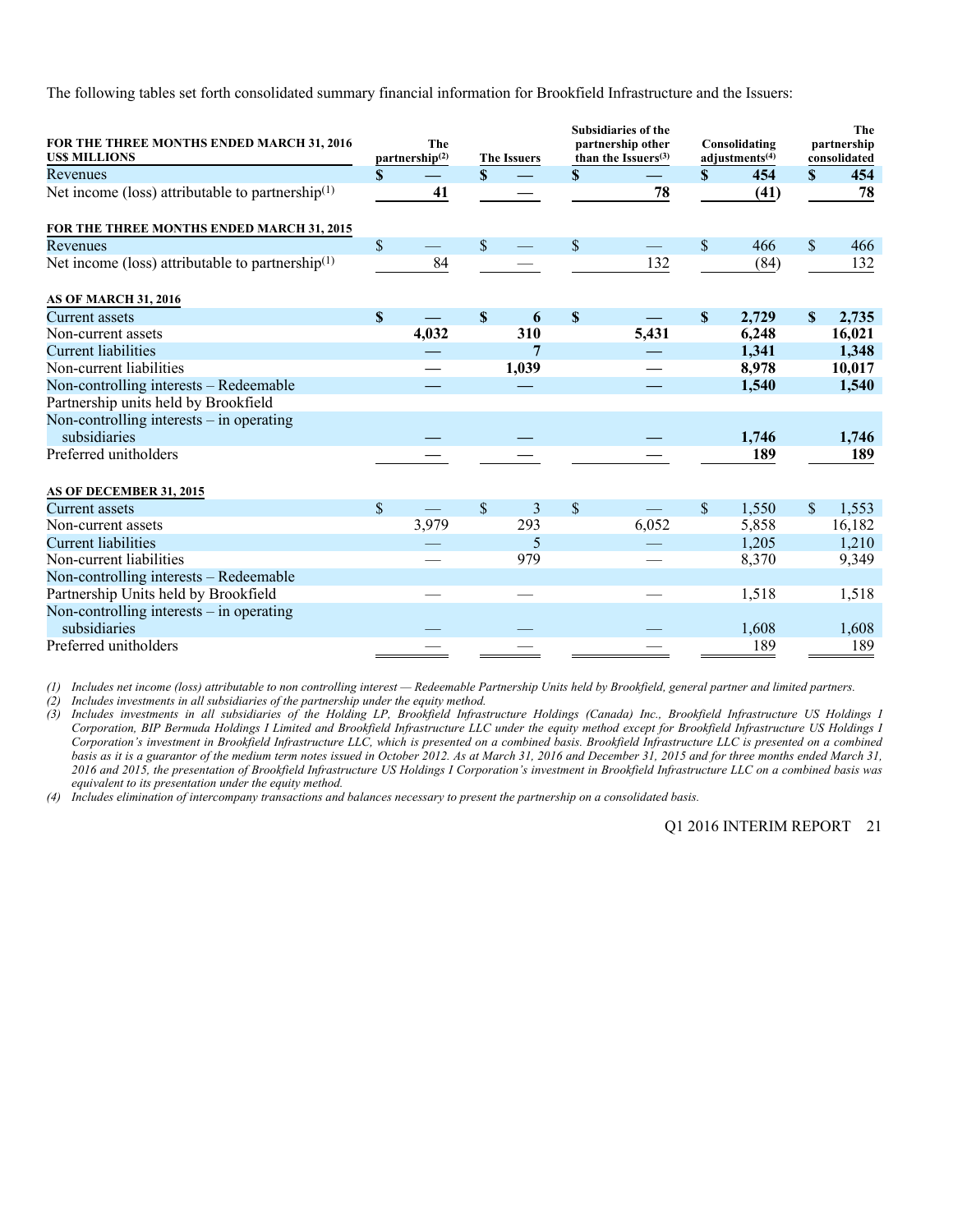### **12. PARTNERSHIP CAPITAL**

The partnership's capital structure is comprised of three classes of partnership units: limited partnership units, general partnership units and preferred limited partnership units and the Holding LP's capital structure is composed of four classes of partnership units: special limited partner units, managing general partner units, Redeemable Partnership Units held by Brookfield and preferred limited partnership units.

### **a) General and Limited Partnership Capital**

|                            | <b>General partnership units</b> |               | Limited partnership units |               | Total         |               |  |  |
|----------------------------|----------------------------------|---------------|---------------------------|---------------|---------------|---------------|--|--|
|                            | As of and                        | As of and     | As of and                 | As of and     | As of and     | As of and     |  |  |
|                            | for the three                    | for the 12    | for the three             | for the 12    | for the three | for the 12    |  |  |
|                            | months ended                     | months ended  | months ended              | months ended  | months ended  | months ended  |  |  |
| <b>UNITS MILLIONS</b>      | Mar. 31, 2016                    | Dec. 31, 2015 | Mar. 31, 2016             | Dec. 31, 2015 | Mar. 31, 2016 | Dec. 31, 2015 |  |  |
| <b>Authorized to issue</b> |                                  |               |                           |               |               |               |  |  |
| <b>Opening balance</b>     | 1.1                              | 1.1           | 162.1                     | 150.3         | 163.2         | 151.4         |  |  |
| Issued for cash            |                                  |               | 0.1                       | 13.4          | 0.1           | 13.4          |  |  |
| Purchased and cancelled    |                                  |               |                           | (1.6)         |               | (1.6)         |  |  |
| <b>Ending balance</b>      | 1.1                              |               | 162.2                     | 162.1         | 163.3         | 163.2         |  |  |

The weighted average number of special limited partnership units outstanding for the three months ended March 31, 2016 was 1.1 million (2015: 1.1 million). The weighted average number of limited partnership units outstanding for the three months ended March 31, 2016 was 162.2 million (2015: 150.3 million).

|                         |  | <b>General partner</b> |                         |               |  | <b>Limited partners</b> |              |               | Total        |               |                               |            |
|-------------------------|--|------------------------|-------------------------|---------------|--|-------------------------|--------------|---------------|--------------|---------------|-------------------------------|------------|
|                         |  | As of and              | As of and<br>for the 12 |               |  | As of and               |              | As of and     | As of and    |               |                               | As of and  |
|                         |  | for the three          |                         |               |  | for the three           |              | for the 12    |              | for the three |                               | for the 12 |
|                         |  | months ended           | months ended            |               |  | months ended            | months ended |               | months ended |               | months ended<br>Dec. 31, 2015 |            |
| <b>USS MILLIONS</b>     |  | Mar. 31, 2016          |                         | Dec. 31, 2015 |  | Mar. 31, 2016           |              | Dec. 31, 2015 |              | Mar. 31, 2016 |                               |            |
| <b>Opening balance</b>  |  | 19                     |                         | 19            |  | 3.716                   |              | 3.201         |              | 3,735         |                               | 3,220      |
| Unit issuance           |  |                        |                         |               |  |                         |              | 582           |              |               |                               | 582        |
| Purchased and cancelled |  |                        |                         |               |  |                         |              | (67)          |              |               |                               | (67)       |
| <b>Ending balance</b>   |  | 19                     |                         | 19            |  | 3.719                   |              | 3,716         |              | 3,738         |                               | 3,735      |

The partnership has a distribution reinvestment plan (the "Plan") that allows eligible holders of the partnership to purchase additional units by reinvesting their cash distributions. Under the Plan, units are acquired at a price per unit calculated by reference to the volume weighted average of the trading price for our units on the New York Stock Exchange for the five trading days immediately preceding the relevant distribution date. During the three month period ended March 31, 2016, the partnership issued less than 1 million units for proceeds of \$3 million (during the three month period ended March 31, 2015: less than 1 million units for proceeds of less than \$1 million) under the Plan.

In April 2015, Brookfield Infrastructure issued 13.4 million limited partnership units at \$45 per unit under shelf registrations in the U.S. and Canada. In total, \$600 million of gross proceeds were raised through the issuance and \$24 million in equity issuance costs were incurred.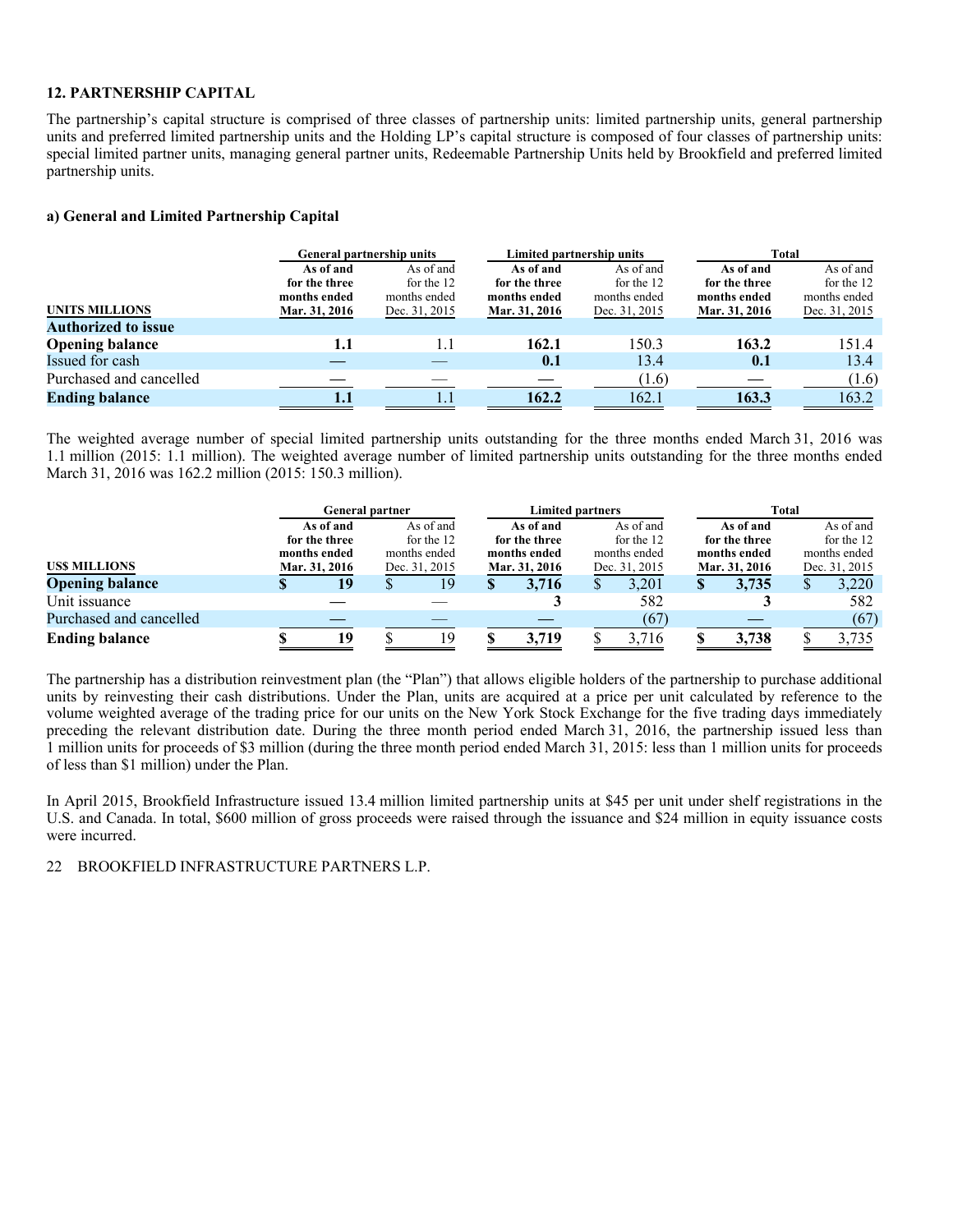### **b) Non-controlling interest – Redeemable Partnership Units held by Brookfield**

|                            |                    | Non-controlling interest – Redeemable<br>Partnership Units held by Brookfield |
|----------------------------|--------------------|-------------------------------------------------------------------------------|
|                            | As of and for the  | As of and for the                                                             |
|                            | three months ended | 12 months ended                                                               |
| <b>UNITS MILLIONS</b>      | Mar. 31, 2016      | Dec. 31, 2015                                                                 |
| <b>Authorized to issue</b> |                    |                                                                               |
| <b>Opening balance</b>     | 66.8               | 58.7                                                                          |
| Issued for cash            |                    | 8.1                                                                           |
| <b>Ending balance</b>      | 66.8               | 66.8                                                                          |

The weighted average number of Redeemable Partnership Units held by Brookfield outstanding for the three months ended March 31, 2016 was 66.8 million (for the three months ended March 31, 2015: 58.7 million).

|                        |                    | Non-controlling interest – Redeemable<br>Partnership Units held by Brookfield |                   |
|------------------------|--------------------|-------------------------------------------------------------------------------|-------------------|
|                        |                    | As of and for the                                                             | As of and for the |
|                        | three months ended | 12 months ended                                                               |                   |
| <b>USS MILLIONS</b>    |                    | Mar. 31, 2016                                                                 | Dec. 31, 2015     |
| <b>Opening balance</b> |                    | 1,528                                                                         | 1.178             |
| Unit issuance          |                    |                                                                               | 350               |
| <b>Ending balance</b>  |                    | 1,528                                                                         | .528              |

In April 2015, Brookfield Infrastructure issued 8.1 million Redeemable Partnership Units to Brookfield for proceeds of \$350 million.

### **c) Preferred Unitholders' Capital**

|                            | <b>Preferred Units</b>                                   |                                                       |
|----------------------------|----------------------------------------------------------|-------------------------------------------------------|
| <b>UNITS MILLIONS</b>      | As of and for the<br>three months ended<br>Mar. 31, 2016 | As of and for the<br>12 months ended<br>Dec. 31, 2015 |
| <b>Authorized to issue</b> |                                                          |                                                       |
| <b>Opening balance</b>     | 10.0                                                     |                                                       |
| Issued for cash            |                                                          | 10.0                                                  |
| <b>Ending balance</b>      | 10.0                                                     | 10.0                                                  |
|                            | <b>Preferred Unitholders</b>                             |                                                       |
|                            | As of and for the                                        | As of and for the                                     |
|                            | three months ended                                       | 12 months ended                                       |
| <b>USS MILLIONS</b>        | Mar. 31, 2016                                            | Dec. 31, 2015                                         |
| <b>Opening balance</b>     | 189                                                      |                                                       |

Unit issuance and the set of the set of the set of the set of the set of the set of the set of the set of the set of the set of the set of the set of the set of the set of the set of the set of the set of the set of the se **Ending balance 8 189 \$** 189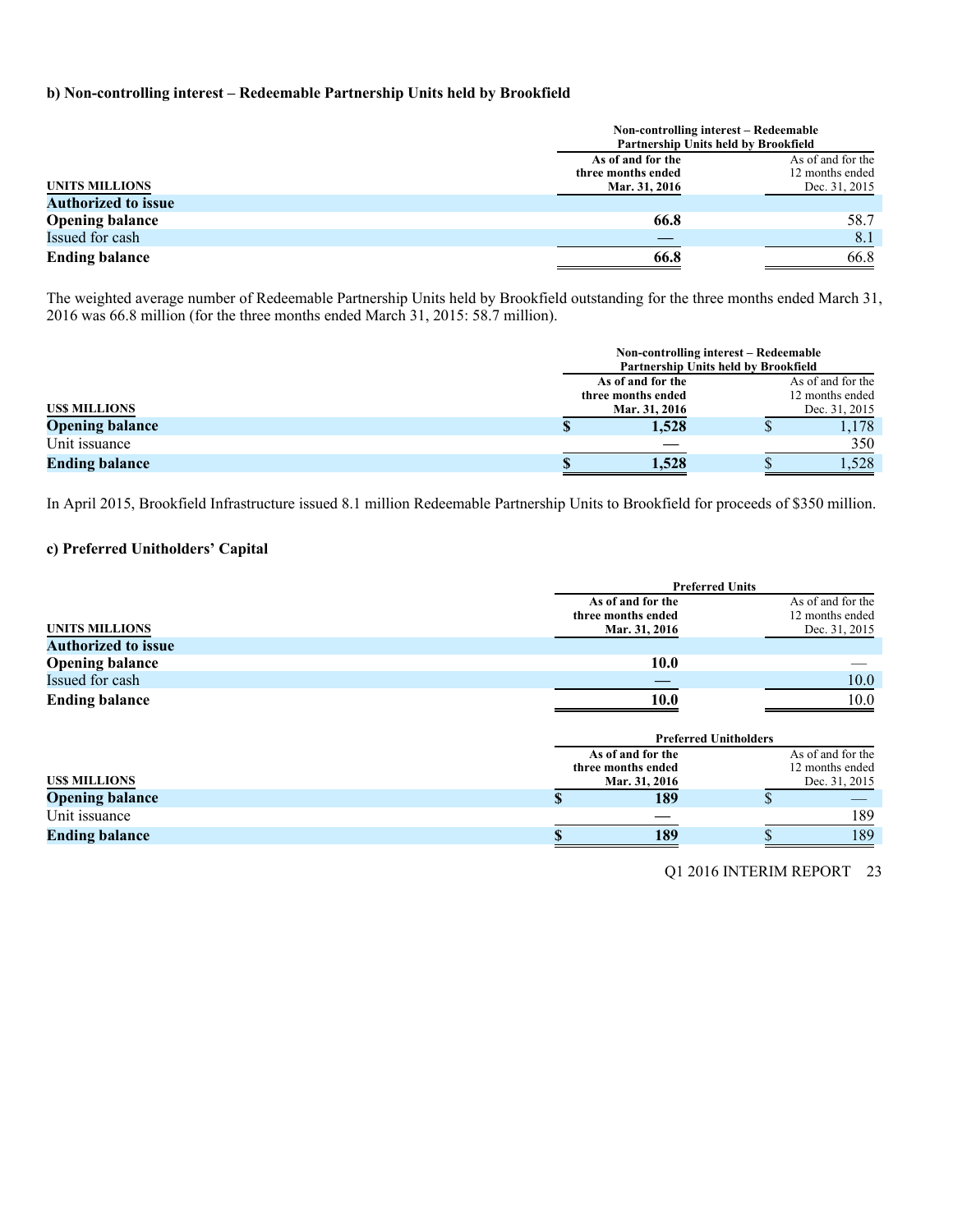In March 2015, Brookfield Infrastructure issued five million preferred limited partnership units, at C\$25 per unit with a fixed annual distribution of 4.5%, redeemable by Brookfield Infrastructure for a term of 5 years. In total, C\$125 million or \$100 million of gross proceeds were raised and \$4 million in issuance costs were incurred.

In December 2015, Brookfield Infrastructure issued five million preferred limited partnership units at C\$25 per unit with a fixed annual distribution of 5.50%, redeemable by Brookfield Infrastructure for a term of  $\overline{5}$  years. In total, C\$125 million or \$95 million of gross proceeds were raised and \$2 million in issuance costs were incurred.

On August 5, 2015 the Toronto Stock Exchange ("TSX") accepted a notice filed by Brookfield Infrastructure to commence a normal course issuer bid for its preferred limited partnership units. Under the normal course issuer bid, Brookfield Infrastructure is authorized to repurchase up to 0.5 million preferred limited partnership units, representing 10% of the issued and outstanding preferred limited partnership units. Repurchases were authorized to commence on August 7, 2015 and will terminate on August 6, 2016, or earlier should Brookfield Infrastructure complete its repurchases prior to such date. All purchases will be made through the facilities of the TSX and all preferred limited partnership units acquired under the normal course issuer bid will be cancelled.

### **13. DISTRIBUTIONS**

For the three months ended March 31, 2016, distributions to partnership unitholders were \$132 million or \$0.57 per partnership unit (for the three months ended March 31, 2015: \$111 million or \$0.53 per partnership unit).

Additionally, incentive distributions were made to an affiliate of Brookfield, in its capacity as the special limited partner of the Holding LP, in the amount of \$19 million for the three months ended March 31, 2016 (for the three months ended March 31, 2015: \$15 million).

For the three months ended March 31, 2016 the partnership declared distributions of C\$3.1 million or C\$0.31 per preferred unit (for the three months ended March 31, 2015: less than C\$1 million).

### **14. ACCUMULATED OTHER COMPREHENSIVE INCOME**

### **a) Attributable to Limited Partners**

| <b>USS MILLIONS</b>                 | <b>Revaluation</b><br><b>Surplus</b> | Foreign<br>currency<br>translation | <b>Net</b><br>investment<br>hedges |    | Cash flow<br>hedges | Available-<br>for-sale | Unrealized<br>actuarial<br>losses |    | <b>Equity</b><br>accounted<br>investments | Accumulated<br>other<br>comprehensive<br>income |
|-------------------------------------|--------------------------------------|------------------------------------|------------------------------------|----|---------------------|------------------------|-----------------------------------|----|-------------------------------------------|-------------------------------------------------|
| Balance as of January 1, 2016       | 1,042                                | (889)                              | 99                                 | \$ | (140)               | (9)                    | (13)                              | S  | 465                                       | 555                                             |
| Other comprehensive income          |                                      |                                    |                                    |    |                     |                        |                                   |    |                                           |                                                 |
| $(\text{loss})$                     |                                      | 140                                | (72)                               |    | 43                  | 11                     | (1)                               |    | (18)                                      | 103                                             |
| Balance as of March 31, 2016        | 1,042                                | (749)                              | 27                                 |    | (97)                |                        | (14)                              |    | 447                                       | 658                                             |
|                                     |                                      |                                    |                                    |    |                     |                        |                                   |    |                                           |                                                 |
|                                     | <b>Revaluation</b>                   | Foreign<br>currency                | <b>Net</b><br>investment           |    | <b>Cash flow</b>    | Available-             | Unrealized<br>actuarial           |    | <b>Equity</b><br>accounted                | Accumulated<br>other<br>comprehensive           |
| <b>USS MILLIONS</b>                 | <b>Surplus</b>                       | translation                        | hedges                             |    | hedges              | for-sale               | losses                            |    | investments                               | income                                          |
| Balance as of January 1, 2015       | 812                                  | (428)                              | 36                                 | ¢  | (96)                | 14                     | (25)                              | \$ | 342                                       | 655                                             |
| Other comprehensive (loss)<br>mcome |                                      | (268)                              | 66                                 |    | (12)                | (4)                    |                                   |    | 6                                         | (212)                                           |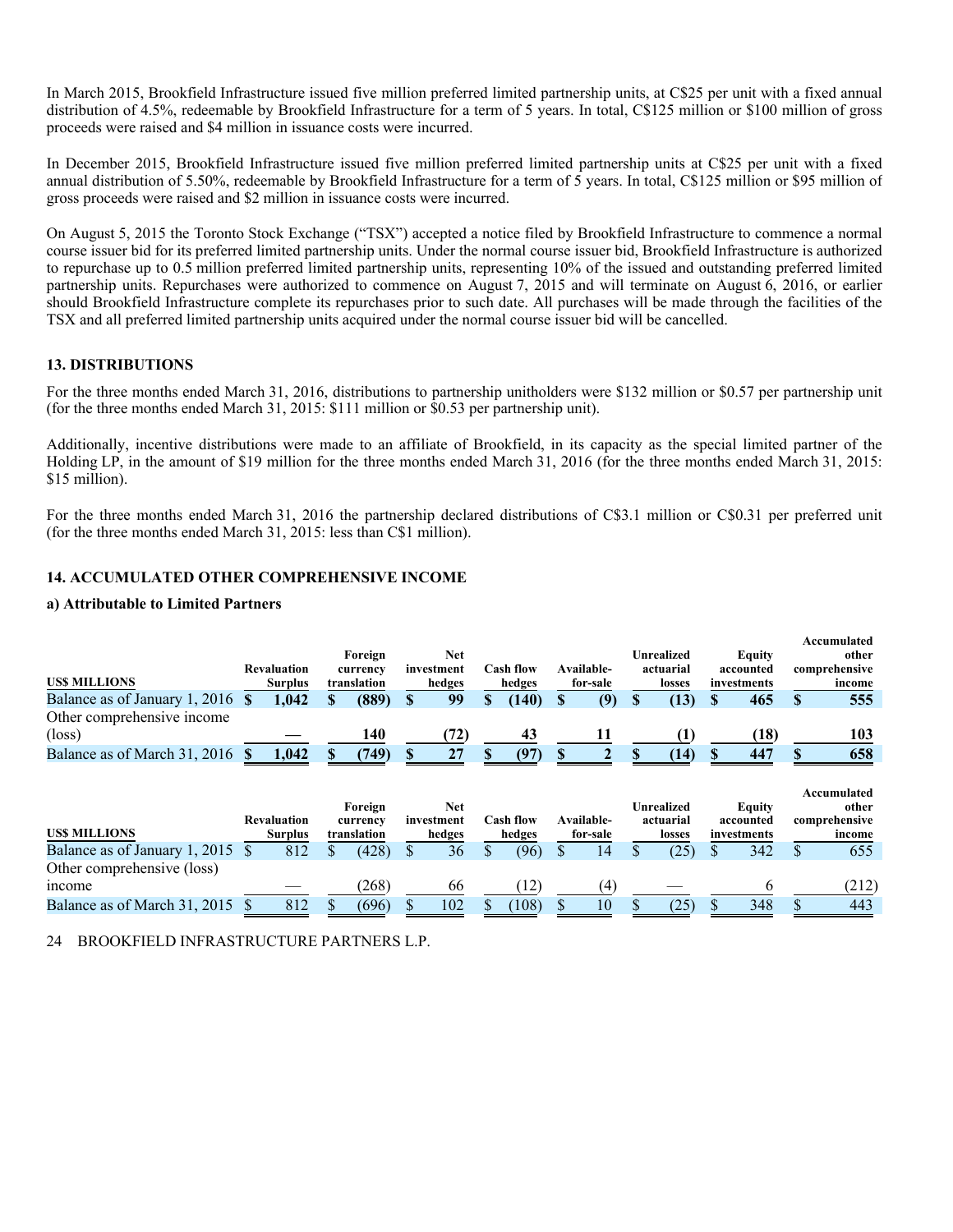### **b) Attributable to General Partner**

| <b>USS MILLIONS</b>              | <b>Revaluation</b><br><b>Surplus</b> | Foreign<br>currency<br>translation |     |                                    | <b>Net</b><br>investment<br>hedges |                            | <b>Cash flow</b><br>hedges |                        | Available-<br>for-sale |                                          | <b>Unrealized</b><br>actuarial<br>losses |          | <b>Equity</b><br>accounted<br>investments |    | Accumulated<br>other<br>comprehensive<br>income |
|----------------------------------|--------------------------------------|------------------------------------|-----|------------------------------------|------------------------------------|----------------------------|----------------------------|------------------------|------------------------|------------------------------------------|------------------------------------------|----------|-------------------------------------------|----|-------------------------------------------------|
| Balance as of January 1,<br>2016 | \$<br>$\overline{7}$                 | S                                  |     |                                    |                                    | S                          |                            | <sup>S</sup>           |                        |                                          |                                          | <b>S</b> | $\mathbf{2}$                              |    |                                                 |
| Other comprehensive              |                                      |                                    | (5) | <sup>S</sup>                       | 1                                  |                            | (1)                        |                        |                        |                                          |                                          |          |                                           | S  |                                                 |
| income                           |                                      |                                    |     |                                    |                                    |                            |                            |                        |                        |                                          |                                          |          |                                           |    |                                                 |
| Balance as of March 31,<br>2016  |                                      | <b>S</b>                           | (4) | SS.                                |                                    | S.                         | (1)                        | $\mathbf{s}$           |                        |                                          |                                          |          |                                           |    |                                                 |
| <b>USS MILLIONS</b>              | <b>Revaluation</b><br><b>Surplus</b> | Foreign<br>currency<br>translation |     | <b>Net</b><br>investment<br>hedges |                                    | <b>Cash flow</b><br>hedges |                            | Available-<br>for-sale |                        | <b>Unrealized</b><br>actuarial<br>losses |                                          |          | <b>Equity</b><br>accounted<br>investments |    | Accumulated<br>other<br>comprehensive<br>income |
| Balance as of January 1,         |                                      |                                    |     |                                    |                                    |                            |                            |                        |                        |                                          |                                          |          |                                           |    |                                                 |
| 2015                             | \$<br>6                              | \$                                 | (2) | $\mathcal{S}$                      |                                    | <sup>\$</sup>              | (1)                        | <sup>\$</sup>          |                        | \$.                                      |                                          | \$.      |                                           | \$ |                                                 |
| Other comprehensive loss         |                                      |                                    | (1) |                                    |                                    |                            |                            |                        |                        |                                          |                                          |          |                                           |    | (1)                                             |
| Balance as of March 31,<br>2015  | 6                                    |                                    | (3) |                                    |                                    |                            | (1)                        |                        |                        |                                          |                                          |          |                                           |    |                                                 |

### **c) Attributable to Non-controlling interest – Redeemable Partnership Units held by Brookfield**

|                                   |     | <b>Revaluation</b> | Foreign<br>currency |               | <b>Net</b><br>investment |   | Cash flow        |   | Available-   | <b>Unrealized</b><br>actuarial |   | Equity<br>accounted | Accumulated<br>other<br>comprehensive |
|-----------------------------------|-----|--------------------|---------------------|---------------|--------------------------|---|------------------|---|--------------|--------------------------------|---|---------------------|---------------------------------------|
| <b>USS MILLIONS</b>               |     | <b>Surplus</b>     | translation         |               | hedges                   |   | hedges           |   | for-sale     | losses                         |   | investments         | income                                |
| Balance as of January 1, 2016     | \$. | 447                | (358)               | -S            | 38                       | S | (61)             | S | (4)          | (2)                            | S | 194                 | 254                                   |
| Other comprehensive income (loss) |     |                    | 57                  |               | (29)                     |   | 18               |   |              |                                |   |                     | 43                                    |
| Balance as of March 31, 2016      |     | 447                | (301)               |               | 9                        |   | (43)             |   |              | (2)                            |   | 187                 | 297                                   |
|                                   |     | <b>Revaluation</b> | Foreign<br>currency |               | <b>Net</b><br>investment |   | <b>Cash flow</b> |   | Available-   | Unrealized<br>actuarial        |   | Equity<br>accounted | Accumulated<br>other<br>comprehensive |
| <b>USS MILLIONS</b>               |     | <b>Surplus</b>     | translation         |               | hedges                   |   | hedges           |   | for-sale     | losses                         |   | investments         | income                                |
| Balance as of January 1, 2015     | N.  | 335                | (160)               | <sup>\$</sup> | 12                       | S | (41)             |   | <sub>b</sub> | (8)                            | S | 139                 | 283                                   |
| Other comprehensive (loss) income |     |                    | (104)               |               | 26                       |   | (5)              |   | (2)          |                                |   |                     | (83)                                  |
|                                   |     |                    |                     |               |                          |   |                  |   |              |                                |   |                     |                                       |

### **15. RELATED PARTY TRANSACTIONS**

In the normal course of operations, Brookfield Infrastructure entered into the transactions below with related parties. These transactions have been measured at fair value and are recognized in the consolidated interim and condensed financial statements.

The immediate parent of Brookfield Infrastructure is the partnership. The ultimate parent of Brookfield Infrastructure is Brookfield. Other related parties of Brookfield Infrastructure represent its subsidiary and operating entities.

### *a) Transactions with the immediate parent*

Throughout the year, the General Partner, in its capacity as the partnership's general partner, incurs director fees, a portion of which are charged at cost to the partnership in accordance with the limited partnership agreement. Less than \$1 million in director fees were incurred during the three months ended March 31, 2016 (2015: less than \$1 million).

### *b) Transactions with other related parties*

Since inception, Brookfield Infrastructure had a management agreement with its external service providers, wholly-owned subsidiaries of Brookfield.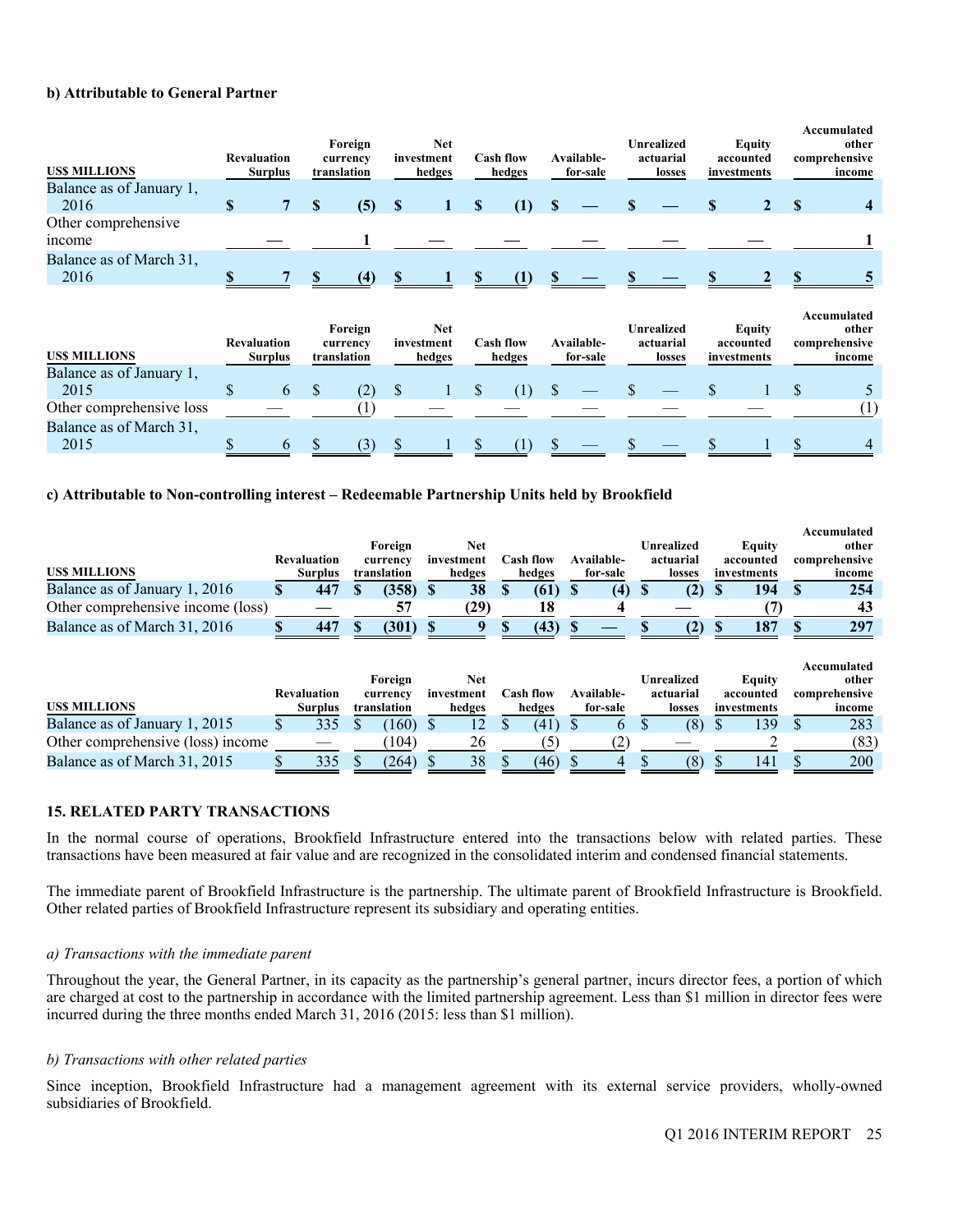Pursuant to the Master Services Agreement, on a quarterly basis, Brookfield Infrastructure pays a base management fee, referred to as the Base Management Fee, to the Service Provider equal to 0.3125% per quarter (1.25% annually) of the market value of the partnership. The Base Management Fee was \$35 million for the three months ended March 31, 2016 (\$32 million for the three months ended March 31, 2015).

For purposes of calculating the Base Management Fee, the market value of the partnership is equal to the aggregate value of all the outstanding limited partnership units of the partnership (assuming full conversion of Brookfield's Redeemable Partnership Units in Brookfield Infrastructure into limited partnership units of the partnership), preferred limited partnership units and securities of the other Service Recipients (as defined in Brookfield Infrastructure's Master Services Agreement) that are not held by Brookfield Infrastructure, plus all outstanding third party debt with recourse to a Service Recipient, less all cash held by such entities.

During the three months ended March 31, 2016, \$2 million was reimbursed at cost to the Service Provider (\$2 million for the three months ended March 31, 2015). These amounts represent third party costs that were paid for by Brookfield on behalf of Brookfield Infrastructure relating to general and administrative expenses, and acquisition related expenses of Brookfield Infrastructure.

Brookfield Infrastructure has placed funds on deposit with Brookfield. At March 31, 2016, Brookfield Infrastructure's deposit balance with Brookfield was less than \$1 million (December 31, 2015: less than \$1 million) and earned interest of less than \$1 million for the three months ended March 31, 2016 (2015: less than \$1 million).

Brookfield Infrastructure's North American district energy operation provides heating and cooling services and leases office space with subsidiaries of Brookfield Office Properties Inc. The North American district energy operation also utilizes consulting and engineering services provided by a wholly owned subsidiary of Brookfield. For the three months ended March 31 2016, revenues of less than \$1 million were generated (2015: less than \$1 million) and expenses of less than \$1 million were incurred (2015: less than \$1 million).

Brookfield Infrastructure utilizes a wholly owned subsidiary of Brookfield to negotiate and purchase insurance and assess the adequacy of insurance on behalf of the partnership and certain subsidiaries. During the three months ended March 31, 2016, Brookfield Infrastructure paid less than \$1 million for these services (2015: less than \$1 million).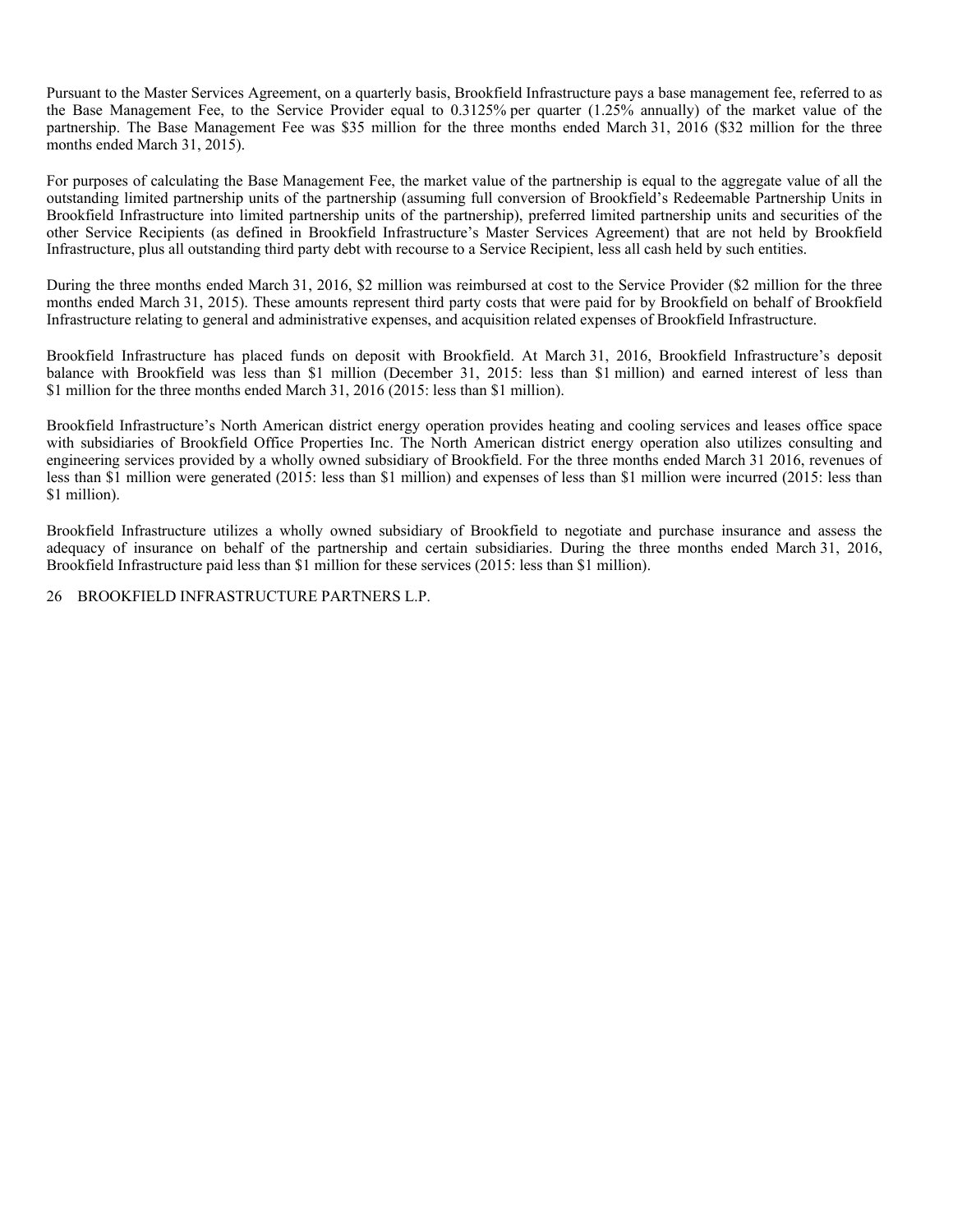### **MANAGEMENT'S DISCUSSION AND ANALYSIS**

### *AS OF MARCH 31, 2016 AND DECEMBER 31, 2015 AND FOR THE THREE MONTH PERIODS ENDED MARCH 31, 2016 AND 2015*

### **INTRODUCTION**

The following Management's Discussion and Analysis ("MD&A") is the responsibility of management of Brookfield Infrastructure Partners L.P. (the "partnership" collectively with its subsidiary and operating entities "Brookfield Infrastructure"). This MD&A is dated May 9, 2016 and has been approved by the Board of Directors of the general partner of the partnership for issuance as of that date. The Board of Directors carries out its responsibility for review of this document principally through its audit committee, comprised exclusively of independent directors. The audit committee reviews and, prior to its publication, approves this document, pursuant to the authority delegated to it by the Board of Directors. The terms "Brookfield Infrastructure", "we", "us" and "our" refer to Brookfield Infrastructure Partners L.P., and the partnership's direct and indirect subsidiaries as a group. This MD&A should be read in conjunction with Brookfield Infrastructure Partners L.P.'s most recently issued annual and interim financial statements. Additional information, including Brookfield Infrastructure's Form 20-F, is available on its website at www.brookfieldinfrastructure.com, on SEDAR's website at www.sedar.com and on EDGAR's website at www.sec.gov/edgar.shtml.

### **Business Overview**

Brookfield Infrastructure owns and operates high quality, long-life assets that generate stable cash flows, require relatively minimal maintenance capital expenditures and, by virtue of barriers to entry and other characteristics, tend to appreciate in value over time. Our current operations consist of utility, transport, energy and communications infrastructure businesses in North and South America, Asia Pacific and Europe. Our mission is to own and operate a globally diversified portfolio of high quality infrastructure assets that will generate sustainable and growing distributions over the long term for our unitholders. To accomplish this objective, we will seek to leverage our operating segments to acquire infrastructure assets and actively manage them to extract additional value following our initial investment. An integral part of our strategy is to participate with institutional investors in Brookfield Asset Management Inc. ("Brookfield") sponsored partnerships that target acquisitions that suit our profile. We will focus on partnerships in which Brookfield has sufficient influence or control to deploy an operations-oriented approach.

### **Performance Targets and Key Measures**

We target a total return of 12% to 15% per annum on the infrastructure assets that we own, measured over the long term. We intend to generate this return from the in-place cash flows from our operations plus growth through investments in upgrades and expansions of our asset base, as well as acquisitions. If we are successful in growing our funds from operations (''FFO'') per unit, we will be able to increase distributions to unitholders. Furthermore, the increase in our FFO per unit should result in capitalappreciation. We also measure the growth of FFO per unit, which we believe is a proxy for our ability to increase distributions. In addition, we have performance measures that track the key value drivers for each of our operating segments. See ''Segmented Disclosures'' on page 31 for more detail.

### **Distribution Policy**

Our objective is to pay a distribution that is sustainable on a long-term basis while retaining sufficient liquidity within our operations to fund recurring growth capital expenditures, debt repayments and general corporate requirements. We currently believe that a payout of 60% to 70% of our FFO is appropriate.

In light of the current strong prospects for our business, the Board of Directors of our general partner approved a 7.5% increase in our quarterly distribution to 57 cents per unit, which started with the distribution paid in March 2016. This increase reflects the forecasted contribution from our recently commissioned capital projects, as well as the expected cash yield on acquisitions that we closed in the past year. Since the spin-off, we have increased our quarterly distribution from 26.5 cents per unit to 57 cents per unit, a compound annual growth rate of 12%. We target 5% to 9% annual distribution growth in light of the per unit FFO growth we foresee in our operations.

### **Basis of Presentation**

Our unaudited interim condensed and consolidated financial statements are prepared in accordance with International Accounting Standard 34, Interim Financial Reporting ("IAS 34") as issued by the International Accounting Standards Board ("IASB") and using the accounting policies Brookfield Infrastructure applied in its consolidated financial statements as of and for the year ended December 31, 2015. Our unaudited interim condensed and consolidated financial statements include the accounts of Brookfield Infrastructure and the entities over which it has control. Brookfield Infrastructure accounts for investments over which it exercises significant influence, but does not control, using the equity method.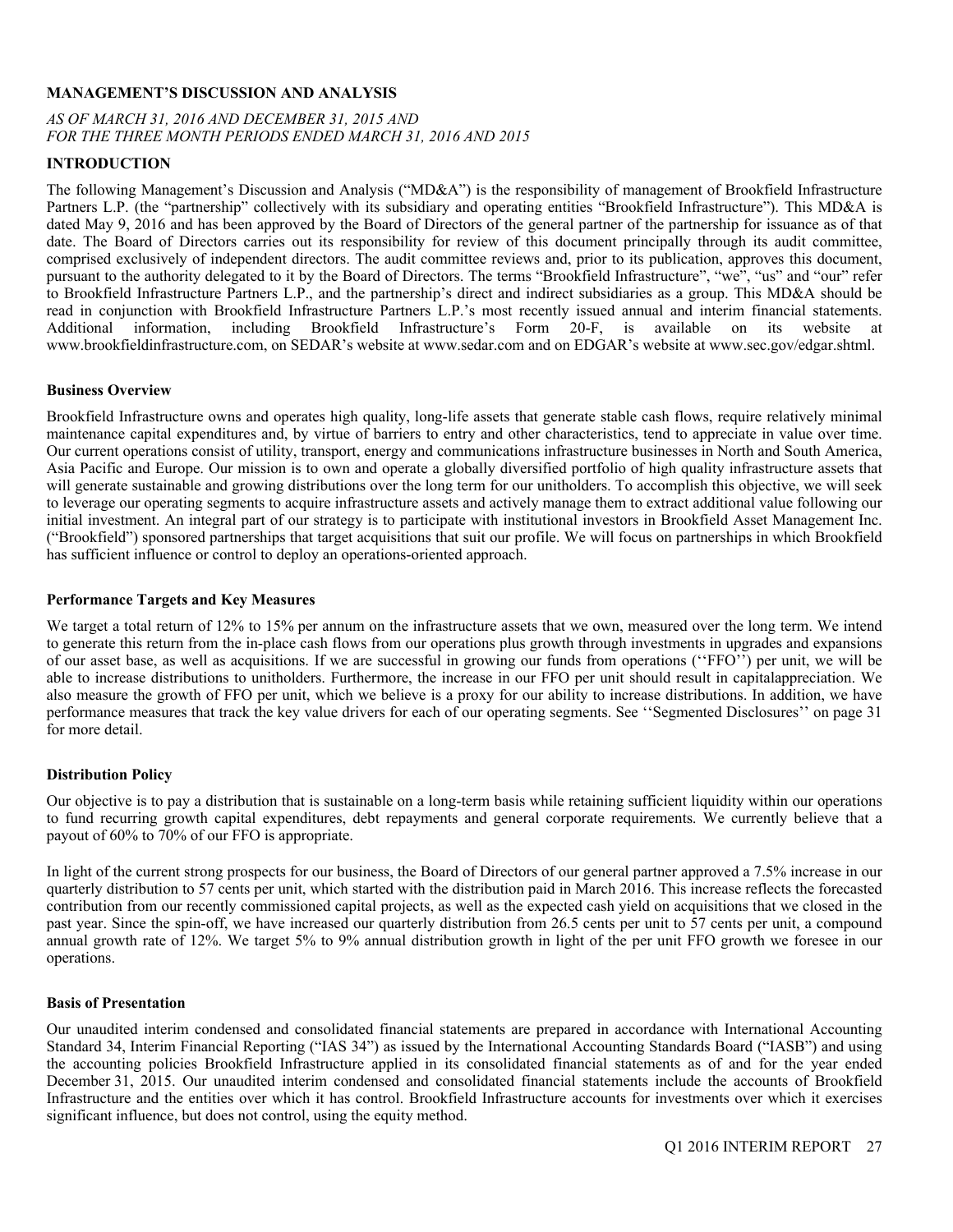Our partnership's equity interests include units held by public unitholders and redeemable partnership units ("Redeemable Partnership Units") held by Brookfield. Our units and the Redeemable Partnership Units have the same economic attributes in all respects, except that the Redeemable Partnership Units provide Brookfield the right to request that its units be redeemed for cash consideration. In the event that Brookfield exercises this right, our partnership has the right, at its sole discretion, to satisfy the redemption request with our units, rather than cash, on a one-for-one basis. As a result, Brookfield, as holder of Redeemable Partnership Units, participates in earnings and distributions on a per unit basis equivalent to the per unit participation of our partnership. However, given the redeemable feature referenced above, we present the Redeemable Partnership Units as a component of non-controlling interests.

When we discuss the results of our operating segments, we present Brookfield Infrastructure's proportionate share of results for operations accounted for using consolidation and the equity method, in order to demonstrate the impact of key value drivers of each of these operating segments on the partnership's overall performance. As a result, segment revenues, costs attributable to revenues, other income, interest expense, depreciation and amortization, deferred taxes, fair value adjustments and other items will differ from results presented in accordance with IFRS as they (1) include Brookfield Infrastructure's proportionate share of earnings from investments in associates and joint ventures attributable to each of the above noted items, and (2) exclude the share of earnings (losses) of consolidated investments not held by Brookfield Infrastructure apportioned to each of the above noted items. However, net income for each segment is consistent with results presented in accordance with IFRS. See "Reconciliation of Operating Segments" on page 48 for a reconciliation of segment results to the partnership's statement of operating results in accordance with IFRS.

Our presentation currency and functional currency is the U.S. dollar, and has been throughout each of the last eight years. There were no changes in accounting policies that have had a material impact on the comparability of the results between financial years since the adoption of IFRS.

### **OUR OPERATIONS**

Brookfield Infrastructure owns a balanced portfolio of infrastructure assets that are diversified by sector and by geography. We have a stable cash flow profile with approximately 90% of our Adjusted EBITDA supported by regulated or contractual revenues. In order to assist our unitholders in evaluating our performance and assessing our value, we group our businesses into operating segments based on similarities in their underlying economic drivers.

Our operating segments are summarized below:

| <b>Operating Segment</b>                                                                                                                           | <b>Asset Type</b>                                                                             | <b>Primary Location</b>                                                                   |  |  |  |
|----------------------------------------------------------------------------------------------------------------------------------------------------|-----------------------------------------------------------------------------------------------|-------------------------------------------------------------------------------------------|--|--|--|
| <b>Utilities</b><br>Regulated or contractual businesses<br>which earn a return on their rate base                                                  | <b>Regulated Distribution</b><br><b>Electricity Transmission</b><br><b>Regulated Terminal</b> | Europe & South America<br>North & South America<br>$\bullet$<br>Asia Pacific<br>$\bullet$ |  |  |  |
| <b>Transport</b><br>Provide transportation for freight, bulk<br>commodities and passengers                                                         | Rail<br>$\bullet$<br><b>Toll Roads</b><br>Ports                                               | Asia Pacific & South America<br>Asia Pacific & South America<br>North America & Europe    |  |  |  |
| <b>Energy</b><br>Systems that provide energy<br>transmission, distribution and storage<br>services                                                 | Energy Transmission, Distribution & Storage<br>District Energy                                | North America & Europe<br>North America & Asia Pacific<br>$\bullet$                       |  |  |  |
| <b>Communications Infrastructure</b><br>Provide essential services and critical<br>infrastructure to the media broadcasting<br>and telecom sectors | Tower Infrastructure Operations                                                               | Europe                                                                                    |  |  |  |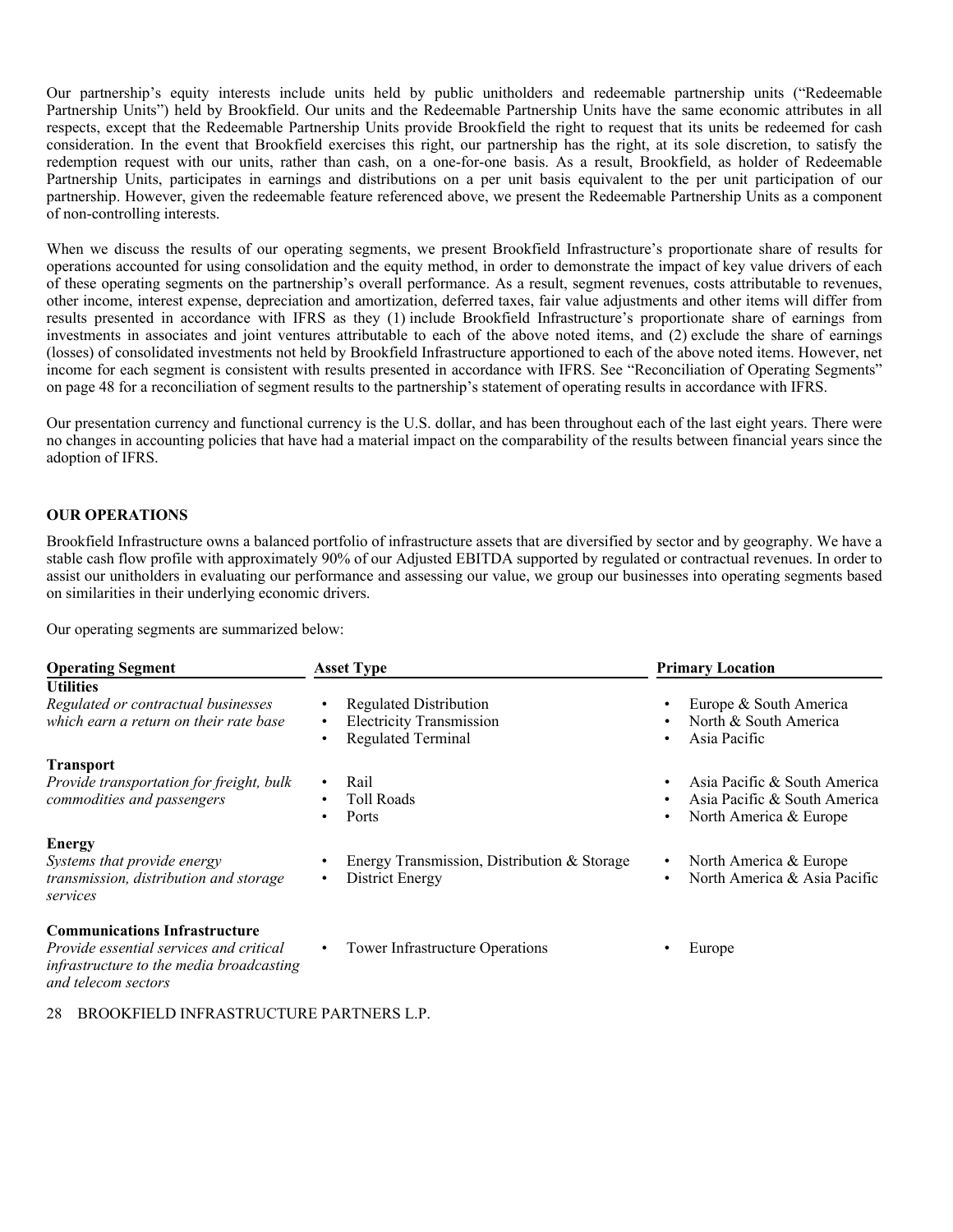### **REVIEW OF CONSOLIDATED FINANCIAL RESULTS**

In this section we review our financial position and consolidated performance as of March 31, 2016 and December 31, 2015 and for the three month periods ended March 31, 2016 and 2015. Further details on the key drivers of our operations and financial position are contained within the Segmented Disclosures section on page 31.

|                                                                     | For the three-month<br>period ended March 31 |       |  |       |  |  |
|---------------------------------------------------------------------|----------------------------------------------|-------|--|-------|--|--|
| US\$ MILLIONS, EXCEPT PER UNIT INFORMATION                          |                                              | 2016  |  | 2015  |  |  |
| <b>Summary Statements of Operating Results</b>                      |                                              |       |  |       |  |  |
| Revenues                                                            |                                              | 454   |  | 466   |  |  |
| Direct operating expenses                                           |                                              | (202) |  | (203) |  |  |
| General and administrative expenses                                 |                                              | (37)  |  | (34)  |  |  |
| Depreciation and amortization expense                               |                                              | (100) |  | (95)  |  |  |
| Interest expense                                                    |                                              | (95)  |  | (90)  |  |  |
| Share of earnings from investments in associates and joint ventures |                                              |       |  |       |  |  |
| Mark-to-market on hedging items                                     |                                              | 8     |  | 90    |  |  |
| Other income                                                        |                                              | 55    |  | 8     |  |  |
| Net income                                                          |                                              | 88    |  | 148   |  |  |
| Net income attributable to the partnership $(1)$                    |                                              | 78    |  | 132   |  |  |
| Net income per limited partnership unit                             |                                              | 0.25  |  | 0.56  |  |  |

*1. Includes net income attributable to non-controlling interests—Redeemable Partnership Units held by Brookfield, general partner and limited partners.* 

For the three months ended March 31, 2016 we reported net income of \$88 million, of which \$78 million is attributable to the partnership, compared to net income of \$148 million in the prior year, of which \$132 million is attributable to the partnership.

Revenues for the three months ended March 31, 2016 were \$454 million, which decreased by \$12 million, or 3%, compared to the same period in 2015. Our utilities segment contributed additional revenue of \$23 million due to inflation indexation and various growth initiatives primarily at our UK regulated distribution operation. Revenue from organic growth initiatives within our U.S. and Australian district energy business contributed incremental revenue of \$6 million. Our transport operations contributed an additional \$6 million of revenue, primarily due to inflationary tariff increases and higher volumes at our Chilean toll roads. These increases were more than offset by the impact of foreign exchange, which reduced revenue in U.S. dollar terms by \$43 million, as the U.S. dollar strengthened relative to all currencies in which we operate, and a \$4 million decrease due to the sale of our New England electricity transmission business in August 2015.

Direct operating expenses for the three months ended March 31, 2016 were \$202 million, consistent with the three months ended March 31, 2015. The current period includes \$14 million of incremental costs resulting from the expansion of our systems through our aforementioned organic growth initiatives and higher volumes at our Chilean toll roads, offset by \$9 million of foreign exchange, \$4 million from cost saving initiatives at our Australian rail operation and a \$2 million decrease associated with the sale of our New England electricity transmission business in the prior year.

General and administrative expenses totaled \$37 million for the first quarter of 2016, an increase of \$3 million compared to the same period in 2015. This line item primarily consists of the Base Management Fee that is paid to Brookfield, which is equal to 1.25% annually of the partnership's market value plus our preferred units and recourse debt, net of cash. The Base Management Fee increased from prior year due to a larger market capitalization driven by the issuance of partnership units, medium-term notes and preferred units throughout 2015 to fund investments made over the last 12 months. General and administrative expenses also includes certain public company expenditures relating to the ongoing operations of the partnership which were consistent with the same period of 2015.

Depreciation and amortization expense for the three months ended March 31, 2016 was \$100 million, an increase of \$5 million, or 5%, versus prior year. Depreciation and amortization expense increased by \$15 million due to higher asset values resulting from our annual revaluation process and capital expenditures over the past year, offset by the impact of foreign exchange of \$10 million.

Mark-to-market gains on hedging items for the first quarter of 2016 were \$8 million compared to \$90 million for the three month period ended March 31, 2015. Both the current and comparative periods consist primarily of revaluation gains relating to foreign exchange hedging activities at the corporate level. The higher amount of gains recognized in the comparative period is the result of higher hedged rates on various currency contracts we had in place relative to prevailing spot rates at the time.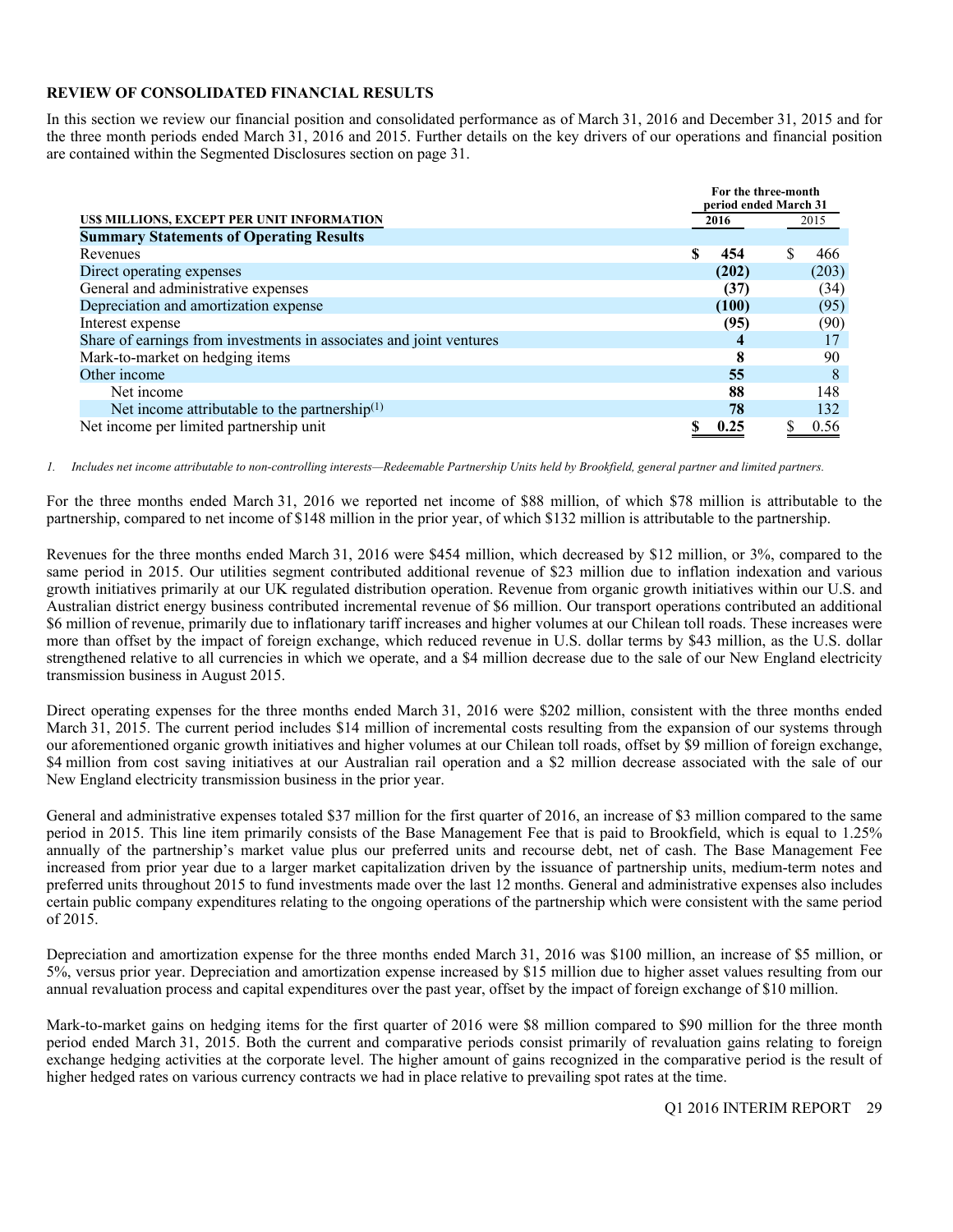Other income for the first quarter of 2016 totaled \$55 million compared to \$8 million for the same period in 2015. The current period includes a \$27 million break fee and a \$13 million dividend associated with our toehold interest in Asciano and incremental income of \$10 million earned on financial assets purchased over the last 12 months.

Earnings from investments in associates and joint ventures were \$4 million for the three months ended March 31, 2016, representing a decrease of \$13 million from the \$17 million earned in the first quarter of 2015. The decrease is primarily due to \$6 million from incremental indexation on our Chilean peso denominated debt at our South American electricity transmission operation, a \$3 million impact of foreign exchange and a \$6 million deferred tax recovery recorded in the prior year at our European port operation due to a change in tax law, offset by a \$2 million contribution from the acquisition of our European telecommunications infrastructure operation completed in March of 2015.

| <b>USS MILLIONS</b>                                                        |                       | As of             |
|----------------------------------------------------------------------------|-----------------------|-------------------|
| <b>Summary Statements of Financial Position Key Metrics</b>                | <b>March 31, 2016</b> | December 31, 2015 |
| Cash and cash equivalents                                                  | 248<br>S              | 199               |
| Other current assets                                                       | 2,487                 | 1,354             |
| Total assets                                                               | 18,756                | 17,735            |
| Current liabilities                                                        | 1,032                 | 908               |
| Corporate borrowings                                                       | 1,596                 | 1,380             |
| Non-recourse borrowings                                                    | 6,219                 | 5,852             |
| Other long-term liabilities                                                | 2,518                 | 2,419             |
| Limited partners' capital                                                  | 3,892                 | 3,838             |
| General partners' capital                                                  | 24                    | 23                |
| Non-controlling interest – Redeemable Partnership Units held by Brookfield | 1,540                 | 1,518             |
| Non-controlling interest $-$ in operating subsidiaries                     | 1,746                 | 1,608             |
| Preferred unitholders                                                      | 189                   | 189               |

Total assets were \$18,756 million at March 31, 2016, compared to \$17,735 million at December 31, 2015, an increase of \$1,021 million or 5%. This increase is primarily due to a contribution of \$365 million from the acquisition of our Indian toll road operation, \$145 million of capital deployed at our UK regulated distribution operation associated with the build out of our connections base and the initial investment in our smart meter program and the impact of foreign exchange which increased our asset base in U.S. dollar terms by \$561 million. These increases were offset by a \$50 million decline due to mark-to-market movements on financial assets held at our Australian operations.

Corporate borrowings increased to \$1,596 million at March 31, 2016, compared to \$1,380 million at December 31, 2015. The increase is due to incremental draws on our corporate credit facility of \$152 million and a \$64 million increase in our Canadian dollar denominated corporate debt due to the strengthening of the Canadian dollar against the U.S. dollar during the three months ended March 31, 2016.

Non-recourse borrowings increased by \$367 million to \$6,219 million at March 31, 2016 from \$5,852 million at December 31, 2015. The increase is made up of the appreciation of most foreign denominated debt balances which increased borrowings by \$127 million, \$205 million of debt assumed in connection with the acquisition of our Indian toll road operation and \$35 million of debt refinancing, net of repayments, during the period.

Partnership capital increased by \$77 million to \$5,456 million at March 31, 2016 from \$5,379 million at December 31, 2015. The increase was due to net income attributable to the partnership of \$78 million, \$147 million of foreign currency translation gains recorded in other comprehensive income and \$3 million of units issued as part of our dividend reinvestment plan, partially offset by distributions of \$151 million paid to our unitholders.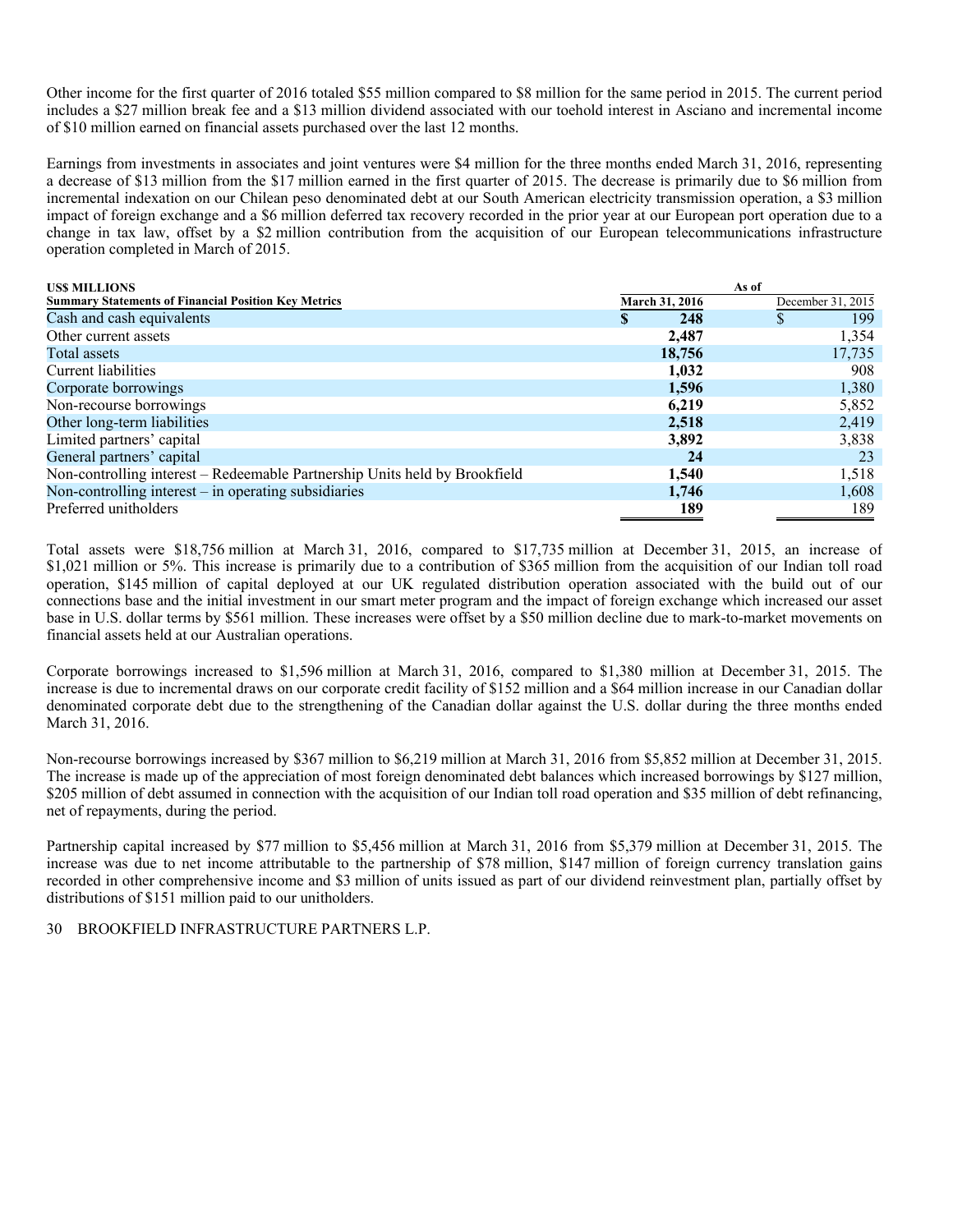### **Summary of Quarterly Results**

Total revenues and net income for the eight most recent quarters are as follows:

| US\$ MILLIONS, EXCEPT PER UNIT AMOUNTS      | 2016   | 2015   |        |                |        |        |        |                |
|---------------------------------------------|--------|--------|--------|----------------|--------|--------|--------|----------------|
| Three-month ended                           | Q1     | Q4     | Q3     | Q <sub>2</sub> | Q1     | Q4     | Q3     | Q <sub>2</sub> |
| Revenues                                    | \$454  | \$455  | \$468  | \$466          | \$466  | \$465  | \$491  | \$488          |
| Direct operating costs                      | (202)  | (199)  | (199)  | (197)          | (203)  | (203)  | (216)  | (215)          |
| Earnings from investment in associates      | 4      | 14     | 18     | 20             | 17     | 9      | 28     |                |
| Expenses                                    |        |        |        |                |        |        |        |                |
| Interest                                    | (95)   | (94)   | (90)   | (93)           | (90)   | (95)   | (90)   | (90)           |
| Corporate costs                             | (37)   | (35)   | (30)   | (35)           | (34)   | (31)   | (28)   | (29)           |
| Valuation items                             |        |        |        |                |        |        |        |                |
| Fair value changes and other                | 63     | (54)   | 124    | (31)           | 98     | 17     | 34     |                |
| Depreciation and amortization               | (100)  | (82)   | (97)   | (101)          | (95)   | (98)   | (97)   | (94)           |
| Income tax recovery (expense)               |        | 29     | (11)   | (3)            | (11)   | (1)    | (42)   | (24)           |
| Net income                                  | 88     | 34     | 183    | 26             | 148    | 63     | 80     | 42             |
| Net income (loss) attributable to others    | 47     | 28     | 108    | 25             | 64     | (4)    | 36     | 41             |
| Net income attributable to limited partners | 41     | 6      | 75     |                | 84     | 67     | 44     |                |
| Per limited partnership unit                | \$0.25 | \$0.04 | \$0.46 | \$0.01         | \$0.56 | \$0.28 | \$0.29 | \$0.01         |

A significant driver of our results continues to be organic growth driven by inflation, volume growth and reinvested capital, in addition to new investments, which add to the ongoing earnings profile of our current businesses. After factoring the impact of foreign exchange these items contributed to consistent increases in our revenues, operating and interest costs, as well as depreciation expense. In addition to the aforementioned items, net income is impacted by fair value adjustments and other income and expenses.

We do not consider the effects of seasonality to be significant to the business overall. This is primarily due to the diversification of our business from a geographic and a segment perspective.

### **SEGMENTED DISCLOSURES**

In this section, we review the results of our principal operating segments: utilities, transport, energy, communications infrastructure and corporate and other. Each segment is presented on a proportionate basis, taking into account Brookfield Infrastructure's ownership in operations accounted for using the consolidation and equity method, whereby the partnership either controls or exercises significant influence over its investments. See "Discussion of Segment Reconciling Items" on page 51 for a reconciliation of segment results to the partnership's statement of operating results in accordance with IFRS.

### **Utilities Operations**

Our utilities segment is comprised of regulated businesses, which earn a return on their asset base, as well as businesses with contracts designed to generate a return on capital over the life of the contract. In all cases, we own and operate assets that earn a return on a regulated or notionally stipulated asset base, which we refer to as rate base. Our rate base increases in accordance with capital that we invest to upgrade and expand our systems. Depending on the jurisdiction, our rate base may also increase by inflation and maintenance capital expenditures and decrease by regulatory depreciation. The return that we earn is typically determined by a regulator or contracts for prescribed periods of time. Thereafter, it may be subject to customary reviews based upon established criteria. Due to the regulatory diversity we have within our utilities segment, we mitigate exposure to any single regulatory regime. In addition, due to the regulatory frameworks and economies of scale of our utilities businesses, we often have significant competitive advantages in competing for projects to expand our rate base. Accordingly, we expect this segment to produce stable revenue and margins that should increase with investment of additional capital and inflation. Nearly all of our utility segment's Adjusted EBITDA is supported by regulated or contractual revenues.

Our objectives for our utilities segment are to invest capital in the expansion of our rate base and to provide safe and reliable service for our customers on a cost efficient basis. If we do so, we will be in a position to earn an appropriate return on our rate base. Our performance can be measured by the growth in our rate base, the return on our rate base, as well as our AFFO.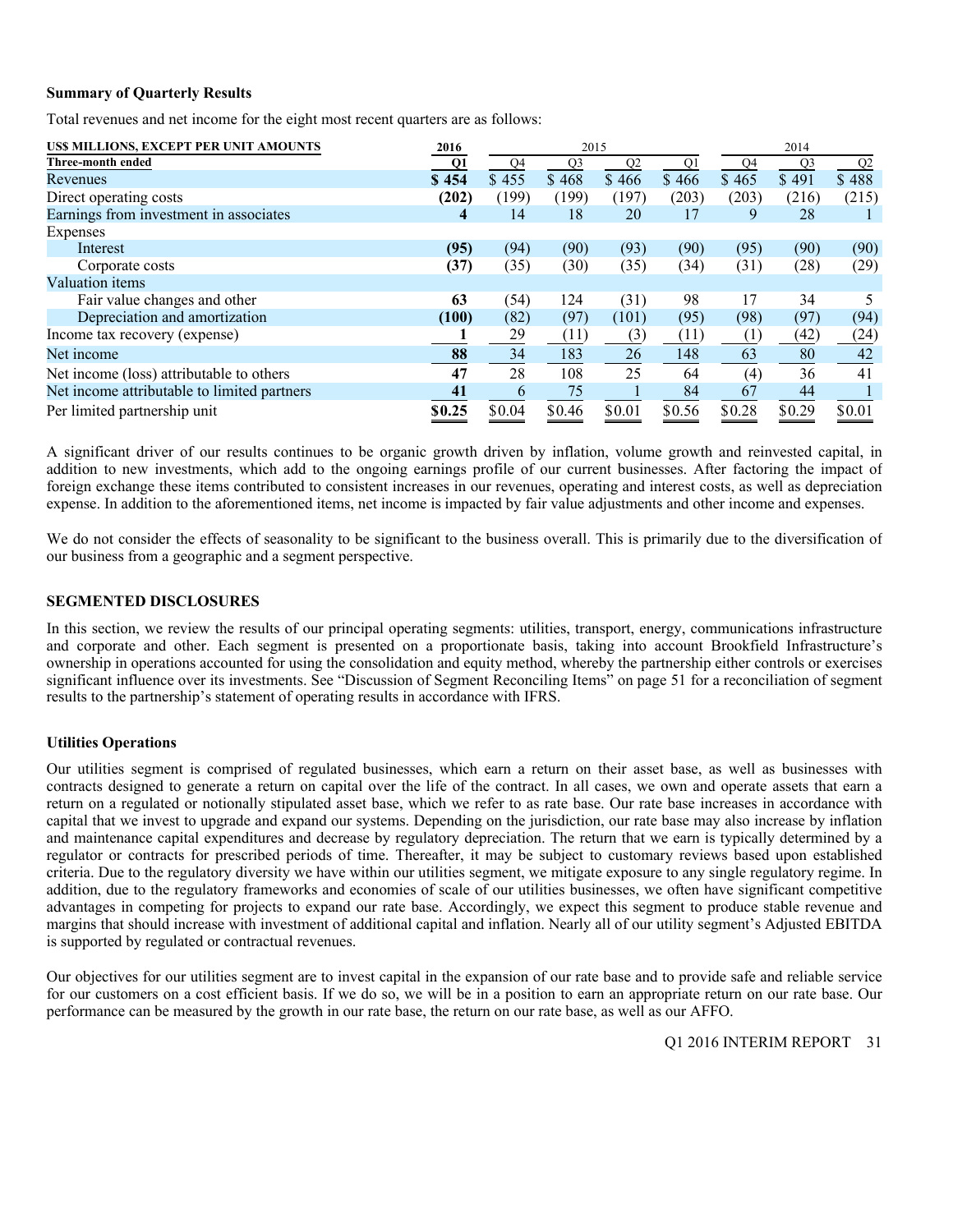Our utilities segment is comprised of the following:

Regulated Distribution

• Approximately 2.6 million electricity and natural gas connections and 200,000 installed smart meters.

### Electricity Transmission

• Approximately 11,100 kilometres of transmission lines in North and South America

### Regulated Terminal

• One of the world's largest coal export terminals, with approximately 85 million tons per annum of capacity

### *Results of Operations*

The following table presents our proportionate share of our rate base and selected key metrics:

|                                       | For the three-month<br>period ended March 31         |         |
|---------------------------------------|------------------------------------------------------|---------|
| <b>USS MILLIONS</b>                   | 2016                                                 | 2015    |
| Rate base, start of period            | \$4,018                                              | \$4,118 |
| Capital expenditures commissioned     | 54                                                   | 41      |
| Inflation and other indexation        | 23                                                   | 26      |
| Regulatory depreciation               | (12)                                                 | (14)    |
| Foreign exchange and other            | (48)                                                 | (215)   |
| Rate base, end of period              | \$4,035                                              | \$3,956 |
| <b>USS MILLIONS</b>                   | For the three-month<br>period ended March 31<br>2016 | 2015    |
| Funds from operations (FFO)           | <b>100</b>                                           | 95      |
| Maintenance capital                   | (3)                                                  | (2)     |
| Adjusted funds from operations (AFFO) | 97<br>\$                                             | 93      |
| Return on rate base $(1)$ , $(2)$     | $11\%$                                               | 11%     |

*1. Return on rate base is Adjusted EBITDA divided by time weighted average rate base.* 

*2. Return on rate base excludes impact of connection revenues at our UK regulated distribution operation.* 

For the three months ended March 31, 2016, our utilities segment generated FFO of \$100 million, compared with \$95 million for the same period in the prior year. Current period results benefitted from strong connection activity at our UK regulated distribution business, inflation indexation and capital commisioned into rate base, partially offset by the impact of foreign exchange and the sale of our New England electricity transmission operation in the third quarter of 2015.

The following table presents our utilities segment's proportionate share of financial results:

|                                | For the three-month<br>period ended March 31 |      |
|--------------------------------|----------------------------------------------|------|
| <b>USS MILLIONS</b>            | 2016                                         | 2015 |
| Revenue                        | <b>165</b>                                   | 168  |
| Cost attributable to revenues  | (31)                                         | (38) |
| <b>Adjusted EBITDA</b>         | 134                                          | 130  |
| Interest expense               | (35)                                         | (36) |
| Other income                   |                                              |      |
| Funds from operations (FFO)    | 100                                          | 95   |
| Depreciation and amortization  | (38)                                         | (38) |
| Deferred taxes and other items | (19)                                         | (8)  |
| Net income                     | 43                                           | 49   |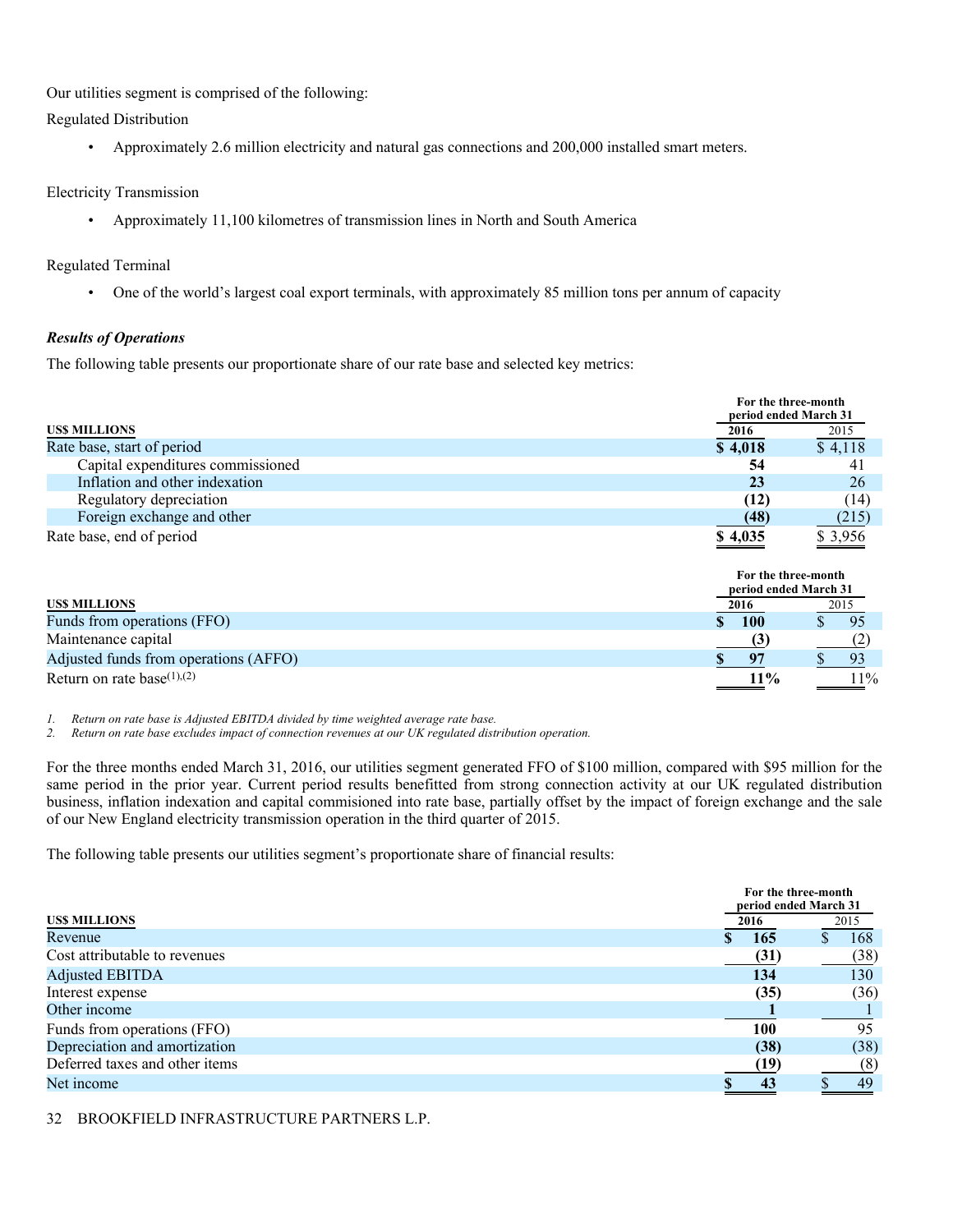The following table presents our proportionate Adjusted EBITDA and FFO for each business in this operating segment:

|                                 | <b>Adjusted EBITDA</b>                       |  |      | FFO                 |                       |  |  |
|---------------------------------|----------------------------------------------|--|------|---------------------|-----------------------|--|--|
|                                 | For the three-month<br>period ended March 31 |  |      | For the three-month | period ended March 31 |  |  |
| <b>USS MILLIONS</b>             | 2016                                         |  | 2015 | 2016                | 2015                  |  |  |
| <b>Regulated Distribution</b>   | 63                                           |  |      | 52                  | 42                    |  |  |
| <b>Electricity Transmission</b> | 33                                           |  |      | 26                  | 30                    |  |  |
| <b>Regulated Terminal</b>       | 38                                           |  | 40   | 22                  | 23                    |  |  |
| Total                           | 134                                          |  | 130  | 100                 | 95                    |  |  |

Our regulated distributions operations generated Adjusted EBITDA and FFO in the current quarter of \$63 million and \$52 million, respectively, versus \$53 million and \$42 million, respectively, in the comparative period. This increase was primarily attributable to solid performance at our UK regulated distribution business that benefitted from a larger rate base, inflation indexation, higher connection activity and the initial contribution from our smart meter program.

In the first quarter of 2016, our electricity transmission operations reported Adjusted EBITDA and FFO of \$33 million and \$26 million, respectively, versus \$37 million and \$30 million, respectively, in the comparative period. Adjusted EBITDA and FFO decreased compared to the prior year as the impact of inflation indexation and additions to our rate base were more than offset by the impact of foreign exchange, and the sale of our New England electricity transmission business in August 2015.

Our regulated terminal operation reported Adjusted EBITDA and FFO of \$38 million and \$22 million, respectively, for the current quarter, versus \$40 million and \$23 million, respectively, in the comparative period. Adjusted EBITDA and FFO decreased from the prior year as the benefits from inflation indexation and additions to rate base were more than offset by the impact of foreign exchange. Effective July 1, 2016 we expect a decrease in quarterly FFO of \$3-5 million as a result of a regulatory rate reset at our regulated terminal operation.

Depreciation and amortization expense of \$38 million was consistent with the prior year as an increase in depreciation expense from additions to our regulated asset base and higher asset values from our annual revaluation process was offset by the impact of foreign exchange.

Deferred taxes and other items for the period were a loss of \$19 million compared to a loss of \$8 million for the same period in 2015. The variance is due to higher mark-to-market losses on hedging items at our UK regulated distribution operation and inflation indexation on our Chilean peso denominated debt at our South American electricity transmission operation.

### **Transport Operations**

Our transport segment is comprised of open access systems that provide transportation, storage and handling services for freight, bulk commodities and passengers, for which we are paid an access fee. Profitability is based on the volume and price achieved for the provision of these services. This operating segment is comprised of businesses with price ceilings as a result of regulation, such as our rail and toll road operations, as well as unregulated businesses, such as our ports. Transport businesses typically have high barriers to entry and, in many instances, have very few substitutes in their local markets. While these businesses have greater sensitivity to market prices and volume than our utilities segment, revenues are generally stable and, in many cases, are supported by contracts or customer relationships. Our transport segment is expected to benefit from increases in demand for commodities and increases in the global movement of goods. Furthermore, the diversification within our transport segment mitigates the impact of fluctuations in demand from any particular sector, commodity or customer. Approximately 80% of our transport segment's Adjusted EBITDA is supported by regulated or long-term contracts.

Our objectives for our transport segment are to provide safe and reliable service to our customers and to satisfy their growth requirements by increasing the utilization of our assets and expanding our capacity in a capital efficient manner. If we do so, we will be able to charge an appropriate price for our services and we will be able to earn an attractive return on the capital that we have deployed as well as the capital that we will invest to increase the capacity of our operations. Our performance can be measured by our revenue growth and our Adjusted EBITDA margin.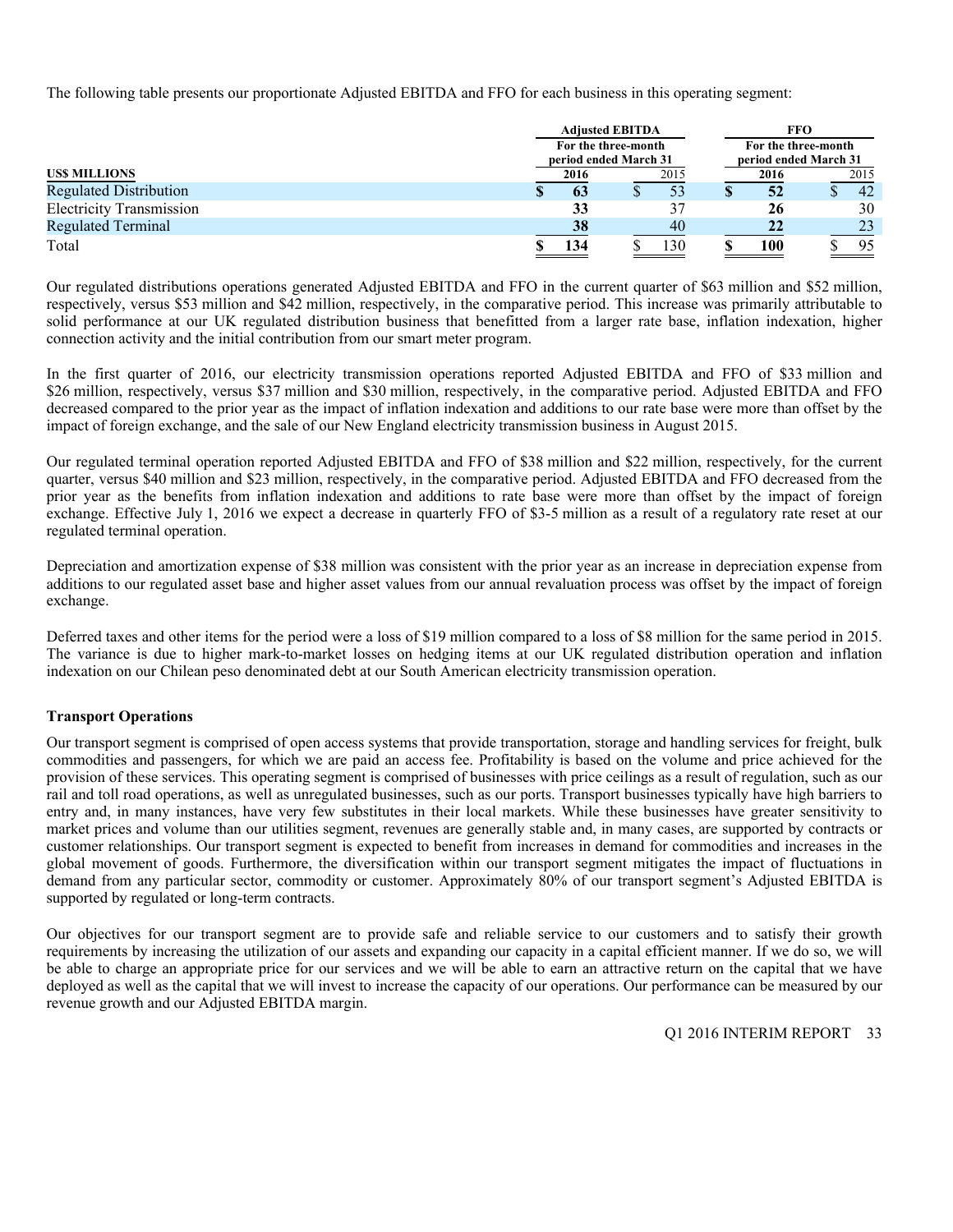Our transport segment is comprised of the following:

Rail

• Sole provider of rail network in Southwestern Australia with approximately 5,100 km of track and operator of approximately 4,800 km of rail in South America

Toll Roads

• Approximately 3,500 kilometres of motorways in Brazil, Chile and India

### Ports

• 33 terminals in North America, the UK and across Europe

### *Results of Operations*

The following table presents our proportionate share of the key metrics of our transport segment:

|                                       | For the three-month<br>period ended March 31 |      |
|---------------------------------------|----------------------------------------------|------|
| <b>USS MILLIONS</b>                   | 2016                                         | 2015 |
| Growth capital expenditures           | 55                                           | -61  |
| Adjusted EBITDA margin $(1)$          | 49%                                          | 48%  |
| Funds from operations (FFO)           | 94                                           | 96   |
| Maintenance capital                   | (15)                                         |      |
| Adjusted funds from operations (AFFO) | 79                                           | 79   |

### *1. Adjusted EBITDA margin is Adjusted EBITDA divided by revenues.*

For the three months ended March 31, 2016, our transport segment generated FFO of \$94 million, compared to \$96 million for the same period in the prior year. Current period results benefitted from inflationary tariff increases at our rail and toll road operations, higher agricultural volumes at our Brazilian rail operation and cost savings at our Australian rail business, which were more than offset by the impact of foreign exchange and weaker heavy vehicle volumes at our South American toll road operations.

The following table presents our transport segment's proportionate share of financial results:

|                                | For the three-month   |       |
|--------------------------------|-----------------------|-------|
|                                | period ended March 31 |       |
| <b>USS MILLIONS</b>            | 2016                  | 2015  |
| Revenue                        | 269                   | 291   |
| Cost attributable to revenues  | (137)                 | (152) |
| <b>Adjusted EBITDA</b>         | 132                   | 139   |
| Interest expense               | (34)                  | (40)  |
| Other expenses                 | (4                    | (3)   |
| Funds from operations (FFO)    | 94                    | 96    |
| Depreciation and amortization  | (54)                  | (54)  |
| Deferred taxes and other items | (11)                  | (6)   |
| Net income                     | 29                    | 36    |
|                                |                       |       |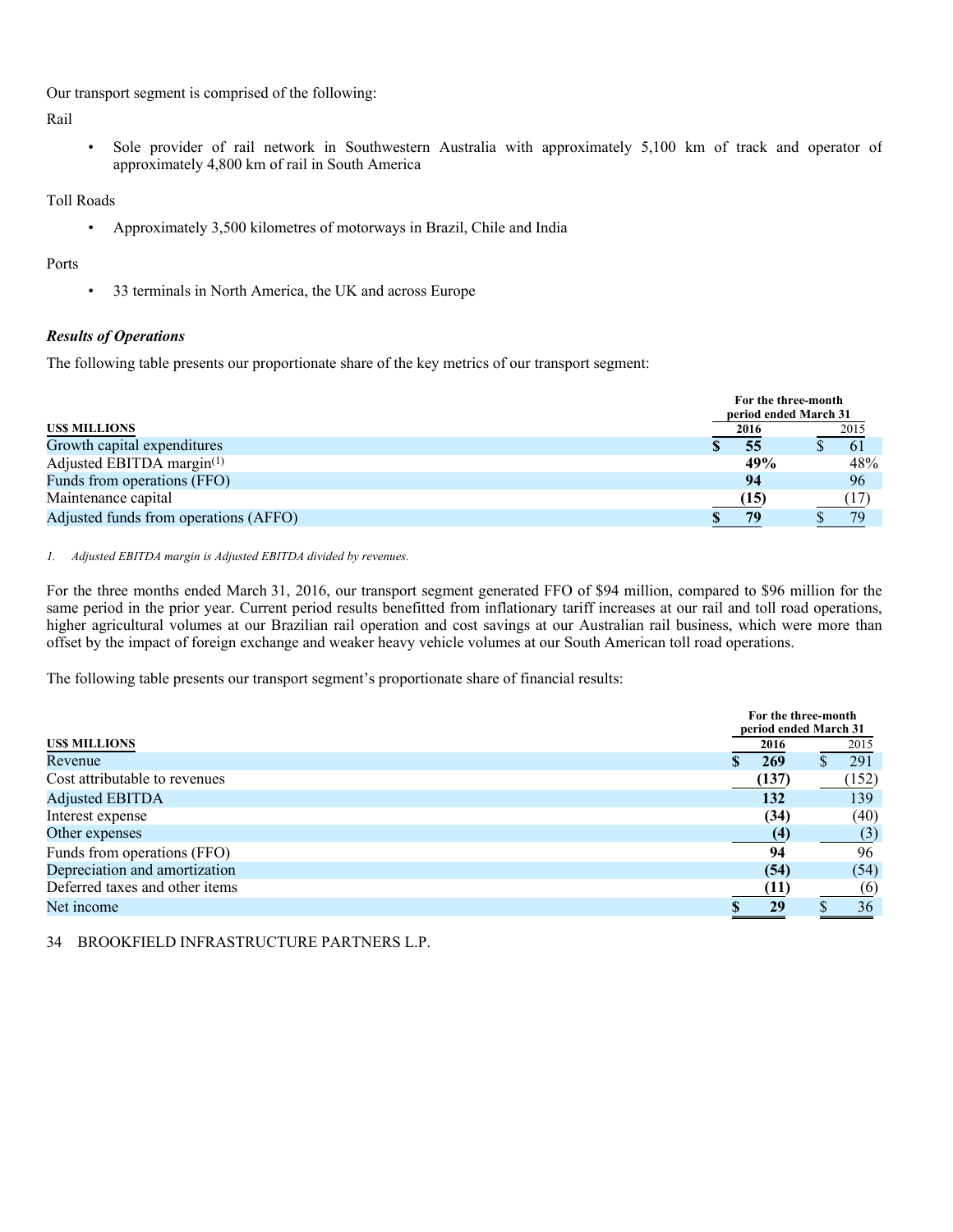The following table presents proportionate Adjusted EBITDA and FFO for each business in this operating segment:

|                     | <b>Adjusted EBITDA</b>                       |  |      |  | FFO  |                                              |      |  |  |
|---------------------|----------------------------------------------|--|------|--|------|----------------------------------------------|------|--|--|
|                     | For the three-month<br>period ended March 31 |  |      |  |      | For the three-month<br>period ended March 31 |      |  |  |
| <b>USS MILLIONS</b> | 2016                                         |  | 2015 |  | 2016 |                                              | 2015 |  |  |
| Rail                | 70                                           |  | 70   |  | 54   |                                              | 54   |  |  |
| Toll Roads          | 44                                           |  | 48   |  | 27   |                                              | 28   |  |  |
| Ports               | 18                                           |  | 21   |  |      |                                              | 14   |  |  |
| Total               | 132                                          |  | 139  |  | 94   |                                              | 96   |  |  |

Our rail operations generated Adjusted EBITDA and FFO of \$70 million and \$54 million, respectively, consistent with the comparative period. Adjusted EBITDA and FFO in local currencies increased by 9%, benefitting from higher agricultural volumes in South America and improved margins at our Australian rail operation driven by cost saving initiatives. These increases were impacted by foreign exchange movements compared to the prior year. During the quarter, our Australian rail operation progressed negotiations with our largest iron ore customer on a relief package which will impact quarterly FFO by \$3-5 million.

In the current quarter, our toll road operations contributed Adjusted EBITDA and FFO of \$44 million and \$27 million, respectively, compared to Adjusted EBITDA and FFO of \$48 million and \$28 million, respectively, in the comparative period. Adjusted EBITDA and FFO in local currencies increased by 12% as the benefits of significant inflationary tariff increases, higher light vehicle volumes in our South American operations and initial contribution from our recent investment in India, were partially offset by the impact of weaker heavy vehicle volumes in South America. In U.S. dollar terms, Adjusted EBITDA and FFO decreased over the prior period, as the net benefit from these items were offset by the impact of foreign exchange.

Our port operations reported Adjusted EBITDA and FFO of \$18 million and \$13 million, respectively, for the current quarter, compared to Adjusted EBITDA and FFO of \$21 million and \$14 million, respectively, in the comparative period. Adjusted EBITDA and FFO decreased versus the prior year as an approximate 20% increase in container volumes at our North American and UK port operations has been offset by a decline in bulk volumes at our UK port operations and the impact of foreign exchange.

Depreciation and amortization expense of \$54 million was consistent with the prior year as an increase in depreciation expense from additions to our regulated asset base and higher asset values as a result of our annual revaluation process was offset by the impact of foreign exchange.

Deferred taxes and other items for the period were a loss of \$11 million compared to a loss of \$6 million for the same period in 2015. The variance is primarily due to higher inflation indexation on our Chilean peso denominated debt.

### **Energy Operations**

Our energy segment is comprised of systems that provide transportation, storage and distribution services. Profitability is based on the volume and price achieved for the provision of these services. This operating segment is comprised of businesses that are subject to light regulation, such as our natural gas transmission business whose services are subject to price ceilings, and businesses that are essentially unregulated like our district energy operations. Energy businesses typically have high barriers to entry as a result of significant fixed costs combined with economies of scale or unique positions in their local markets. Our energy segment is expected to benefit from forecasted increases in demand for energy. Although these businesses have greater sensitivity to market prices and volume than our utilities segment, revenues are typically generated under contracts with varying durations and are relatively stable.

Our objectives for our energy segment are to provide safe and reliable service to our customers and to satisfy their growth requirements by increasing the utilization of our assets and expanding our capacity in a capital efficient manner. If we do so, we will be able to charge an appropriate price for our services and earn an attractive return on the capital that we have deployed as well as the capital that we will invest to increase the capacity of our operations. Our performance can be measured by our revenue growth, our Adjusted EBITDA margin and our AFFO.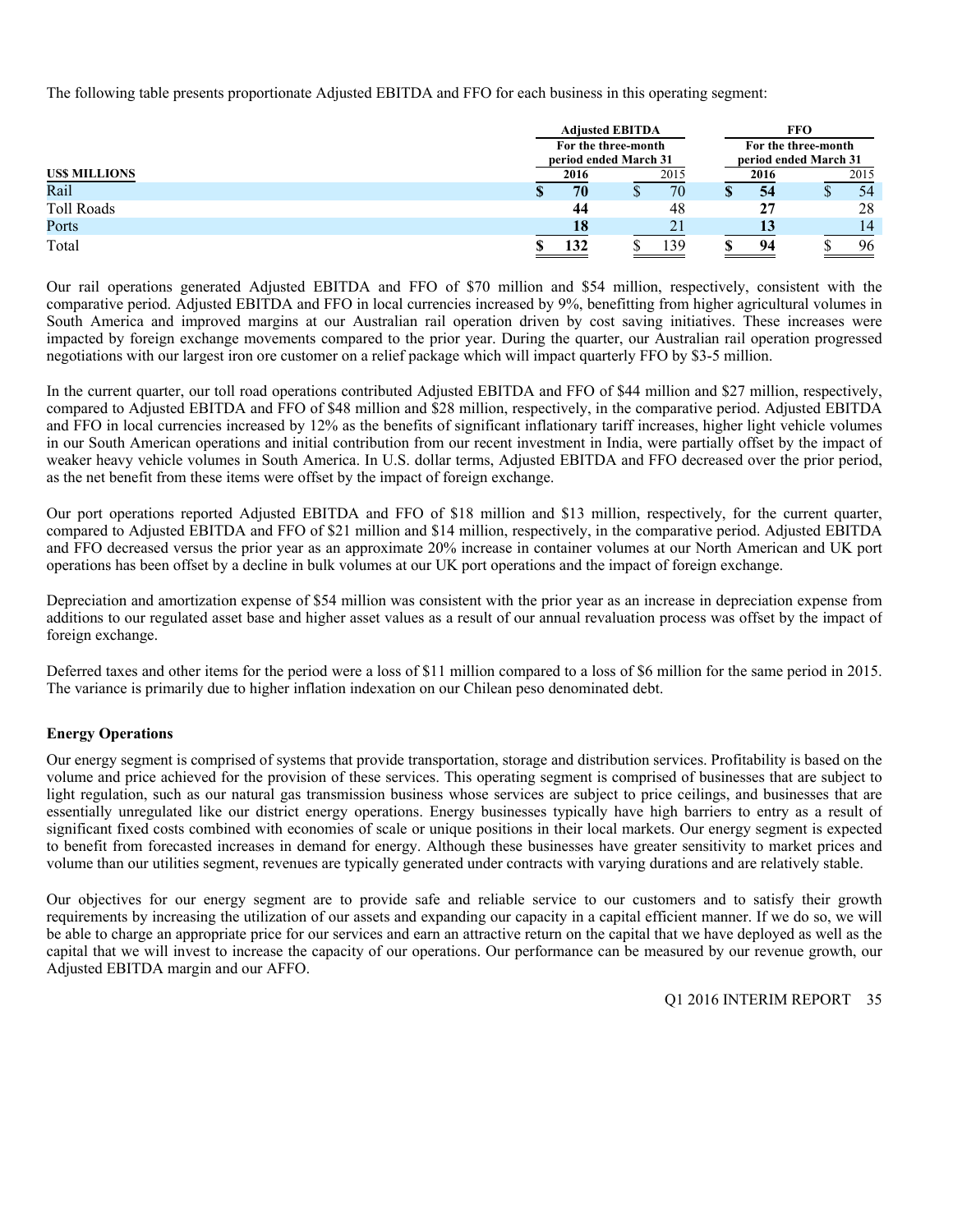Our energy segment is comprised of the following:

*Energy Transmission, Distribution and Storage* 

- Approximately 15,000 kilometres of natural gas transmission pipelines
- Over 40,000 natural gas distribution customers in the UK
- 600 billion cubic feet ("bcf") of natural gas storage in the U.S. and Canada, including 230 bcf of capacity owned and operated by Niska Gas Storage, the acquisition of which was signed in June 2015 and is subject to regulatory approval

### *District Energy*

• Delivers 2,870,000 pounds per hour of heating and 255,000 tons of cooling capacity to North American customers, as well as in Australia where we provide heating, cooling and distributed water and sewage services to 1,800 customers

### *Results of Operations*

The following table presents our proportionate share of the key metrics of our energy segment:

|                                       | For the three-month<br>period ended March 31 |  |      |  |  |
|---------------------------------------|----------------------------------------------|--|------|--|--|
| <b>USS MILLIONS</b>                   | 2016                                         |  | 2015 |  |  |
| Growth capital expenditures           |                                              |  |      |  |  |
| Adjusted EBITDA margin $(1)$          | 57%                                          |  | 48%  |  |  |
| Funds from operations (FFO)           | 40                                           |  | 28   |  |  |
| Maintenance capital                   |                                              |  | (4   |  |  |
| Adjusted funds from operations (AFFO) | 35                                           |  | 24   |  |  |

### *1. Adjusted EBITDA margin is Adjusted EBITDA divided by revenues.*

For the three months ended March 31, 2016, our energy segment generated FFO of \$40 million, compared to \$28 million for the same period in the prior year, due to increased ownership as well as same store growth of approximately 20% in our North American natural gas transmission business and the contribution from tuck-in acquisitions completed within our Australian district energy business in the second half of 2015.

The following table presents our energy segment's proportionate share of financial results:

|                                |      | For the three-month<br>period ended March 31 |  |  |  |
|--------------------------------|------|----------------------------------------------|--|--|--|
| <b>USS MILLIONS</b>            | 2016 | 2015                                         |  |  |  |
| Revenue                        | 126  | 94                                           |  |  |  |
| Cost attributable to revenues  | (54) | (49)                                         |  |  |  |
| <b>Adjusted EBITDA</b>         | 72   | 45                                           |  |  |  |
| Interest expense               | (33) | (17)                                         |  |  |  |
| Other income                   |      |                                              |  |  |  |
| Funds from operations (FFO)    | 40   | 28                                           |  |  |  |
| Depreciation and amortization  | (29) | (10)                                         |  |  |  |
| Deferred taxes and other items |      | $^{(1)}$                                     |  |  |  |
| Net income                     |      |                                              |  |  |  |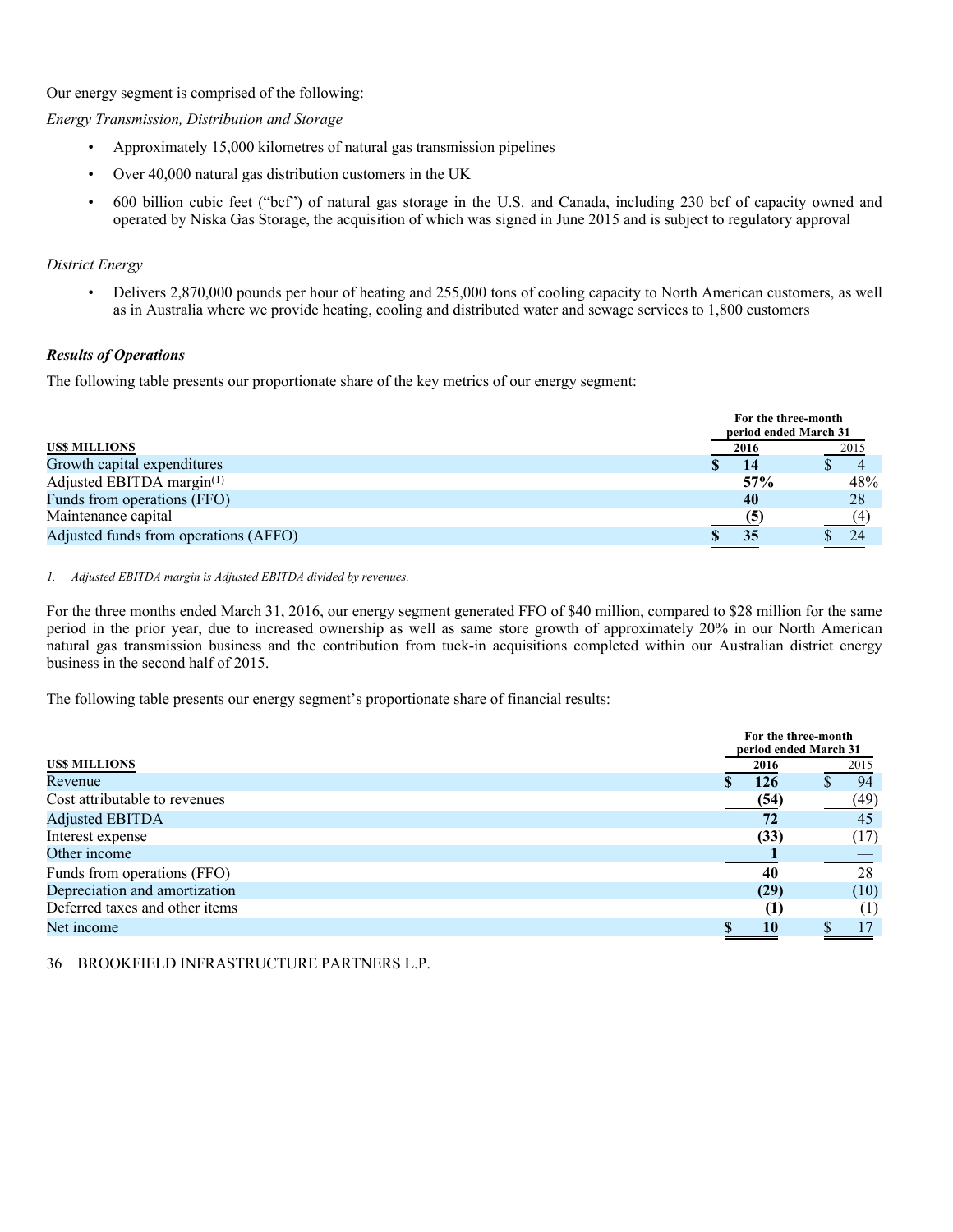The following table presents proportionate Adjusted EBITDA and FFO for each business in this operating segment:

|                                             | <b>Adjusted EBITDA</b>                       |      | <b>FFO</b>                                   |      |
|---------------------------------------------|----------------------------------------------|------|----------------------------------------------|------|
|                                             | For the three-month<br>period ended March 31 |      | For the three-month<br>period ended March 31 |      |
| USS MILLIONS                                | 2016                                         | 2015 | 2016                                         | 2015 |
| Energy Transmission, Distribution & Storage | 60                                           |      | 30                                           | 20   |
| District Energy                             |                                              | 10   | 10                                           |      |
| Total                                       |                                              | 45   | 40                                           | 28   |

Our energy transmission, distribution and storage operations reported Adjusted EBITDA and FFO of \$60 million and \$30 million, respectively, versus \$35 million and \$20 million, respectively, in the comparative period. Adjusted EBITDA and FFO increased versus prior year as results benefitted from an increased ownership of our North American natural gas transmission operation. Additionally, FFO at our North American natural gas transmission operation increased approximately 20% on a same store basis, driven primarily by operating efficiency gains.

Our district energy operations contributed Adjusted EBITDA and FFO of \$12 million and \$10 million, respectively, for the first quarter of 2016, versus \$10 million and \$8 million, respectively, in the comparative period. Adjusted EBITDA and FFO increased from the prior year primarily as a result of an increase in the number of in-place connections and two tuck-in acquisitions completed in our Australian business in the second half of 2015.

Depreciation and amortization was \$29 million for the current quarter, up from \$10 million in the comparative period. The increase is primarily due to additional depreciation as a result of our annual revaluation process, tuck-in acquisitions within our district energy business and increased ownership in our North American natural gas transmission business.

Deferred taxes and other items were consistent with the prior year at \$1 million.

### **Communications Infrastructure Operations**

Our communications infrastructure segment provides essential services and critical infrastructure to the media broadcasting and telecommunications sectors. These services and access to infrastructure are contracted on a long-term basis with tariff escalation mechanisms. Our telecommunications customers will pay upfront and recurring fees to lease space on our towers to host their equipment. Our broadcasting customers will pay us fees for transmitting television and radio content to the end user.

The key objective for this segment is to deploy capital to capture increased demand for densification from mobile network operators and to acquire towers and other infrastructure that are non-core to such operators. Our performance will be measured by growth in our Adjusted EBITDA.

The segment is comprised of approximately 7,000 multi-purpose towers and active rooftop sites and 5,000 km of fibre backbone located in France. These operations generate stable, inflation linked cash flows underpinned by long-term contracts (typically 10 years in telecom and five years in broadcasting) with large, prominent customers in France.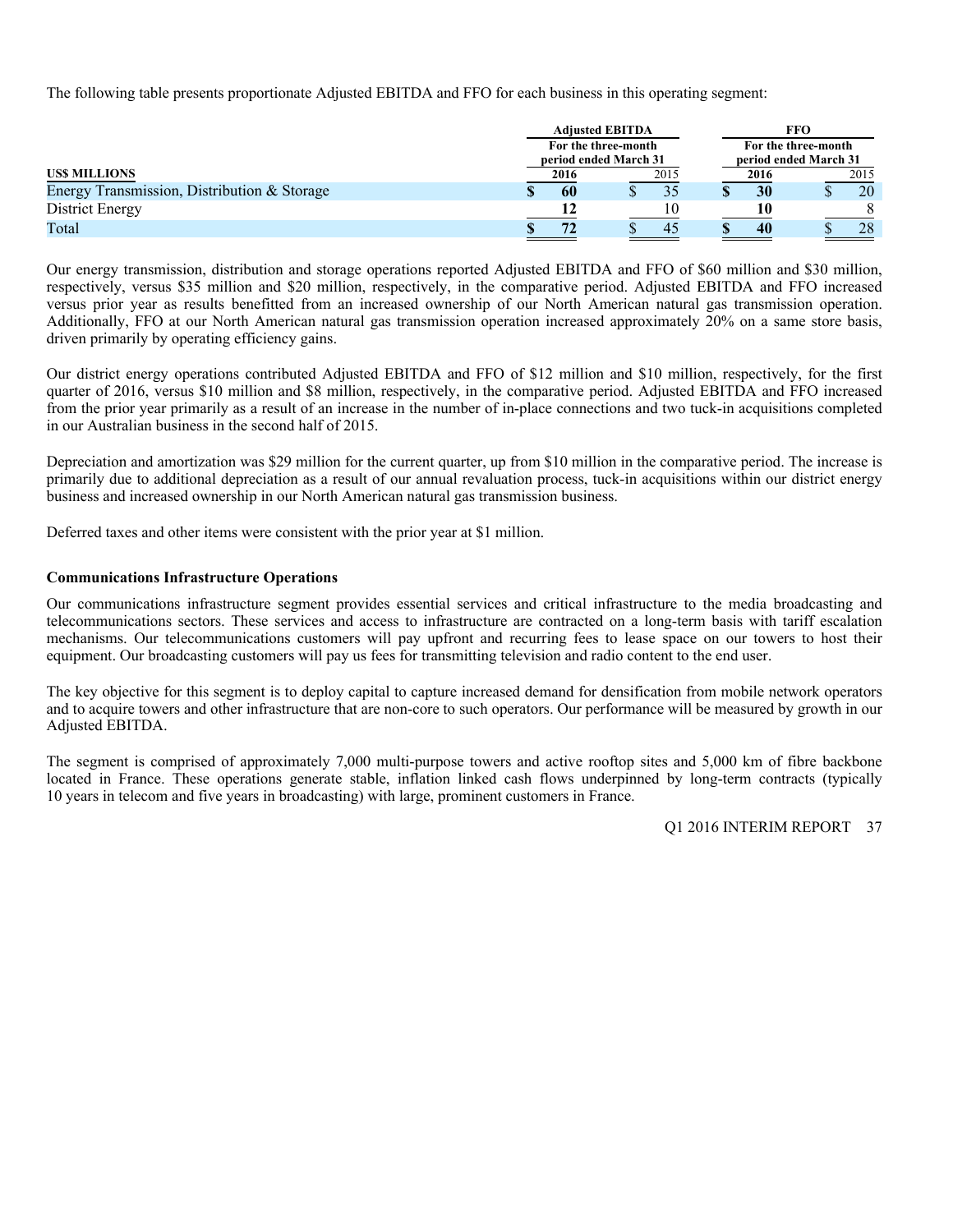### *Results of Operations*

The following table presents our proportionate share of the key metrics of our communications infrastructure segment:

|                                       | For the three-month<br>period ended March 31 |      |
|---------------------------------------|----------------------------------------------|------|
| <b>USS MILLIONS</b>                   | 2016                                         | 2015 |
| Growth capital expenditures           |                                              |      |
| Adjusted EBITDA margin $(1)$          | 49%                                          |      |
| Funds from operations (FFO)           | 19                                           |      |
| Maintenance capital                   |                                              |      |
| Adjusted funds from operations (AFFO) | <u>expertise</u>                             |      |
|                                       |                                              |      |

*1. Adjusted EBITDA margin is Adjusted EBITDA divided by revenues.* 

The following table presents our communications infrastructure segment's proportionate share of financial results:

|                                |      | For the three-month<br>period ended March 31 |
|--------------------------------|------|----------------------------------------------|
| US\$ MILLIONS                  | 2016 | 2015                                         |
| Revenue                        | 43   |                                              |
| Cost attributable to revenues  | (22) |                                              |
| <b>Adjusted EBITDA</b>         | 21   |                                              |
| Interest expense               |      |                                              |
| Funds from operations (FFO)    | 19   |                                              |
| Depreciation and amortization  | (19) |                                              |
| Deferred taxes and other items |      |                                              |
| Net income                     |      |                                              |

For the three months ended March 31, 2016, our communications infrastructure segment generated Adjusted EBITDA and FFO of \$21 million and \$19 million, respectively, versus \$nil balances in the prior year, as this business was acquired on March 31, 2015. Performance for the current quarter was in-line with prior quarter and slightly ahead of underwriting.

### **Corporate and other**

The following table presents the components of corporate and other, on a proportionate basis:

|                                  |           | For the three-month<br>period ended March 31 |  |  |  |
|----------------------------------|-----------|----------------------------------------------|--|--|--|
| <b>USS MILLIONS</b>              | 2016      | 2015                                         |  |  |  |
| General and administrative costs | (2)<br>ъD | (2)                                          |  |  |  |
| Base Management Fee              | (35)      | (32)                                         |  |  |  |
| <b>Adjusted EBITDA</b>           | (37)      | (34)                                         |  |  |  |
| Other income                     | 29        |                                              |  |  |  |
| Financing costs                  | (11)      | (4)                                          |  |  |  |
| Funds from operations (FFO)      | (19)      | (33)                                         |  |  |  |
| Deferred taxes and other items   |           | 63                                           |  |  |  |
| Net (loss) income                | 66        | 30                                           |  |  |  |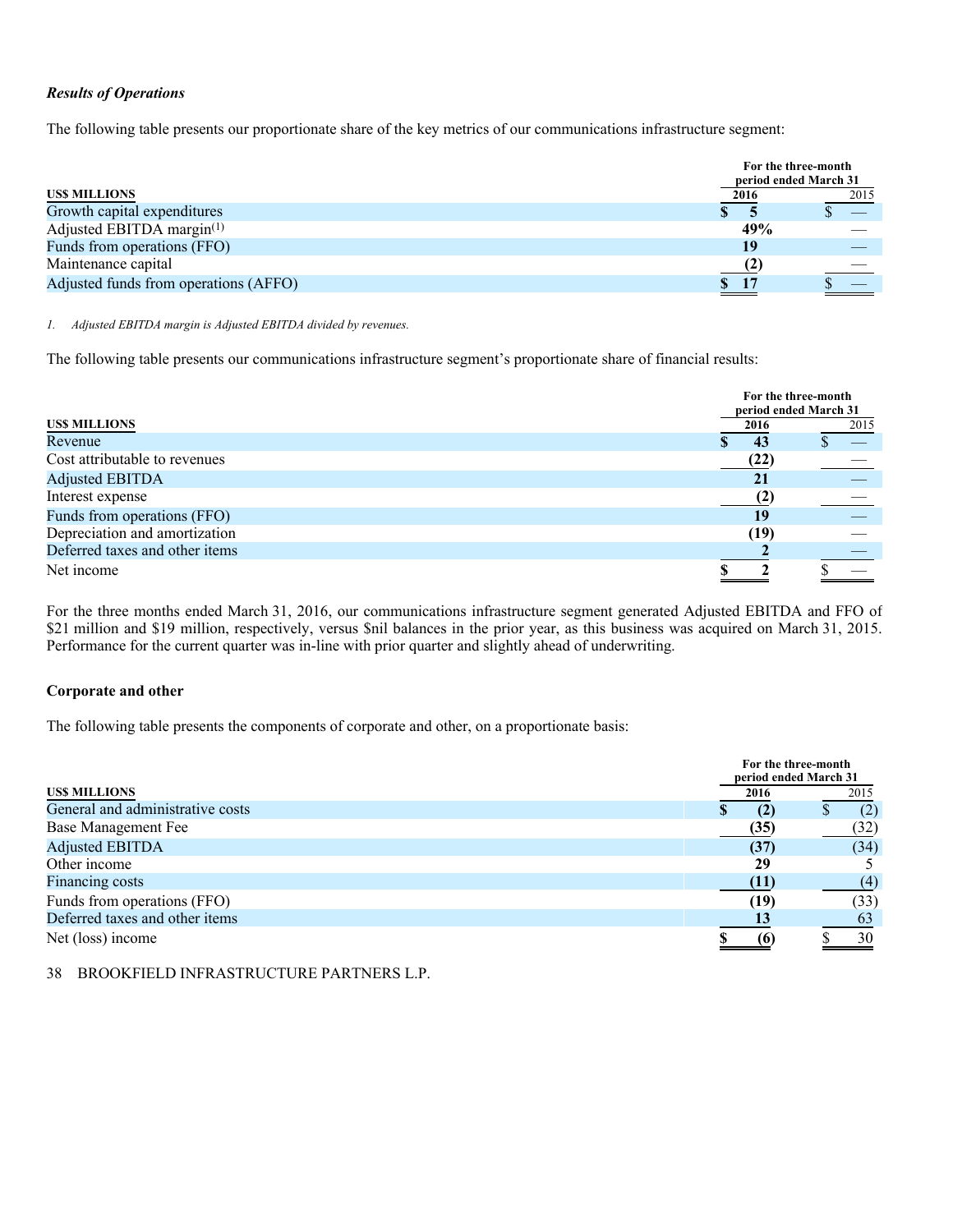General and administrative costs for the period ended March 31, 2016 were in-line with prior year at \$2 million.

Pursuant to our Master Services Agreement, we pay Brookfield an annual Base Management Fee equal to 1.25% annually of our market value, plus recourse debt net of cash. The Base Management Fee increased by \$3 million from prior year due to a larger market capitalization from capital raised throughout 2015 to fund new investments.

Other income includes interest and distribution income, in addition to realized gains on corporate financial assets. The increase of \$24 million compared to the prior year is primarily due to the receipt of a \$13 million dividend from our toehold interest in Asciano as well as investments in higher yielding financial assets made in the past year.

Corporate financing costs include interest expense and standby fees on our committed credit facility and corporate medium term notes, less interest earned on cash balances. Financing costs increased year-over-year by \$7 million due to higher borrowings used to finance new investments.

Deferred taxes and other expenses for the three months ended March 31, 2016 were a gain of \$13 million compared to a \$63 million gain for the same period in 2015. Both the current and comparative period consist primarily of revaluation gains relating to foreign exchange hedging activities at the corporate level. The gains recognized in the current and comparative period are the result of higher hedged rates on various currency contracts we had in place relative to spot rates at period end.

### **SELECTED STATEMENT OF OPERATING RESULTS AND FINANCIAL POSITION INFORMATION**

To measure performance, we focus on FFO and AFFO, among other measures. We also focus on Adjusted EBITDA and net income, taking into account items that we consider unusual or otherwise not reflective of the ongoing profitability of our operations. We define FFO as net income excluding the impact of depreciation and amortization, deferred income taxes, breakage and transaction costs, non-cash valuation gains or losses and other items. We define AFFO as FFO less maintenance capex, as detailed in the Reconciliation of Non-IFRS Financial Measures section of this MD&A. FFO is a measure of operating performance, and AFFO is a measure of the sustainable cash flow of our business. Since they are not calculated in accordance with, and do not have any standardized meanings prescribed by, IFRS, FFO and AFFO are unlikely to be comparable to similar measures presented by other issuers and FFO and AFFO have limitations as analytical tools. See the Reconciliation of Non IFRS Financial Measures section for a more fulsome discussion, including a reconciliation to the most directly comparable IFRS measures.

|                                            | For the three-month   |      |
|--------------------------------------------|-----------------------|------|
|                                            | period ended March 31 |      |
| US\$ MILLIONS, EXCEPT PER UNIT INFORMATION | 2016                  | 2015 |
| Funds from operation (FFO)                 | \$234                 | 186  |
| Per unit $FFO(1)$                          | 1.02                  | 0.89 |
| Distributions per unit                     | 0.57                  | 0.53 |
| Payout ratio <sup>(2)</sup>                | 65%                   | 68%  |
| Adjusted funds from operations $(AFFO)(3)$ | 209                   | 163  |
|                                            |                       |      |

*1. Average units outstanding during the three month periods of 230.1 million (2015: 210.1 million for period).* 

*2. Payout ratio is defined as distributions paid (inclusive of GP incentive distributions and preferred units) divided by FFO.* 

*3. AFFO is defined as FFO less maintenance capital expenditures.* 

For the three month period ended March 31, 2016, Brookfield Infrastructure generated FFO of \$234 million (\$1.02 per unit) compared to FFO of \$186 million (\$0.89 per unit) in the prior year, reflecting an increase of 15% on a per unit basis. Results benefitted from strong organic growth, the contribution of our newly acquired investments and dividends received from our toehold interest in Asciano, which more than offset the impact of foreign exchange. Our payout ratio is 65%, which is within our long-term target range of 60-70%.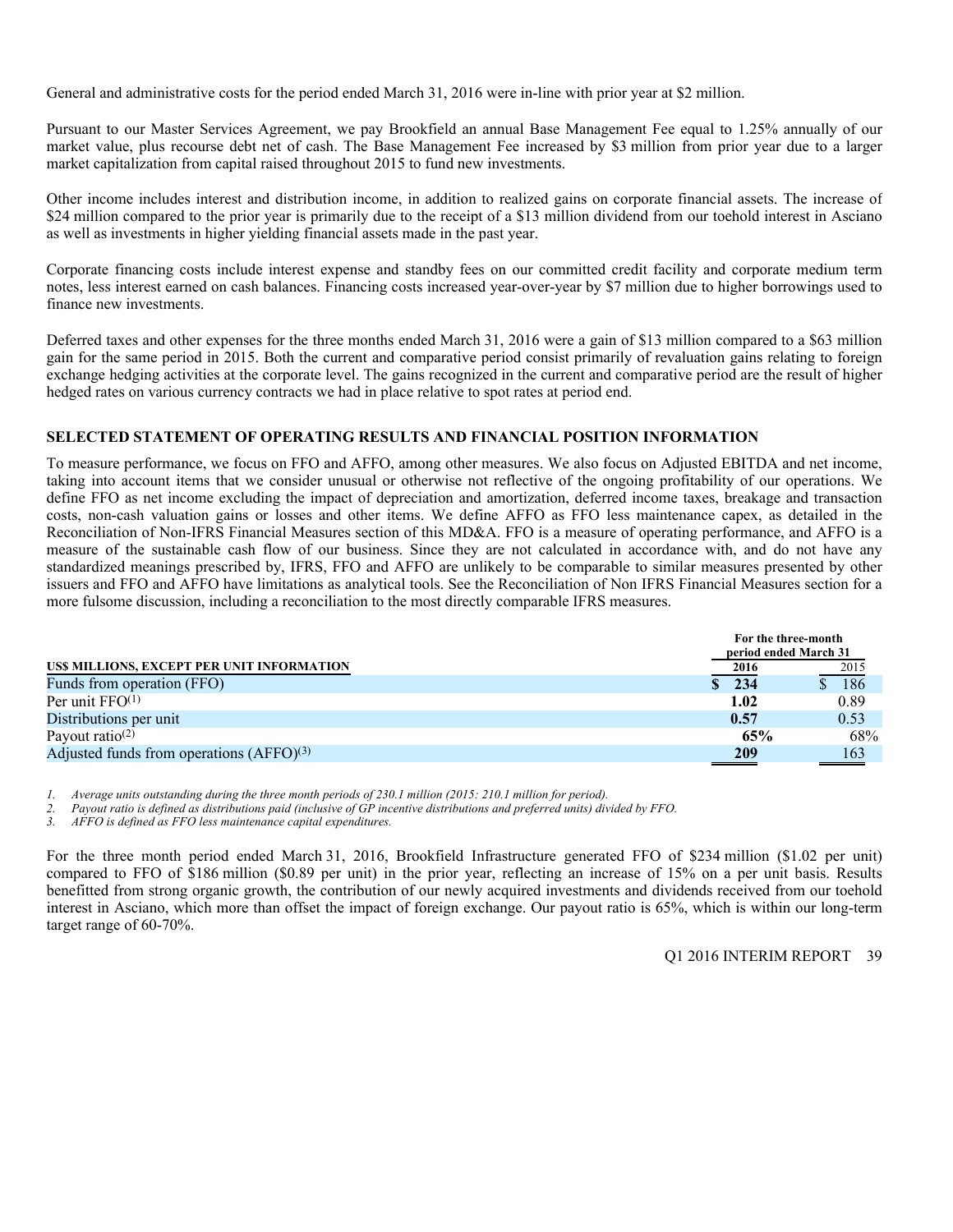The following tables present selected statements of operating results and financial position information by operating segment on a proportionate basis:

| <b>US\$ MILLIONS</b>                    |                           |                | For the three-month<br>period ended March 31 |                   |
|-----------------------------------------|---------------------------|----------------|----------------------------------------------|-------------------|
| <b>Statements of Operating Results</b>  |                           | 2016           |                                              | 2015              |
| Net income (loss) by segment            |                           |                |                                              |                   |
| Utilities                               | \$                        | 43             | \$                                           | 49                |
| Transport                               |                           | 29             |                                              | 36                |
| Energy                                  |                           | 10             |                                              | 17                |
| Communications Infrastructure           |                           | $\overline{2}$ |                                              |                   |
| Corporate and other                     |                           | (6)            |                                              | 30                |
| Net income                              | $\$$                      | 78             | $\mathbb S$                                  | 132               |
| Adjusted EBITDA by segment              |                           |                |                                              |                   |
| <b>Utilities</b>                        | $\boldsymbol{\mathsf{S}}$ | 134            | \$                                           | 130               |
| Transport                               |                           | 132            |                                              | 139               |
| Energy                                  |                           | 72             |                                              | 45                |
| Communications Infrastructure           |                           | 21             |                                              |                   |
| Corporate and other                     |                           | (37)           |                                              | (34)              |
| <b>Adjusted EBITDA</b>                  | \$                        | 322            | $\frac{1}{2}$                                | 280               |
| FFO by segment                          |                           |                |                                              |                   |
| Utilities                               | \$                        | 100            | \$                                           | 95                |
| Transport                               |                           | 94             |                                              | 96                |
| Energy                                  |                           | 40             |                                              | 28                |
| Communications Infrastructure           |                           | 19             |                                              |                   |
| Corporate and other                     |                           | (19)           |                                              | (33)              |
| <b>FFO</b>                              | $\boldsymbol{\mathsf{S}}$ | 234            | \$                                           | 186               |
|                                         |                           |                |                                              |                   |
| US\$ MILLIONS                           |                           |                | As of                                        |                   |
| <b>Statements of Financial Position</b> |                           | March 31, 2016 |                                              | December 31, 2015 |
| Total assets by segment                 |                           |                |                                              |                   |
| Utilities                               | \$                        | 4,878          | \$                                           | 4,723             |
| Transport                               |                           | 5,840<br>2,739 |                                              | 5,338             |
| Energy<br>Communications Infrastructure |                           | 845            |                                              | 2,744<br>824      |
| Corporate and other                     |                           | (474)          |                                              | (196)             |
| <b>Total assets</b>                     | \$                        | 13,828         | \$                                           | 13,433            |
|                                         |                           |                |                                              |                   |
| Net debt by segment                     |                           |                |                                              |                   |
| Utilities                               | \$                        | 2,811          | \$                                           | 2,721             |
| Transport                               |                           | 2,340<br>1,709 |                                              | 2,118<br>1,735    |
| Energy<br>Communications Infrastructure |                           | 392            |                                              | 386               |
| Corporate and other                     |                           | 1,120          |                                              | 1,094             |
| Net debt                                | $\mathbb S$               |                |                                              |                   |
|                                         |                           | 8,372          | \$                                           | 8,054             |
| Partnership capital by segment          |                           |                |                                              |                   |
| Utilities                               | $\mathbb S$               | 2,067          | \$                                           | 2,002             |
| Transport                               |                           | 3,500          |                                              | 3,220             |
| Energy<br>Communications Infrastructure |                           | 1,030          |                                              | 1,009             |
| Corporate and other                     |                           | 453<br>(1,594) |                                              | 438<br>(1,290)    |
|                                         |                           |                |                                              |                   |
| Partnership capital                     | $\boldsymbol{\mathsf{S}}$ | 5,456          | $\overline{\mathbb{S}}$                      | 5,379             |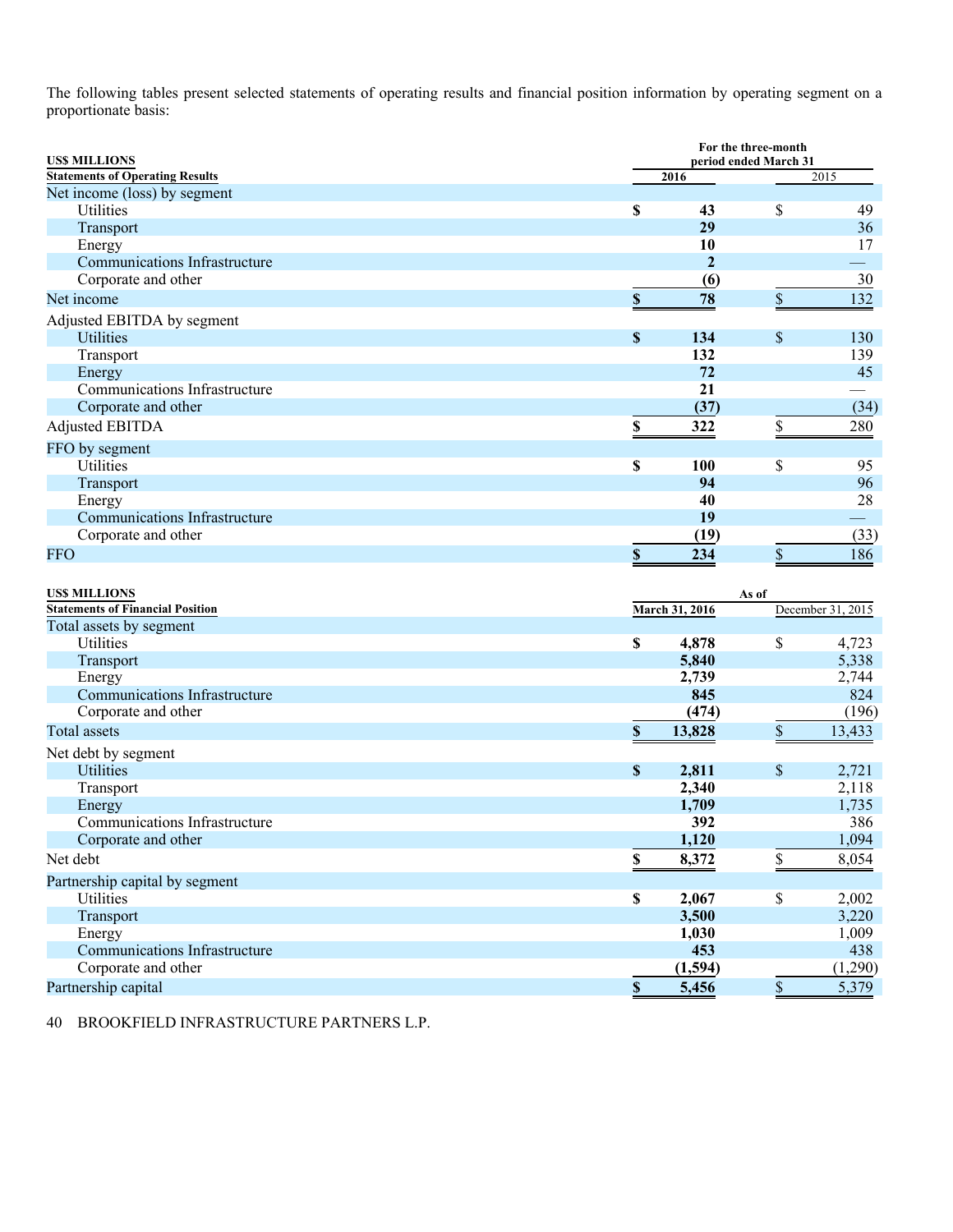### **CAPITAL RESOURCES AND LIQUIDITY**

We maintain sufficient liquidity at all times to participate in attractive opportunities as they arise, withstand sudden adverse changes in economic circumstances and maintain a relatively high payout of our FFO to unitholders. Our principal sources of liquidity are cash flows from our operations, undrawn credit facilities and access to public and private capital markets. We may, from time to time, invest in financial assets comprised mainly of liquid equity and debt infrastructure securities in order to earn attractive short term returns and for strategic purposes. Certain subsidiaries may be subject to limitations on their ability to declare and pay dividends. Any limitations existing at March 31, 2016 and December 31, 2015 were insignificant and would not adversely impact our ability to meet cash obligations.

Our total liquidity was approximately \$3 billion at March 31, 2016 and was comprised of the following:

|                                                               |                       | As of |                   |
|---------------------------------------------------------------|-----------------------|-------|-------------------|
| <b>USS MILLIONS</b>                                           | <b>March 31, 2016</b> |       | December 31, 2015 |
| Corporate cash and financial assets                           | 476                   |       | 286               |
| Committed corporate credit facility                           | 1,975                 |       | 1,875             |
| Subordinate corporate credit facility                         | 500                   |       |                   |
| Draws on corporate credit facility                            | (558)                 |       | (407)             |
| Commitments under corporate credit facility                   | (85)                  |       | (83)              |
| Proportionate cash retained in businesses                     | 299                   |       | 257               |
| Proportionate availability under subsidiary credit facilities | 429                   |       | 472               |
| Total liquidity                                               | 3,036                 |       | 2,400             |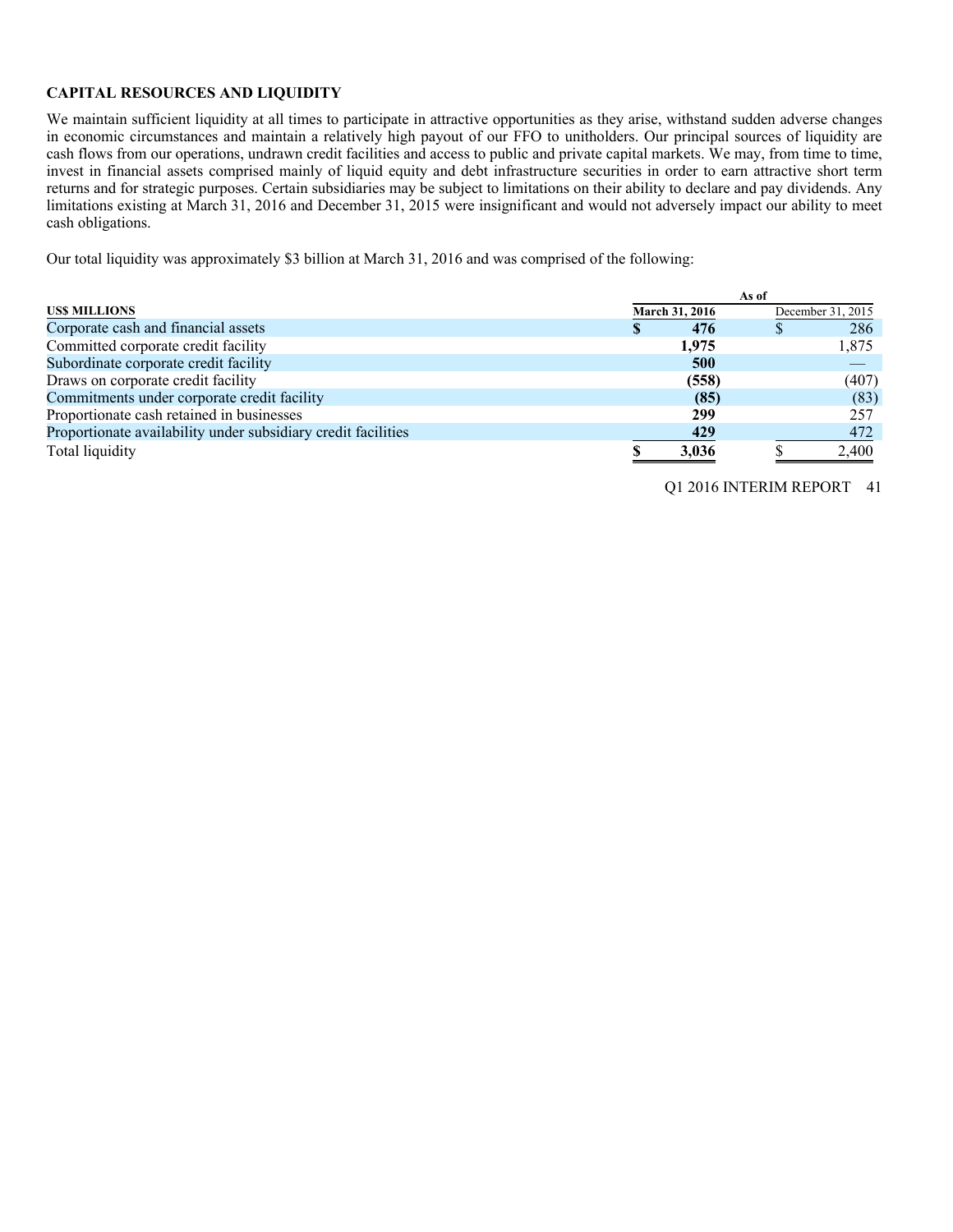We finance our assets principally at the operating company level with debt that generally has long-term maturities, few restrictive covenants and no recourse to either Brookfield Infrastructure or our other operations. On a proportionate basis as of March 31, 2016, scheduled principal repayments over the next five years are as follows:

| term<br><b>US\$ MILLIONS</b><br>2019<br>2016<br>2017<br>2018<br>2020<br>Beyond<br>Total<br>(years)<br><b>Recourse borrowings</b><br>846<br>\$<br>Corporate borrowings<br>\$<br>308<br>\$<br>96<br>\$<br>346<br>\$1,596<br>$s -$<br>$\overline{308}$<br>96<br>346<br>846<br>1,596<br><b>Total recourse borrowings</b><br>4<br>Non-recourse borrowing(1)<br><b>Utilities</b><br><b>Regulated Distribution</b><br>11<br>87<br>943<br>1,030<br>75<br>5<br>11<br>5<br>685<br><b>Electricity Transmission</b><br>6<br>6<br>782<br>51<br><b>Regulated Terminal</b><br>6<br>162<br>822<br>1,035<br>$\overline{75}$<br>$\overline{57}$<br>5<br>9<br>5<br>255<br>2,450<br>2,847<br><b>Transport</b><br>8<br>8<br>25<br>24<br>95<br>935<br>1,104<br>Rail<br>17<br>9<br>187<br><b>Toll Roads</b><br>116<br>74<br>74<br>57<br>530<br>1,038<br>6<br>54<br>183<br>11<br>11<br>87<br>360<br>Ports<br>14<br>8<br>209<br>195<br>274<br>109<br>163<br>1,552<br>2,502<br><b>Energy</b><br>5<br>940<br>275<br>1,554<br>Energy Transmission, Distribution & Storage<br>93<br>246<br>L.<br>12<br>$\sqrt{5}$<br>32<br>$\overline{c}$<br>$\overline{2}$<br>$\overline{2}$<br>160<br>203<br><b>District Energy</b><br>$\overline{5}$<br>$\overline{2}$<br>972<br>277<br>95<br>6<br>406<br>1,757<br><b>Communications Infrastructure</b><br>7<br>338<br>Telecommunications Infrastructure<br>40<br>67<br>445<br>$\overline{7}$<br>67<br>338<br>40<br>445<br>8<br>289<br>1,172<br>321<br>580<br>7,551<br>Total non-recourse borrowings <sup>(1)</sup><br>443<br>4,746<br>8<br>Total borrowings <sup>(2)</sup><br>289<br>\$1,480<br>\$417<br>\$443<br>\$1,426<br>\$5,092<br>\$9,147<br>\$ |
|--------------------------------------------------------------------------------------------------------------------------------------------------------------------------------------------------------------------------------------------------------------------------------------------------------------------------------------------------------------------------------------------------------------------------------------------------------------------------------------------------------------------------------------------------------------------------------------------------------------------------------------------------------------------------------------------------------------------------------------------------------------------------------------------------------------------------------------------------------------------------------------------------------------------------------------------------------------------------------------------------------------------------------------------------------------------------------------------------------------------------------------------------------------------------------------------------------------------------------------------------------------------------------------------------------------------------------------------------------------------------------------------------------------------------------------------------------------------------------------------------------------------------------------------------------------------------------------------------------------------------------------------------------------|
|                                                                                                                                                                                                                                                                                                                                                                                                                                                                                                                                                                                                                                                                                                                                                                                                                                                                                                                                                                                                                                                                                                                                                                                                                                                                                                                                                                                                                                                                                                                                                                                                                                                              |
|                                                                                                                                                                                                                                                                                                                                                                                                                                                                                                                                                                                                                                                                                                                                                                                                                                                                                                                                                                                                                                                                                                                                                                                                                                                                                                                                                                                                                                                                                                                                                                                                                                                              |
|                                                                                                                                                                                                                                                                                                                                                                                                                                                                                                                                                                                                                                                                                                                                                                                                                                                                                                                                                                                                                                                                                                                                                                                                                                                                                                                                                                                                                                                                                                                                                                                                                                                              |
|                                                                                                                                                                                                                                                                                                                                                                                                                                                                                                                                                                                                                                                                                                                                                                                                                                                                                                                                                                                                                                                                                                                                                                                                                                                                                                                                                                                                                                                                                                                                                                                                                                                              |
|                                                                                                                                                                                                                                                                                                                                                                                                                                                                                                                                                                                                                                                                                                                                                                                                                                                                                                                                                                                                                                                                                                                                                                                                                                                                                                                                                                                                                                                                                                                                                                                                                                                              |
|                                                                                                                                                                                                                                                                                                                                                                                                                                                                                                                                                                                                                                                                                                                                                                                                                                                                                                                                                                                                                                                                                                                                                                                                                                                                                                                                                                                                                                                                                                                                                                                                                                                              |
|                                                                                                                                                                                                                                                                                                                                                                                                                                                                                                                                                                                                                                                                                                                                                                                                                                                                                                                                                                                                                                                                                                                                                                                                                                                                                                                                                                                                                                                                                                                                                                                                                                                              |
|                                                                                                                                                                                                                                                                                                                                                                                                                                                                                                                                                                                                                                                                                                                                                                                                                                                                                                                                                                                                                                                                                                                                                                                                                                                                                                                                                                                                                                                                                                                                                                                                                                                              |
|                                                                                                                                                                                                                                                                                                                                                                                                                                                                                                                                                                                                                                                                                                                                                                                                                                                                                                                                                                                                                                                                                                                                                                                                                                                                                                                                                                                                                                                                                                                                                                                                                                                              |
|                                                                                                                                                                                                                                                                                                                                                                                                                                                                                                                                                                                                                                                                                                                                                                                                                                                                                                                                                                                                                                                                                                                                                                                                                                                                                                                                                                                                                                                                                                                                                                                                                                                              |
|                                                                                                                                                                                                                                                                                                                                                                                                                                                                                                                                                                                                                                                                                                                                                                                                                                                                                                                                                                                                                                                                                                                                                                                                                                                                                                                                                                                                                                                                                                                                                                                                                                                              |
|                                                                                                                                                                                                                                                                                                                                                                                                                                                                                                                                                                                                                                                                                                                                                                                                                                                                                                                                                                                                                                                                                                                                                                                                                                                                                                                                                                                                                                                                                                                                                                                                                                                              |
|                                                                                                                                                                                                                                                                                                                                                                                                                                                                                                                                                                                                                                                                                                                                                                                                                                                                                                                                                                                                                                                                                                                                                                                                                                                                                                                                                                                                                                                                                                                                                                                                                                                              |
|                                                                                                                                                                                                                                                                                                                                                                                                                                                                                                                                                                                                                                                                                                                                                                                                                                                                                                                                                                                                                                                                                                                                                                                                                                                                                                                                                                                                                                                                                                                                                                                                                                                              |
|                                                                                                                                                                                                                                                                                                                                                                                                                                                                                                                                                                                                                                                                                                                                                                                                                                                                                                                                                                                                                                                                                                                                                                                                                                                                                                                                                                                                                                                                                                                                                                                                                                                              |
|                                                                                                                                                                                                                                                                                                                                                                                                                                                                                                                                                                                                                                                                                                                                                                                                                                                                                                                                                                                                                                                                                                                                                                                                                                                                                                                                                                                                                                                                                                                                                                                                                                                              |
|                                                                                                                                                                                                                                                                                                                                                                                                                                                                                                                                                                                                                                                                                                                                                                                                                                                                                                                                                                                                                                                                                                                                                                                                                                                                                                                                                                                                                                                                                                                                                                                                                                                              |
|                                                                                                                                                                                                                                                                                                                                                                                                                                                                                                                                                                                                                                                                                                                                                                                                                                                                                                                                                                                                                                                                                                                                                                                                                                                                                                                                                                                                                                                                                                                                                                                                                                                              |
|                                                                                                                                                                                                                                                                                                                                                                                                                                                                                                                                                                                                                                                                                                                                                                                                                                                                                                                                                                                                                                                                                                                                                                                                                                                                                                                                                                                                                                                                                                                                                                                                                                                              |
|                                                                                                                                                                                                                                                                                                                                                                                                                                                                                                                                                                                                                                                                                                                                                                                                                                                                                                                                                                                                                                                                                                                                                                                                                                                                                                                                                                                                                                                                                                                                                                                                                                                              |
|                                                                                                                                                                                                                                                                                                                                                                                                                                                                                                                                                                                                                                                                                                                                                                                                                                                                                                                                                                                                                                                                                                                                                                                                                                                                                                                                                                                                                                                                                                                                                                                                                                                              |
|                                                                                                                                                                                                                                                                                                                                                                                                                                                                                                                                                                                                                                                                                                                                                                                                                                                                                                                                                                                                                                                                                                                                                                                                                                                                                                                                                                                                                                                                                                                                                                                                                                                              |
|                                                                                                                                                                                                                                                                                                                                                                                                                                                                                                                                                                                                                                                                                                                                                                                                                                                                                                                                                                                                                                                                                                                                                                                                                                                                                                                                                                                                                                                                                                                                                                                                                                                              |
|                                                                                                                                                                                                                                                                                                                                                                                                                                                                                                                                                                                                                                                                                                                                                                                                                                                                                                                                                                                                                                                                                                                                                                                                                                                                                                                                                                                                                                                                                                                                                                                                                                                              |
| <b>Cash retained in businesses</b>                                                                                                                                                                                                                                                                                                                                                                                                                                                                                                                                                                                                                                                                                                                                                                                                                                                                                                                                                                                                                                                                                                                                                                                                                                                                                                                                                                                                                                                                                                                                                                                                                           |
| <b>Utilities</b><br>$\mathbf S$<br>36                                                                                                                                                                                                                                                                                                                                                                                                                                                                                                                                                                                                                                                                                                                                                                                                                                                                                                                                                                                                                                                                                                                                                                                                                                                                                                                                                                                                                                                                                                                                                                                                                        |
| 162<br>Transport                                                                                                                                                                                                                                                                                                                                                                                                                                                                                                                                                                                                                                                                                                                                                                                                                                                                                                                                                                                                                                                                                                                                                                                                                                                                                                                                                                                                                                                                                                                                                                                                                                             |
| 48<br>Energy                                                                                                                                                                                                                                                                                                                                                                                                                                                                                                                                                                                                                                                                                                                                                                                                                                                                                                                                                                                                                                                                                                                                                                                                                                                                                                                                                                                                                                                                                                                                                                                                                                                 |
| 53<br>Communications Infrastructure                                                                                                                                                                                                                                                                                                                                                                                                                                                                                                                                                                                                                                                                                                                                                                                                                                                                                                                                                                                                                                                                                                                                                                                                                                                                                                                                                                                                                                                                                                                                                                                                                          |
| 476<br>Corporate & Other                                                                                                                                                                                                                                                                                                                                                                                                                                                                                                                                                                                                                                                                                                                                                                                                                                                                                                                                                                                                                                                                                                                                                                                                                                                                                                                                                                                                                                                                                                                                                                                                                                     |
| <b>Total cash retained</b><br>775<br>\$                                                                                                                                                                                                                                                                                                                                                                                                                                                                                                                                                                                                                                                                                                                                                                                                                                                                                                                                                                                                                                                                                                                                                                                                                                                                                                                                                                                                                                                                                                                                                                                                                      |
| <b>Net debt</b>                                                                                                                                                                                                                                                                                                                                                                                                                                                                                                                                                                                                                                                                                                                                                                                                                                                                                                                                                                                                                                                                                                                                                                                                                                                                                                                                                                                                                                                                                                                                                                                                                                              |
| \$2,811<br>Utilities                                                                                                                                                                                                                                                                                                                                                                                                                                                                                                                                                                                                                                                                                                                                                                                                                                                                                                                                                                                                                                                                                                                                                                                                                                                                                                                                                                                                                                                                                                                                                                                                                                         |
| 2,340<br>Transport                                                                                                                                                                                                                                                                                                                                                                                                                                                                                                                                                                                                                                                                                                                                                                                                                                                                                                                                                                                                                                                                                                                                                                                                                                                                                                                                                                                                                                                                                                                                                                                                                                           |
| 1,709<br>Energy                                                                                                                                                                                                                                                                                                                                                                                                                                                                                                                                                                                                                                                                                                                                                                                                                                                                                                                                                                                                                                                                                                                                                                                                                                                                                                                                                                                                                                                                                                                                                                                                                                              |
| 392<br>Communications Infrastructure                                                                                                                                                                                                                                                                                                                                                                                                                                                                                                                                                                                                                                                                                                                                                                                                                                                                                                                                                                                                                                                                                                                                                                                                                                                                                                                                                                                                                                                                                                                                                                                                                         |
| 1,120<br>Corporate & Other                                                                                                                                                                                                                                                                                                                                                                                                                                                                                                                                                                                                                                                                                                                                                                                                                                                                                                                                                                                                                                                                                                                                                                                                                                                                                                                                                                                                                                                                                                                                                                                                                                   |
| \$8,372<br><b>Total net debt</b>                                                                                                                                                                                                                                                                                                                                                                                                                                                                                                                                                                                                                                                                                                                                                                                                                                                                                                                                                                                                                                                                                                                                                                                                                                                                                                                                                                                                                                                                                                                                                                                                                             |
| 3%<br>16%<br>5%<br>100%<br>4%<br>16%<br>56%                                                                                                                                                                                                                                                                                                                                                                                                                                                                                                                                                                                                                                                                                                                                                                                                                                                                                                                                                                                                                                                                                                                                                                                                                                                                                                                                                                                                                                                                                                                                                                                                                  |

*1. Represents non-recourse debt to Brookfield Infrastructure as the holders have recourse only to the underlying operations.* 

*2. As of March 31, 2016, approximately 22% has been issued as floating rate debt. Brookfield Infrastructure and its subsidiaries have entered into interest rate swaps whereby the floating rate debt has been converted to fixed rate debt, effectively reducing floating rate debt maturities to approximately 18% of our total borrowings. Excluding working capital and capital expenditure facilities, floating rate debt maturities approximate 11% of our total borrowings, inclusive of interest rate swaps.*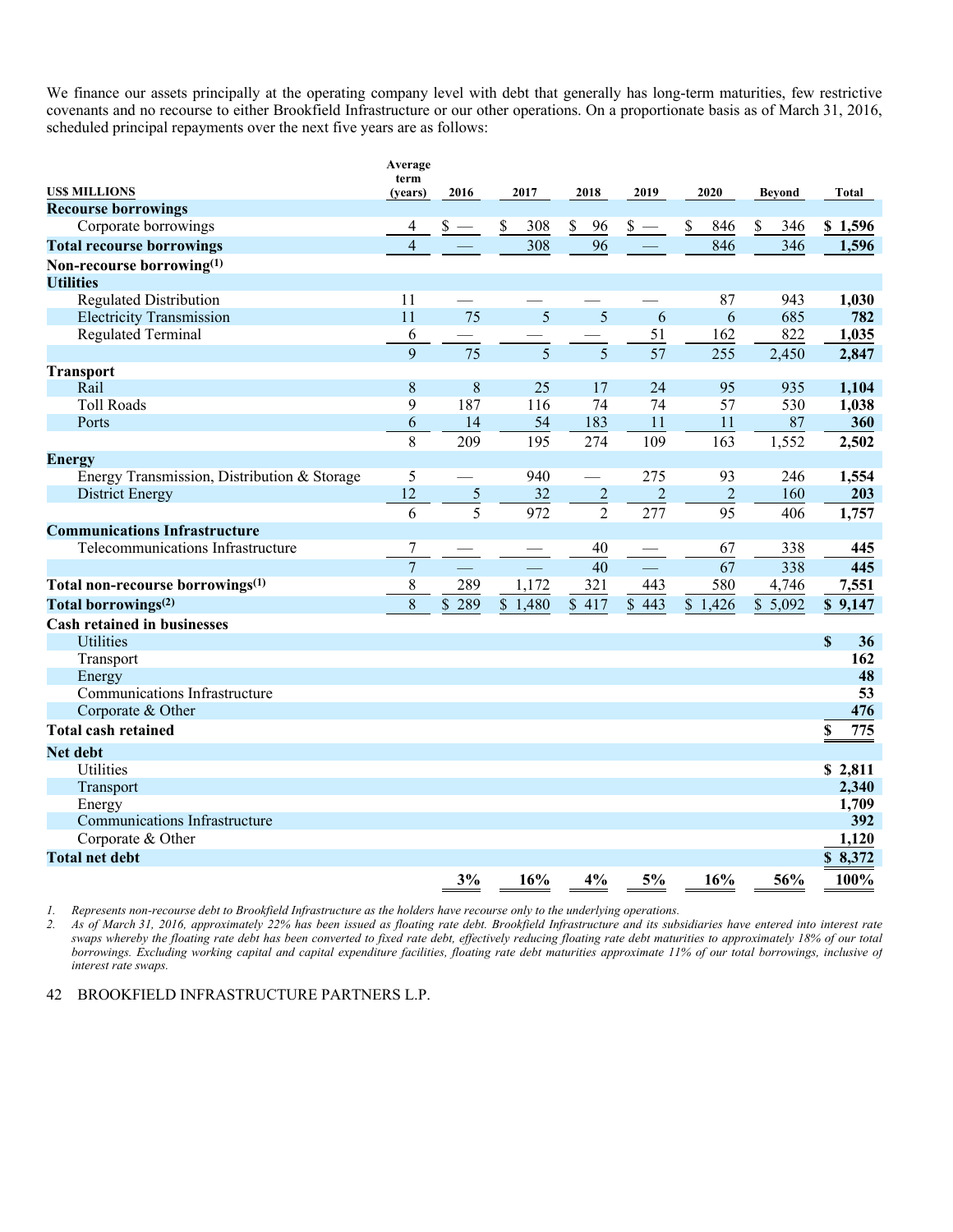Our debt has an average term of 8 years. On a proportionate basis, our net debt-to-capitalization ratio as of March 31, 2016 was 61%. The weighted average cash interest rate is 5.5% for the overall business (March 31, 2015: 5.9%), in which our utilities, transport, energy and corporate segments were 5.2%, 6.9%, 7.2% and 2.9%, respectively (March 31, 2015: 5.4%, 6.5%, 6.8% and 3.5%, respectively). The weighted average cash interest rate of our European communications infrastructure operations, acquired at the end of the first quarter of 2015, is 2.6%.

Proportionate debt can be reconciled to consolidated debt as follows:

|                                                                                |   |                | As of |                   |
|--------------------------------------------------------------------------------|---|----------------|-------|-------------------|
| <b>USS MILLIONS</b>                                                            |   | March 31, 2016 |       | December 31, 2015 |
| Consolidated debt                                                              | S | 7,815          |       | 7,232             |
| Add: proportionate share of borrowings of investments in associates:           |   |                |       |                   |
| <b>Utilities</b>                                                               |   | 665            |       | 643               |
| Transport                                                                      |   | 919            |       | 764               |
| Energy                                                                         |   | 1,457          |       | 1,462             |
| Communications Infrastructure                                                  |   | 445            |       | 423               |
| Add: proportionate share of debt directly associated with assets held for sale |   | <b>210</b>     |       | 206               |
| Less: borrowings attributable to non-controlling interest                      |   | (1,714)        |       | (1,662)           |
| Premium on debt and cross currency swaps                                       |   | (650)          |       | (471)             |
| Proportionate debt                                                             | S | 9.147          |       | 8,597             |

### **CONTRACTUAL OBLIGATIONS**

The table below outlines Brookfield Infrastructure's contractual obligations as of March 31, 2016:

|                                        |          | Payments due by period |           |           |            |  |
|----------------------------------------|----------|------------------------|-----------|-----------|------------|--|
|                                        |          | Less than              |           |           |            |  |
| <b>USS MILLIONS</b>                    | Total    | 1 year                 | 1-2 years | 2-5 years | $5+$ years |  |
| Accounts payable and other liabilities | 664      | 457                    | 73        |           | 122        |  |
| Interest-bearing liabilities $(1)$     | 10,266   | 586                    | 853       | 2.481     | 6,346      |  |
| Finance lease liabilities              | Э        |                        |           |           |            |  |
| Other long-term liabilities            | 175      | 20                     | 105       |           | 36         |  |
|                                        | \$11,110 | 1,064                  | \$1,035   | \$2,507   | \$6,504    |  |

*1. Comprised of non-recourse borrowings and corporate borrowings and includes interest payments of \$270 million, \$286 million, \$752 million and \$1,079 million for the periods as follows: less than 1 year, 1-2 years, 2-5 years and 5 years and thereafter, respectively. Interest payments are calculated based on interest rates in effect as at the balance sheet date.* 

In addition, pursuant to the Master Services Agreement, on a quarterly basis we pay a Base Management Fee to Brookfield equal to 0.3125% (1.25% annually) of the market value, plus non-recourse debt of the partnership. Based on the market value of the partnership as of March 31, 2016, this fee is estimated to be approximately \$140 million per year based on our current capitalization and unit price.

An integral part of the partnership's strategy is to participate with institutional investors in Brookfield-sponsored private infrastructure funds that target acquisitions that suit Brookfield Infrastructure's profile. In the normal course of business, the partnership has made commitments to Brookfield-sponsored private infrastructure funds to participate in these target acquisitions in thefuture, if and when identified.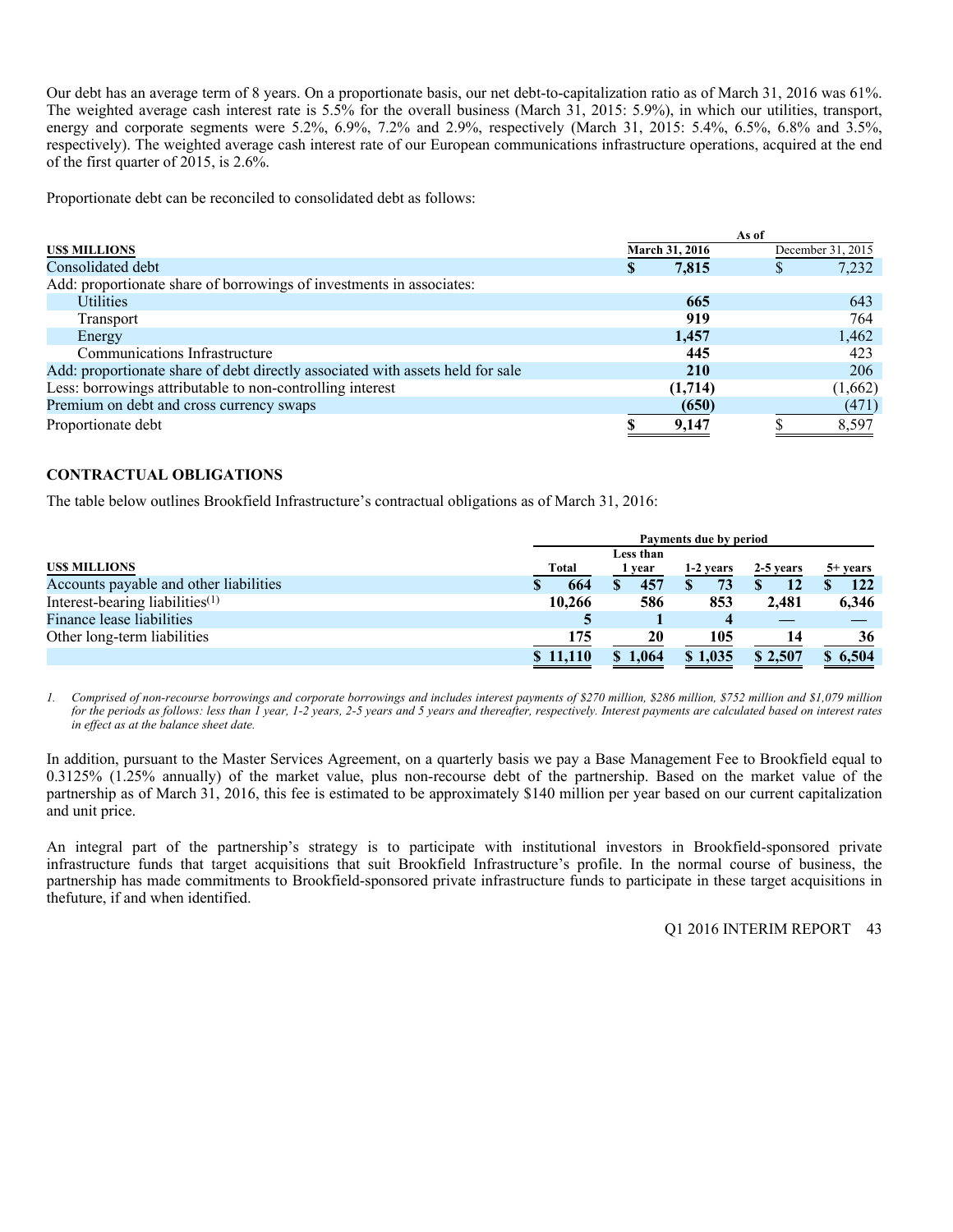### **FINANCIAL INSTRUMENTS – FOREIGN CURRENCY HEDGING STRATEGY**

To the extent that we believe it is economic to do so, our strategy is to hedge a portion of our equity investments and/or cash flows exposed to foreign currencies. The following key principles form the basis of our foreign currency hedging strategy:

- We leverage any natural hedges that may exist within our operations
- We utilize local currency debt financing to the extent possible
- We may utilize derivative contracts to the extent that natural hedges are insufficient.

The following table presents our hedged position in foreign currencies as of March 31, 2016:

|                               |          |         |         |            | <b>Net Investment Hedges</b> |      |       |      |               |
|-------------------------------|----------|---------|---------|------------|------------------------------|------|-------|------|---------------|
| <b>USS MILLIONS</b>           | USD      | AUD     | GBP     | <b>BRL</b> | CLP                          | CAD  | EUR   | COP  | <b>INR</b>    |
| Net equity investment – US\$  | (38)     | \$2,373 | \$1.228 | \$970      | 133                          | 45   | \$640 | \$60 | \$45          |
| FX contracts – US\$           | 4,271    |         | .228)   | (161)      |                              | (45) | (464) |      |               |
| Net unhedged $-$ US\$         | $-4.233$ |         |         | \$809      | 133                          |      | \$176 | -60  | \$45          |
| % of equity investment hedged | N/A      | $100\%$ | 100%    | $7\%$      | $\frac{0}{0}$                | 100% | 73%   |      | $\frac{0}{0}$ |

At March 31, 2016, we had hedges in place equal to approximately 78% of our net equity investment in foreign currencies. For the three month period ended March 31, 2016, we recorded losses in comprehensive income of \$101 million related to these contracts.

### **CAPITAL REINVESTMENT**

Our financing plan is to fund our recurring growth capital expenditures with cash flow generated by our operations, as well as debt financing that is sized to maintain our credit profile. To fund large scale development projects and acquisitions, we will evaluate a variety of capital sources including proceeds from the sale of non-core assets, as well as equity and debt financings.

The following table highlights the sources and uses of cash for the year:

|                                                         | For the three-month<br>period ended March 31 |                    |       |
|---------------------------------------------------------|----------------------------------------------|--------------------|-------|
| <b>USS MILLIONS</b>                                     | 2016                                         | 2015               |       |
| Funds from operations (FFO)                             | 234                                          | $\mathbf{\hat{S}}$ | 186   |
| Maintenance capital                                     | (25)                                         |                    | (23)  |
| Funds available for distribution (AFFO)                 | 209                                          |                    | 163   |
| Distributions paid                                      | (153)                                        |                    | (126) |
| Funds available for reinvestment                        | 56                                           |                    | 37    |
| Growth capital expenditures                             | (201)                                        |                    | (117) |
| Asset level debt funding of growth capital expenditures | 122                                          |                    | 70    |
| Project level repayments, net of financings             | (7)                                          |                    | (134) |
| New investments, net of disposals                       | (17)                                         |                    | (452) |
| Draws on corporate credit facility                      | 151                                          |                    | 127   |
| Partnership unit issuances                              | 3                                            |                    |       |
| Proceeds from debt issuances                            |                                              |                    | 360   |
| Proceeds from preferred share issuances                 |                                              |                    | 96    |
| Changes in financial assets, working capital and other  | 125                                          |                    | 6     |
| Change in proportionate cash                            | 232                                          |                    | (7)   |
| Opening, proportionate cash                             | 543                                          |                    | 697   |
| Closing, proportionate cash                             | 775                                          |                    | 690   |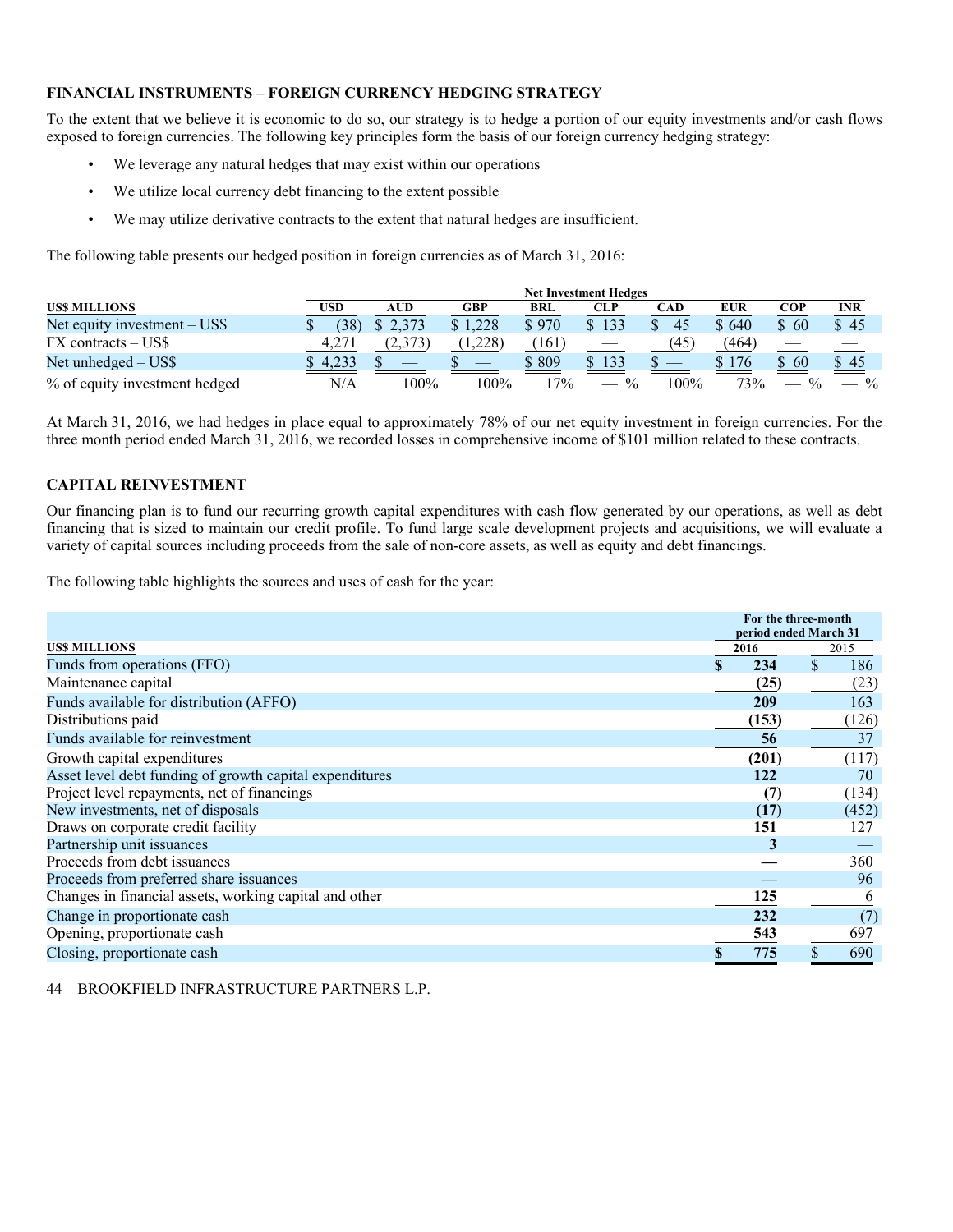The following table presents the components of growth and maintenance capital expenditures by operating group:

|                                        |       | For the three-month<br>period ended March 31 |
|----------------------------------------|-------|----------------------------------------------|
| <b>USS MILLIONS</b>                    | 2016  | 2015                                         |
| Growth capital expenditures by segment |       |                                              |
| <b>Utilities</b>                       | \$127 | 52                                           |
| Transport                              | 55    | 61                                           |
| Energy                                 | 14    | 4                                            |
| Communications Infrastructure          |       |                                              |
|                                        | \$201 |                                              |

Growth capital expenditures for the three months ended March 31, 2016 were \$201 million, an increase of \$84 million or 72% versus the same period in 2015. The increase in growth capital expenditure is associated with higher connection activity and our initial investment in our smart meter program at our UK regulated distribution business, higher additions to our rate base at our South American electricity transmission system, capital deployed at our Australian district energy business and the contribution from our European telecommunications infrastructure business which was acquired on March 31, 2015. These items were partially offset by the depreciation of most foreign currencies versus the U.S. dollar relative to the prior year.

|                                             |      | <b>Quarterly Estimated</b><br><b>Sustaining Capex</b> |      | <b>Actual Capex</b><br>For the three-month<br>period ended<br>March 31 |
|---------------------------------------------|------|-------------------------------------------------------|------|------------------------------------------------------------------------|
| <b>USS MILLIONS</b>                         | Low  | <b>High</b>                                           | 2016 | 2015                                                                   |
| Maintenance capital expenditures by segment |      |                                                       |      |                                                                        |
| Utilities                                   | \$   | \$<br>$\overline{\mathbf{4}}$                         |      |                                                                        |
| Transport                                   | 23   | 25                                                    | 15   | 17                                                                     |
| Energy                                      | 15   | 18                                                    |      | 4                                                                      |
| Communications Infrastructure               |      |                                                       |      |                                                                        |
|                                             | \$42 | \$50                                                  | \$25 | -23                                                                    |

We estimate annual maintenance capital expenditures of \$10-15 million, \$90-100 million and \$60-70 million, and \$5-10 million for our utilities, transport, energy, and communication infrastructure segments, respectively, for a total range between \$165-195 million. For the quarter, our maintenance capital expenditures were below our quarterly estimated range due to the timing of maintenance projects, primarily at our Brazilian toll road operation and North American natural gas transmission business.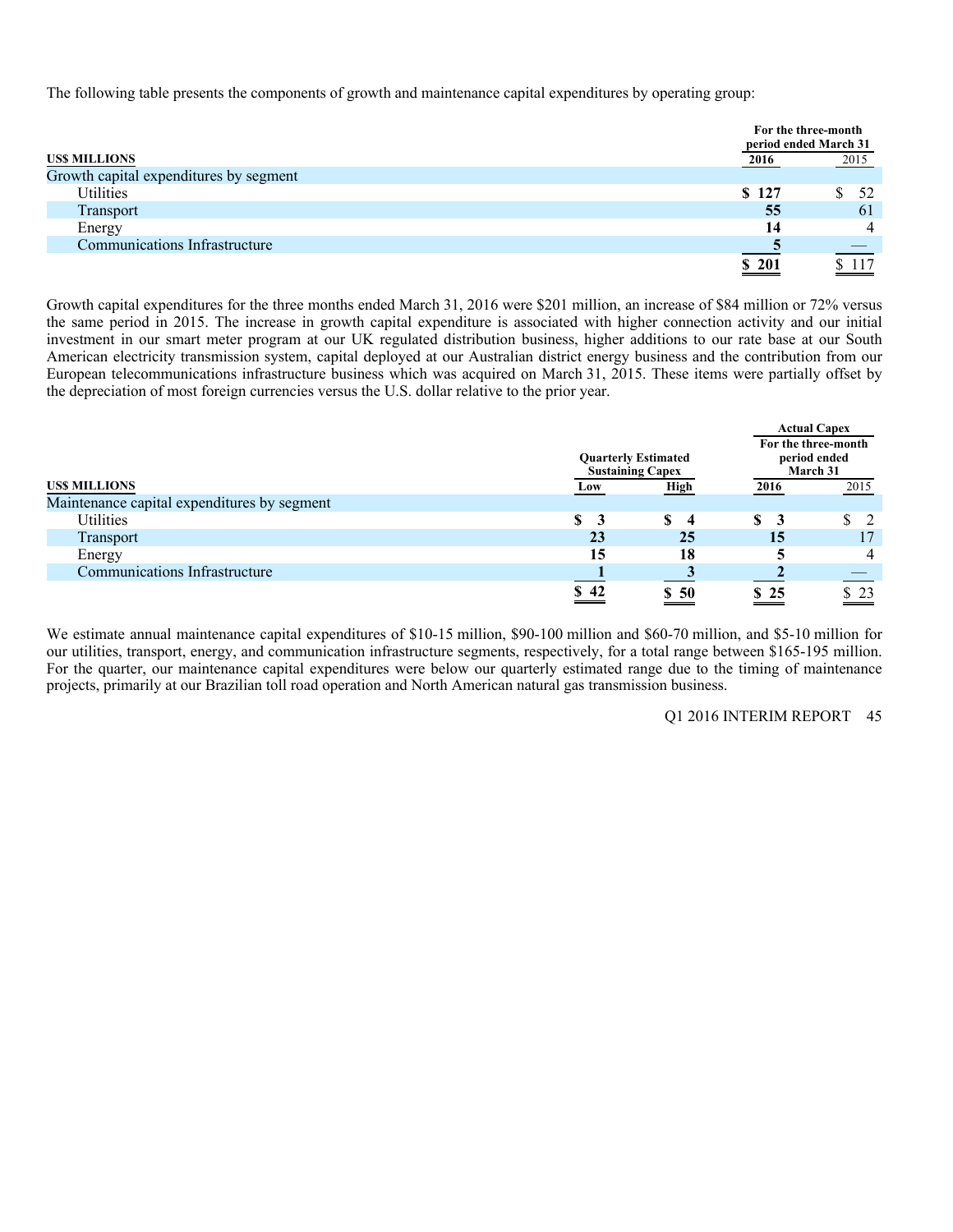### **PARTNERSHIP CAPITAL**

The total number of partnership units outstanding in the Holding LP was comprised of the following:

|                                                  |                       | As of             |
|--------------------------------------------------|-----------------------|-------------------|
|                                                  | <b>March 31, 2016</b> | December 31, 2015 |
| Redeemable Partnership Units, held by Brookfield | 66,841,266            | 66.841.266        |
| General Partnership Units                        | 1,066,928             | 1.066.928         |
| <b>Limited Partnership Units</b>                 | 162,240,682           | 162, 163, 205     |
| Total                                            | 230,148,876           | 230,071,399       |

An affiliate of Brookfield in its capacity as the special limited partner of the Holding LP is entitled to incentive distributions which are based on the amount by which quarterly distributions on the limited partnership units exceed specified target levels. To the extent distributions on limited partnership units exceed \$0.305 per quarter, the incentive distribution rights entitle the special limited partner to 15% of incremental distributions above this threshold to \$0.33 per unit.

To the extent that distributions on limited partnership units exceed \$0.33 per unit, the incentive distribution rights entitled the special limited partner to 25% of incremental distributions above this threshold. During the three months ended March 31, 2016, an incentive distribution of \$19 million was paid to the general partner (for the three months ended March 31, 2015: \$15 million).

### **RELATED PARTY TRANSACTIONS**

In the normal course of operations, Brookfield Infrastructure entered into the transactions below with related parties. These transactions have been measured at fair value and are recognized in the unaudited interim consolidated and condensed financial statements.

The immediate parent of Brookfield Infrastructure is the partnership. The ultimate parent of Brookfield Infrastructure is Brookfield. Other related parties of Brookfield Infrastructure represent its subsidiary and operating entities.

### **a) Transactions with the immediate parent**

Throughout the year, the General Partner, in its capacity as the partnership's general partner, incurs director fees, a portion of which are charged at cost to the partnership in accordance with the limited partnership agreement. Less than \$1 million in director fees were incurred during the three months ended March 31, 2016 (2015: less than \$1 million).

### **b) Transactions with other related parties**

Since inception, Brookfield Infrastructure had a management agreement with its external service providers, wholly-owned subsidiaries of Brookfield.

Pursuant to the Master Services Agreement, on a quarterly basis, Brookfield Infrastructure pays a base management fee, referred to as the Base Management Fee, to the Service Provider equal to 0.3125% per quarter (1.25% annually) of the market value of the partnership. The Base Management Fee was \$35 million for the three months ended March 31, 2016 (\$32 million for the three months ended March 31, 2015).

For purposes of calculating the Base Management Fee, the market value of the partnership is equal to the aggregate value of all the outstanding limited partnership units of the partnership (assuming full conversion of Brookfield's Redeemable Partnership Units in Brookfield Infrastructure into limited partnership units of the partnership), preferred limited partnership units and securities of the other Service Recipients (as defined in Brookfield Infrastructure's Master Services Agreement) that are not held by Brookfield Infrastructure, plus all outstanding third party debt with recourse to a Service Recipient, less all cash held by such entities.

During the three months ended March 31, 2016, \$2 million was reimbursed at cost to the Service Provider (\$2 million for the three months ended March 31, 2015). These amounts represent third party costs that were paid for by Brookfield on behalf of Brookfield Infrastructure relating to general and administrative expenses, and acquisition related expenses of Brookfield Infrastructure.

Brookfield Infrastructure has placed funds on deposit with Brookfield. At March 31, 2016, Brookfield Infrastructure's deposit balance with Brookfield was less than \$1 million (December 31, 2015: less than \$1 million) and earned interest of less than \$1 million for the three months ended March 31, 2016 (for the three months ended March 31, 2015: less than \$1 million).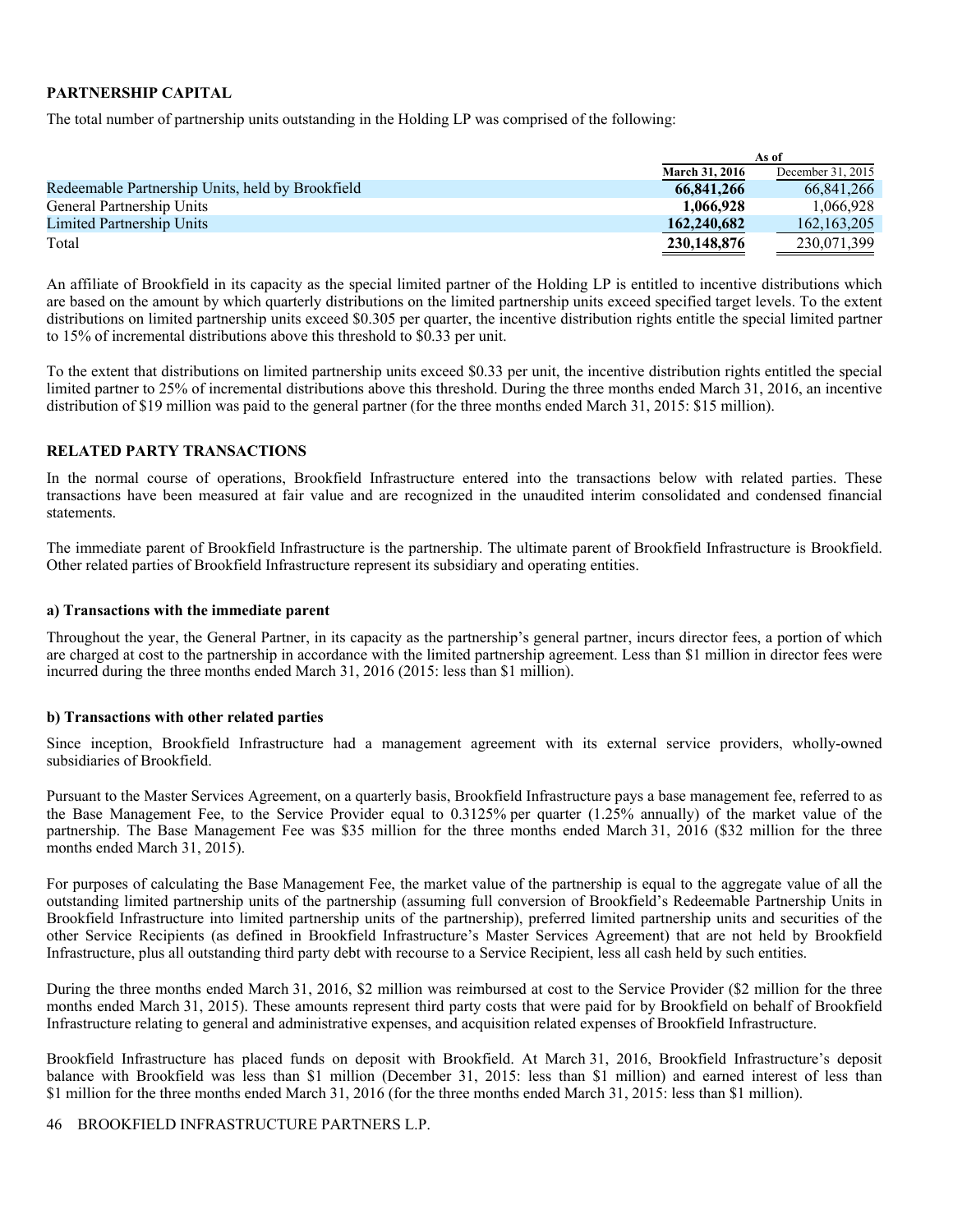Brookfield Infrastructure's North American district energy operation provides heating and cooling services and leases office space with subsidiaries of Brookfield Office Properties Inc. The North American district energy operation also utilizes consulting and engineering services provided by a wholly owned subsidiary of Brookfield. For the three months ended March 31 2016, revenues of less than \$1 million were generated (for the three months ended March 31, 2015: less than \$1 million) and expenses of less than \$1 million were incurred (for the three months ended March 31, 2015: less than \$1 million).

Brookfield Infrastructure utilizes a wholly owned subsidiary of Brookfield to negotiate and purchase insurance and assess the adequacy of insurance on behalf of the partnership and certain subsidiaries. During the three months ended March 31, 2016, Brookfield Infrastructure paid less than \$1 million for these services (for the three months March 31, 2015: less than \$1 million).

### **OFF-BALANCE SHEET ARRANGEMENTS:**

Brookfield Infrastructure has no off-balance sheet arrangements.

Brookfield Infrastructure, on behalf of our subsidiaries, provides letters of credit, which include, but are not limited to, guarantees for debt service reserves, capital reserves, construction completion and performance. As of March 31, 2016, letters of credit issued by subsidiaries of Brookfield Infrastructure amounted to \$85 million (December 31, 2015: \$83 million).

In the normal course of operations, we execute agreements that provide for indemnification and guarantees to third parties in transactions such as business dispositions and acquisitions, construction projects, capital projects, and sales and purchases of assets and services. We have also agreed to indemnify our directors and certain of our officers and employees. The nature of substantially all of the indemnification undertakings prevents us from making a reasonable estimate of the maximum potential amount that we could be required to pay third parties, as many of the agreements do not specify a maximum amount and the amounts are dependent upon the outcome of future contingent events, the nature and likelihood of which cannot be determined at this time. Historically, we have made no significant payments under such indemnification agreements.

### **RECONCILIATION OF NON-IFRS FINANCIAL MEASURES**

To measure performance, amongst other measures, we focus on FFO. We define FFO as net income excluding the impact of depreciation and amortization, deferred income taxes, breakage and transaction costs, non-cash valuation gains or losses and other items. FFO is a measure of operating performance that is not calculated in accordance with, and does not have any standardized meaning prescribed by IFRS. FFO is therefore unlikely to be comparable to similar measures presented by other issuers.

FFO has limitations as an analytical tool:

- FFO does not include depreciation and amortization expense; because we own capital assets with finite lives, depreciation and amortization expense recognizes the fact that we must maintain or replace our asset base in order to preserve our revenue generating capability;
- FFO does not include deferred income taxes, which may become payable if we own our assets for a long period of time;
- FFO does not include any non-cash fair value adjustments or mark-to-market adjustments recorded to net income.

Because of these limitations, FFO should not be considered as the sole measure of our performance and should not be considered in isolation from, or as a substitute for, analysis of our results as reported under IFRS. However, FFO is a key measure that we use to evaluate the performance of our operations and forms the basis for the partnership's distribution policy.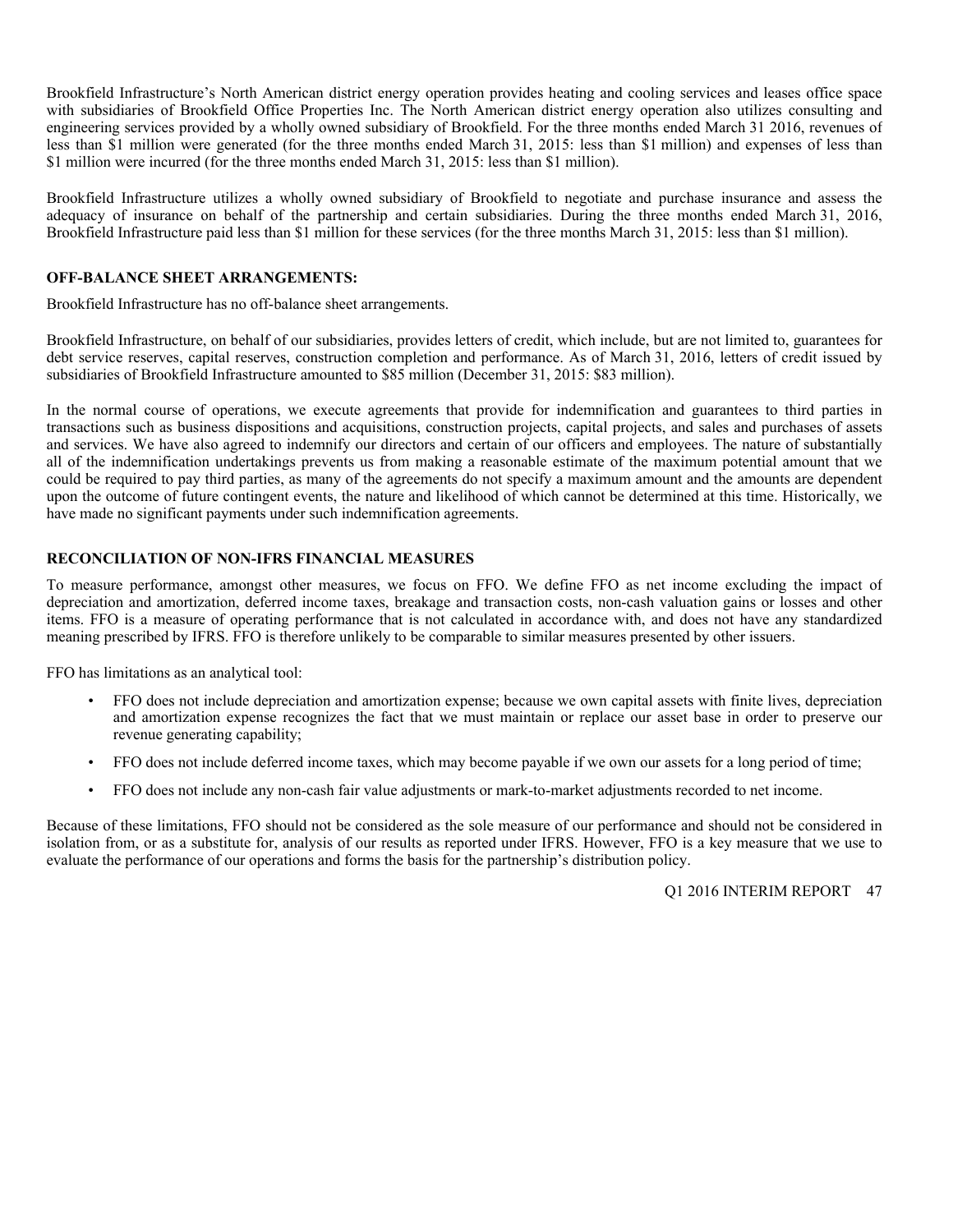When viewed with our IFRS results, we believe that FFO provides a more complete understanding of factors and trends affecting our underlying operations. FFO allows us to evaluate our businesses on the basis of cash return on invested capital by removing the effect of non-cash and other items. We add back depreciation and amortization to remove the implication that our assets decline in value over time since we believe that the value of most of our assets will typically increase over time provided we make all necessary maintenance expenditures.

We add back deferred income taxes because we do not believe this item reflects the present value of the actual cash tax obligations we will be required to pay, particularly if our operations are held for a long period of time. We add back non-cash valuation gains or losses recorded in net income as these are non-cash in nature and indicate a point in time approximation of value on long-term items. We also add back breakage and transaction costs as they are capital in nature.

In addition, we focus on adjusted funds from operations or AFFO, which is defined as FFO less maintenance capital expenditures. Management uses AFFO as a measure of long-term sustainable cash flow.

The following table reconciles FFO and AFFO to the most directly comparable IFRS measure, which is net income. We urge you to review the IFRS financial measures within the MD&A and to not rely on any single financial measure to evaluate the partnership.

|                                              | For the three-month<br>period ended<br>March 31 |                                |  |  |  |
|----------------------------------------------|-------------------------------------------------|--------------------------------|--|--|--|
| <b>USS MILLIONS</b>                          | 2016                                            | 2015                           |  |  |  |
| Net income attributable to partnership $(1)$ | 78<br>$\mathbf{s}$                              | $\overline{$}3\overline{$}132$ |  |  |  |
| Add back or deduct the following:            |                                                 |                                |  |  |  |
| Depreciation and amortization                | 140                                             | 102                            |  |  |  |
| Deferred income taxes                        | (2)                                             | 8                              |  |  |  |
| Mark-to-market on hedging items and other    | <b>18</b>                                       | (56)                           |  |  |  |
| <b>FFO</b>                                   | 234                                             | 186                            |  |  |  |
| Maintenance capital expenditures             | (25)                                            | (23)                           |  |  |  |
| AFFO                                         | \$209                                           | \$163                          |  |  |  |

*1. Includes net income attributable to non-controlling interests – Redeemable Partnership Units held by Brookfield, general partner and limited partners.* 

The difference between net income and FFO is primarily attributable to depreciation and amortization and mark-to-market on hedging items.

We also use Adjusted EBITDA as a measure of performance. We define Adjusted EBITDA as FFO excluding the impact of interest expense, cash taxes and other income (expense).

### **Reconciliation of Operating Segments**

Adjusted EBITDA, FFO and AFFO are presented based on Brookfield Infrastructure's proportionate share of results in operations accounted for using consolidation and the equity method whereby the partnership either controls or exercises significant influence over the investment respectively, in order to demonstrate the impact of key value drivers of each of these operating segments on the partnership's overall performance. As a result, segment depreciation and amortization, deferred income taxes, breakage and transaction costs, non-cash valuation gains and losses and other items are reconciling items that will differ from results presented in accordance with IFRS as these reconciling items (1) include Brookfield Infrastructure's proportionate share of earnings from investments in associates attributable to each of the above-noted items, and (2) exclude the proportionate share of earnings (loss) of consolidated investments not held by Brookfield Infrastructure apportioned to each of the above-noted items.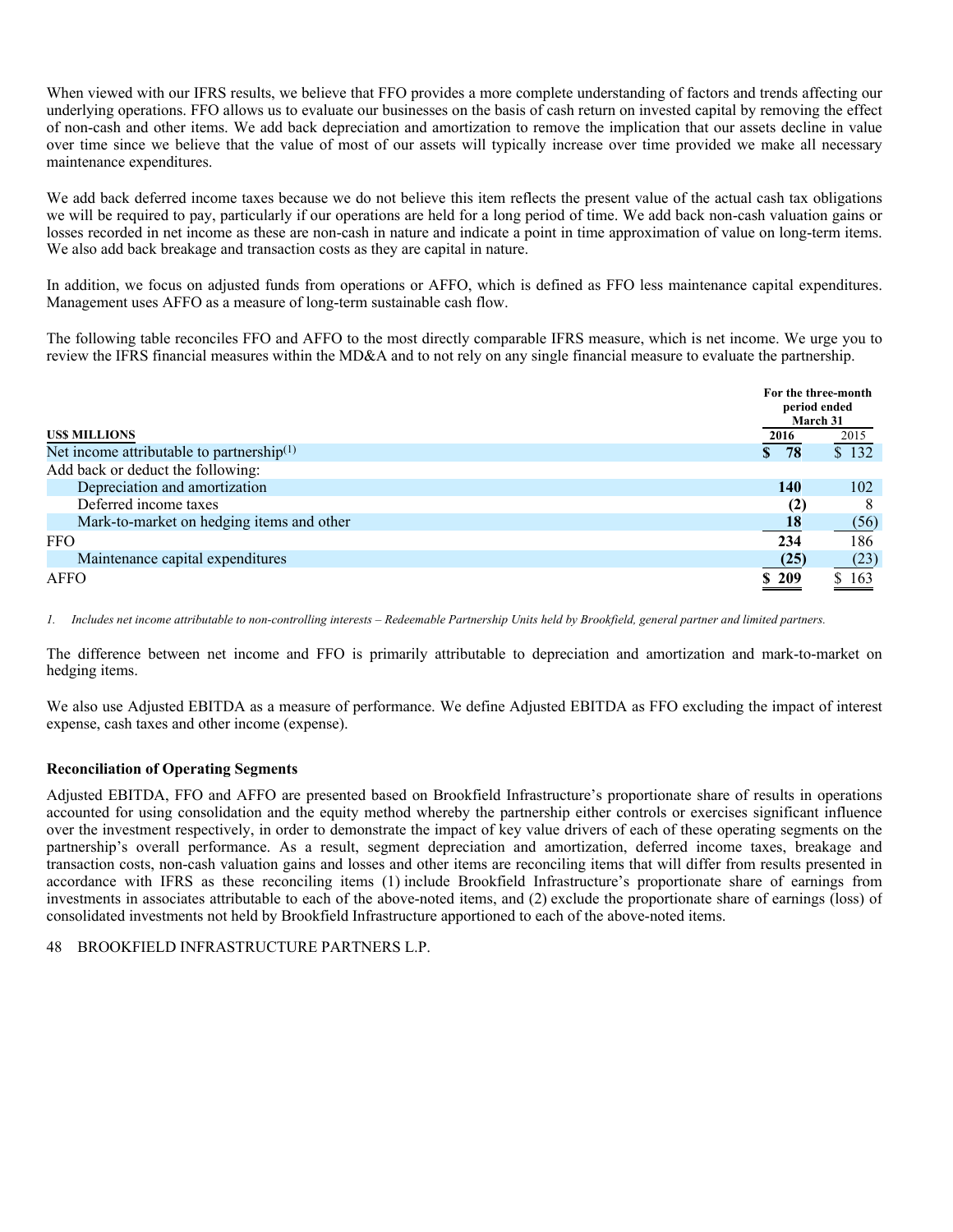The following tables present each segment's results in the format that management organizes its segments to make operating decisions and assess performance. Each segment is presented on a proportionate basis, taking into account Brookfield Infrastructure's ownership in operations accounted for using the consolidation and equity method whereby the partnership either controls or exercises significant influence over the investment, respectively. These tables reconcile Brookfield Infrastructure's proportionate results to the partnership's consolidated statements of operating results on a line by line basis by aggregating the components comprising the earnings from the partnership's investments in associates and reflecting the portion of each line item attributable to non-controlling interests. See ''Discussion of Segment Reconciling Items'' on page 51 for a reconciliation of segment results to the partnership's statement of operating results in accordance with IFRS.

|                                                                            |                  |                  |                    | <b>Brookfield Infrastructure's Share</b> |                      |                                     |                                                     |   |                                                |                                           |
|----------------------------------------------------------------------------|------------------|------------------|--------------------|------------------------------------------|----------------------|-------------------------------------|-----------------------------------------------------|---|------------------------------------------------|-------------------------------------------|
| FOR THE THREE MONTHS ENDED<br><b>MARCH 31, 2016</b><br><b>USS MILLIONS</b> | <b>Utilities</b> | <b>Transport</b> | <b>Energy</b>      | Communications<br>Infrastructure         | Corporate<br>& Other | <b>Brookfield</b><br>Infrastructure | Contribution<br>from<br>investment<br>in associates |   | Attributable to<br>non-controlling<br>interest | As per<br><b>IFRS</b><br>financials $(1)$ |
| Revenues                                                                   | \$165            | <b>269</b>       | \$126              | 43<br>\$                                 |                      | 603                                 | \$<br>(293)                                         | S | 144                                            | 454                                       |
| Costs attributed to revenues                                               | (31)             | (137)            | (54)               | (22)                                     |                      | (244)                               | 146                                                 |   | (104)                                          | (202)                                     |
| General & administrative expenses                                          |                  |                  |                    |                                          | (37)                 | (37)                                |                                                     |   |                                                | (37)                                      |
| <b>Adjusted EBITDA</b>                                                     | 134              | 132              | 72                 | 21                                       | (37)                 | 322                                 | (147)                                               |   | 40                                             |                                           |
| Other income (expense)                                                     |                  | (4)              |                    |                                          | 29                   | 27                                  |                                                     |   |                                                | 31                                        |
| Interest expense                                                           | (35)             | (34)             | (33)               | (2)                                      | (11)                 | (115)                               | 47                                                  |   | (27)                                           | (95)                                      |
| <b>FFO</b>                                                                 | 100              | 94               | 40                 | 19                                       | (19)                 | 234                                 | (98)                                                |   | 15                                             |                                           |
| Depreciation and amortization                                              | (38)             | (54)             | (29)               | (19)                                     |                      | (140)                               | 75                                                  |   | (35)                                           | (100)                                     |
| Deferred taxes                                                             | (6)              | 2                | 3                  |                                          |                      | 2                                   | (2)                                                 |   | 5                                              |                                           |
| Mark-to-market on hedging items and                                        |                  |                  |                    |                                          |                      |                                     |                                                     |   |                                                |                                           |
| other                                                                      | (13)             | (13)             | (4)                |                                          | 12                   | (18)                                | 21                                                  |   | 25                                             | 28                                        |
| Share of earnings from associates                                          |                  |                  |                    |                                          |                      |                                     | $\overline{\bf{4}}$                                 |   |                                                | 4                                         |
| Net income attributable to non-<br>controlling interest                    |                  |                  |                    |                                          |                      |                                     |                                                     |   | (10)                                           | (10)                                      |
| Net income (loss) attributable<br>to partnership $(2)$                     | 43               | 29               | 10<br>$\mathbf{r}$ |                                          | (6)                  | 78                                  |                                                     |   |                                                | 78                                        |

 *1. The above table provides each segment's results in the format that management organizes its segments to make operating decisions and assess performance. Each segment is presented on a proportionate basis, taking into account Brookfield Infrastructure's ownership in operations accounted for using the consolidation and equity methods under IFRS. The above table reconciles Brookfield Infrastructure's proportionate results to the partnership's consolidated statements of operating results on a line by line basis by aggregating the components comprising the earnings from the partnership's investments in associates and reflecting the portion of each line item attributable to non-controlling interests.* 

*2. Net income (loss) attributable to the partnership includes net income (loss) attributable to non-controlling interests—Redeemable Partnership Units held by Brookfield, general partners and limited partners.*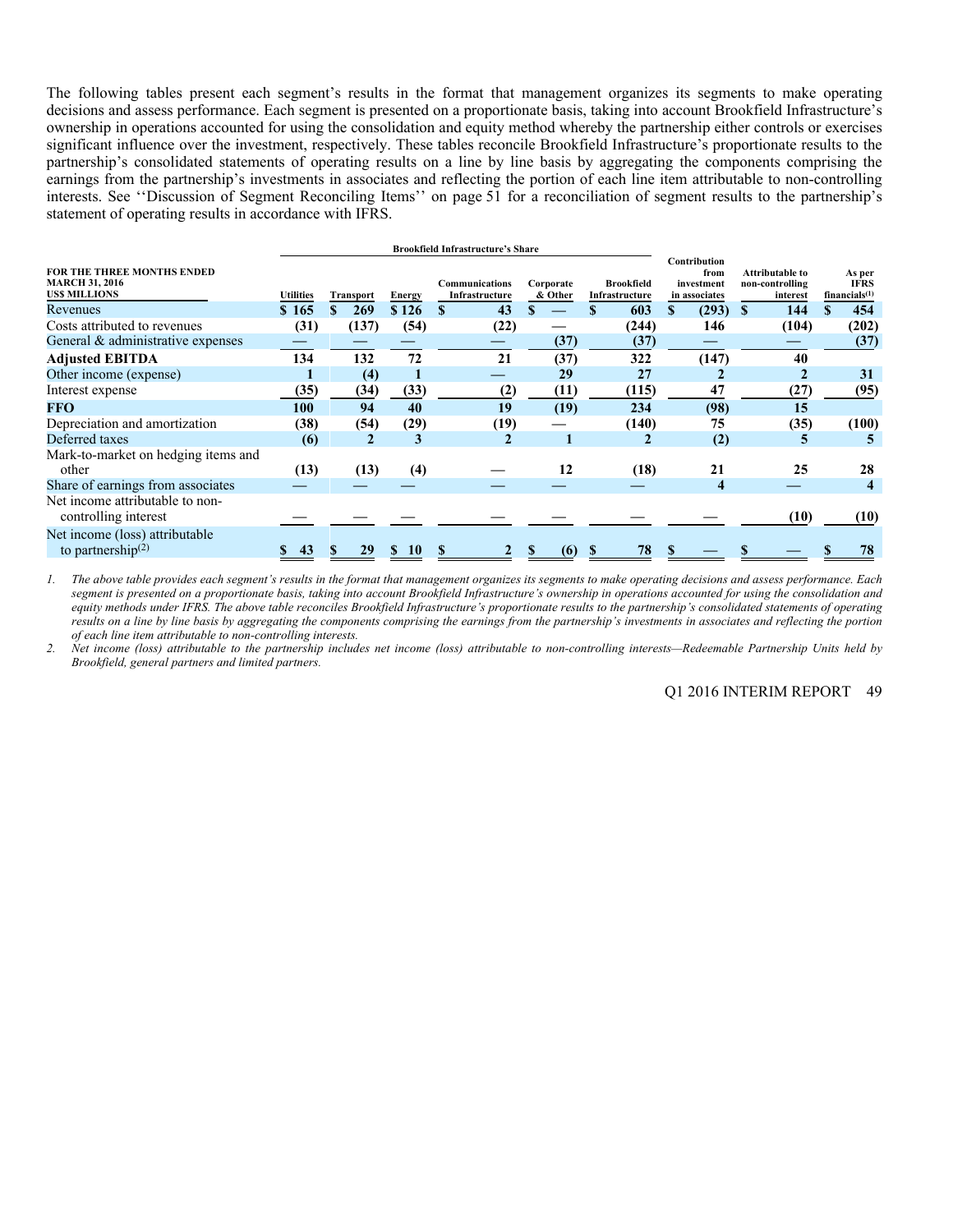|                                                                            |                  |                  |                    | <b>Brookfield Infrastructure's Share</b> |                                     |                                                  |                                                       |                                           |
|----------------------------------------------------------------------------|------------------|------------------|--------------------|------------------------------------------|-------------------------------------|--------------------------------------------------|-------------------------------------------------------|-------------------------------------------|
| FOR THE THREE MONTHS ENDED<br><b>MARCH 31, 2015</b><br><b>USS MILLIONS</b> | <b>Utilities</b> | <b>Transport</b> | <b>Energy</b>      | Corporate<br>& Other                     | <b>Brookfield</b><br>Infrastructure | Contribution<br>from investment<br>in associates | <b>Attributable to</b><br>non-controlling<br>interest | As per<br><b>IFRS</b><br>financials $(1)$ |
| Revenues                                                                   | \$168            | 291              | 94<br>$\mathbf{s}$ |                                          | 553                                 | (236)                                            | 149                                                   | 466                                       |
| Costs attributed to revenues                                               | (38)             | (152)            | (49)               |                                          | (239)                               | 124                                              | (88)                                                  | (203)                                     |
| General $&$ administrative expenses                                        |                  |                  |                    | (34)                                     | (34)                                |                                                  |                                                       | (34)                                      |
| <b>Adjusted EBITDA</b>                                                     | 130              | 139              | 45                 | (34)                                     | 280                                 | (112)                                            | 61                                                    |                                           |
| Other income (expense)                                                     |                  | (3)              |                    |                                          |                                     |                                                  | (2)                                                   |                                           |
| Interest expense                                                           | (36)             | (40)             | (17)               | (4)                                      | (97)                                | 36                                               | (29)                                                  | (90)                                      |
| <b>FFO</b>                                                                 | 95               | 96               | 28                 | (33)                                     | 186                                 | (74)                                             | 30                                                    |                                           |
| Depreciation and amortization                                              | (38)             | (54)             | (10)               |                                          | (102)                               | 38                                               | (31)                                                  | (95)                                      |
| Deferred taxes                                                             | (13)             |                  |                    |                                          | (8)                                 |                                                  |                                                       | (3)                                       |
| Mark-to-market on hedging items and other                                  |                  | (8)              | (2)                | 61                                       | 56                                  |                                                  | 14                                                    | 87                                        |
| Share of earnings from associates                                          |                  |                  |                    |                                          |                                     | 17                                               |                                                       | 17                                        |
| Net income attributable to non-controlling<br>interest                     |                  |                  |                    |                                          |                                     |                                                  | (16)                                                  | (16)                                      |
| Net income attributable to partnership <sup>(2)</sup>                      | 49               | 36               |                    | 30                                       | 132                                 |                                                  |                                                       | 132                                       |

The following tables provide each segment's assets in the format that management organizes its segments to make operating decisions and assess performance. Each segment is presented on a proportionate basis, taking into account Brookfield Infrastructure's ownership in operations using consolidation and the equity method whereby the partnership either controls or exercises significant influence over the investment respectively. These tables reconcile Brookfield Infrastructure's proportionate assets to total assets presented on the partnership's consolidated statements of financial position by removing net liabilities contained within investments in associates and reflecting the assets attributable to non-controlling interests, and adjusting for working capital assets which are netted against working capital liabilities.

|                                                    |           |                  |             | <b>Total Attributable to Brookfield Infrastructure</b> |                      |                              |                                                     |                                                       |                                  |                                                    |
|----------------------------------------------------|-----------|------------------|-------------|--------------------------------------------------------|----------------------|------------------------------|-----------------------------------------------------|-------------------------------------------------------|----------------------------------|----------------------------------------------------|
| <b>AS OF MARCH 31, 2016</b><br><b>USS MILLIONS</b> | Utilities | Transport        | Energy      | Communications<br>Infrastructure                       | Corporate<br>& other | Brookfield<br>Infrastructure | Contribution<br>from<br>investment<br>in associates | <b>Attributable to</b><br>non-controlling<br>interest | Working<br>capital<br>adjustment | As per<br><b>IFRS</b><br>financials <sup>(1)</sup> |
| <b>Total assets</b>                                | \$4,878   | 5,840            | $$2,739$ \$ | 845                                                    | $(474)$ \$           | 13,828 \$                    | $(3,058)$ \$                                        | 4,535                                                 | 3,451                            | 18,756                                             |
| Total Attributable to Brookfield Infrastructure    |           |                  |             |                                                        |                      |                              | Contribution                                        |                                                       |                                  |                                                    |
|                                                    |           |                  |             |                                                        |                      |                              | from                                                | <b>Attributable to</b>                                | Working                          | As per                                             |
| AS OF DECEMBER 31, 2015                            |           |                  |             | Communications                                         | Corporate            | Brookfield                   | investment                                          | non-controlling                                       | capital                          | <b>IFRS</b>                                        |
| <b>USS MILLIONS</b>                                | Utilities | <b>Transport</b> | Energy      | Infrastructure                                         | & other              | Infrastructure               | in associates                                       | interest                                              | adjustment                       | financials <sup>(1)</sup>                          |
| Total assets                                       | \$4,723   | 5.338            | \$2.744S    | 824                                                    | $(196)$ \$           | 13,433                       | $(3,795)$ \$                                        | 4,298                                                 | 3.799                            | 17.735                                             |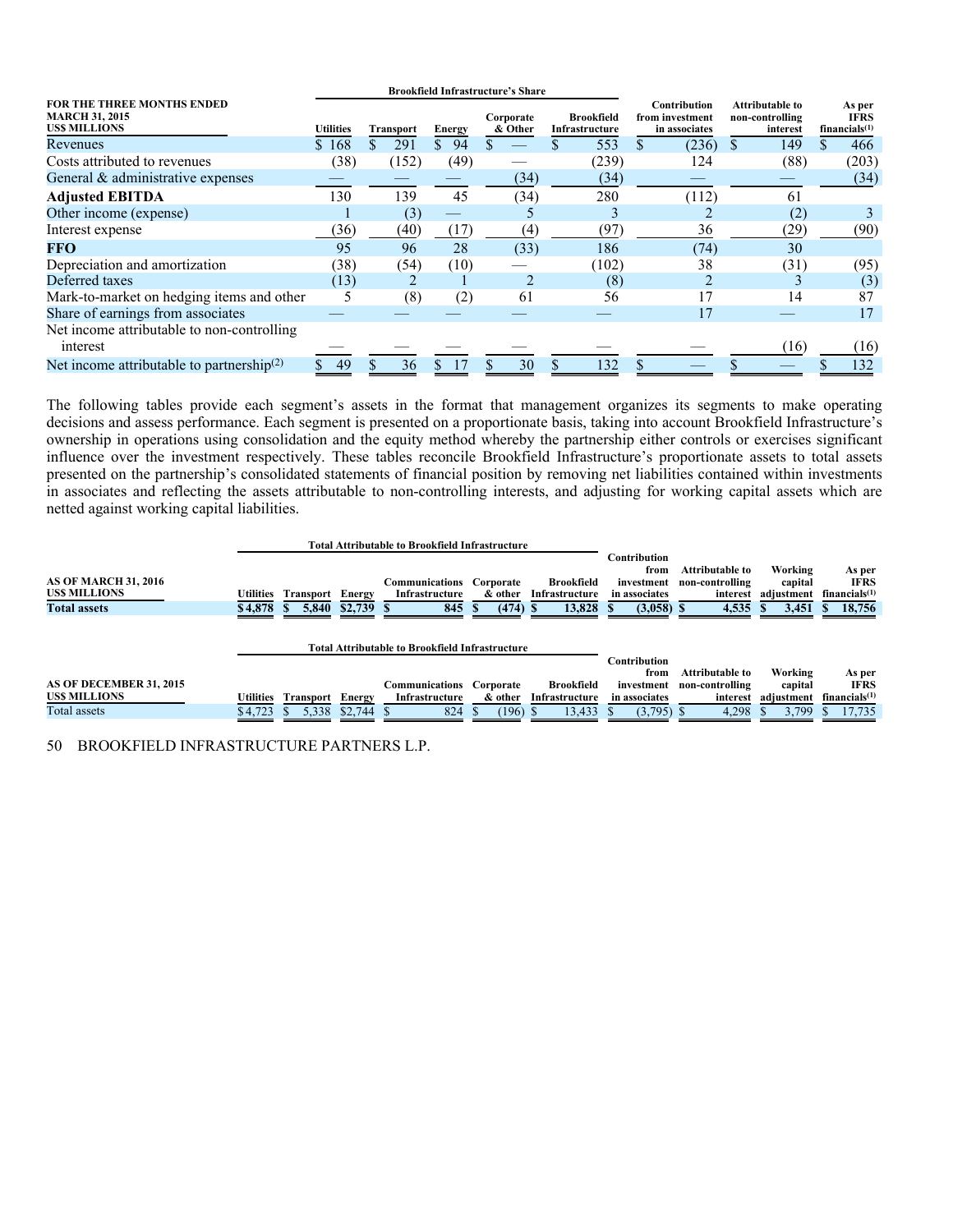### *Discussion of Segment Reconciling Items*

The following tables detail and provide discussion, where applicable, of material changes between reporting periods for each operating segment, the reconciliation of contributions from investments in associates and attribution of non-controlling interest in the determination of Adjusted EBITDA, FFO, and net income attributable to the partnership in order to facilitate the understanding of the nature of and changes to reconciling items.

| FOR THE THREE MONTH PERIOD ENDED MARCH 31, 2016<br><b>USS MILLIONS</b>                   | <b>Utilities</b> | <b>Transport</b> | <b>Energy</b> | Communications<br>Infrastructure | Corporate<br>& Other | Total      |  |
|------------------------------------------------------------------------------------------|------------------|------------------|---------------|----------------------------------|----------------------|------------|--|
| Adjustments to items comprising Adjusted EBITDA <sup>(1)</sup>                           |                  |                  |               |                                  |                      |            |  |
| Contributions from investment in associates                                              | (28)<br>S        | S<br>(49)        | S<br>(49)     | S<br>(21)                        |                      | (147)<br>S |  |
| Attribution to non-controlling interest                                                  | 38               | 18               | 16            |                                  | (32)                 | 40         |  |
| <b>Adjusted EBITDA</b>                                                                   | 10               | (31)             | (33)          | (21)                             | (32)                 | (107)      |  |
| Adjustments to items comprising Adjusted FFO(2)                                          |                  |                  |               |                                  |                      |            |  |
| Contributions from investment in associates                                              | 6                | 14               | 27            |                                  |                      | 49         |  |
| Attribution to non-controlling interest                                                  | (13)             | (9)              | (5)           |                                  |                      | (25)       |  |
| <b>FFO</b>                                                                               | 3                | (26)             | (11)          | (19                              | (30)                 | (83)       |  |
| Adjustments to items comprising net income<br>attributable to Partnership <sup>(3)</sup> |                  |                  |               |                                  |                      |            |  |
| Contributions from investment in associates                                              | 22               | 35               | 22            | 19                               |                      | 98         |  |
| Attribution to non-controlling interest                                                  | (25)             | (9)              | (11)          |                                  | 30                   | (15)       |  |
| Net income attributable to partnership                                                   |                  |                  |               |                                  |                      |            |  |

*1. Revenues, costs attributed to revenues, general and administrative costs.* 

*2. Other income, interest expense and cash taxes.* 

*3. Depreciation and amortization, deferred taxes, fair value adjustments, other expenses, share of earnings from associates, net income attributable to noncontrolling interest.* 

| FOR THE THREE MONTH PERIOD ENDED MARCH 31, 2015<br><b>USS MILLIONS</b>                | <b>Utilities</b> | <b>Transport</b> | <b>Energy</b>     | Corporate<br>& Other | Total      |  |
|---------------------------------------------------------------------------------------|------------------|------------------|-------------------|----------------------|------------|--|
| Adjustments to items comprising Adjusted EBITDA <sup>(1)</sup>                        |                  |                  |                   |                      |            |  |
| Contributions from investment in associates                                           | S<br>(31)        | S<br>(58)        |                   |                      | \$<br>(89) |  |
| Attribution to non-controlling interest                                               | 42               | 16               | 13                | (10)                 | 61         |  |
| Discontinued operations                                                               |                  |                  | (23)              |                      | (23)       |  |
| <b>Adjusted EBITDA</b>                                                                | 11               | (42)             | (10)              | (10)                 | (51)       |  |
| Adjustments to items comprising Adjusted FFO(2)                                       |                  |                  |                   |                      |            |  |
| Contributions from investment in associates                                           |                  | 17               | (10)              |                      | 24         |  |
| Attribution to non-controlling interest                                               | (16)             | (8)              | $\left( T\right)$ |                      | (31)       |  |
| Discontinued operations                                                               |                  |                  | 14                |                      | 14         |  |
| <b>FFO</b>                                                                            | 2                | (33)             | (3)               | (10)                 | (44)       |  |
| Adjustments to items comprising net income attributable to Partnership <sup>(3)</sup> |                  |                  |                   |                      |            |  |
| Contributions from investment in associates                                           | 24               | 41               |                   |                      | 65         |  |
| Attribution to non-controlling interest                                               | (26)             | (8)              | (6)               | 10                   | (30)       |  |
| Discontinued operations                                                               |                  |                  |                   |                      |            |  |
| Net income attributable to partnership                                                |                  |                  |                   |                      |            |  |

*1. Revenues, costs attributed to revenues, general and administrative costs.* 

*2. Other income, interest expense and cash taxes.* 

*3. Depreciation and amortization, deferred taxes, fair value adjustments, other expenses, share of earnings from associates, net income attributable to noncontrolling interest.* 

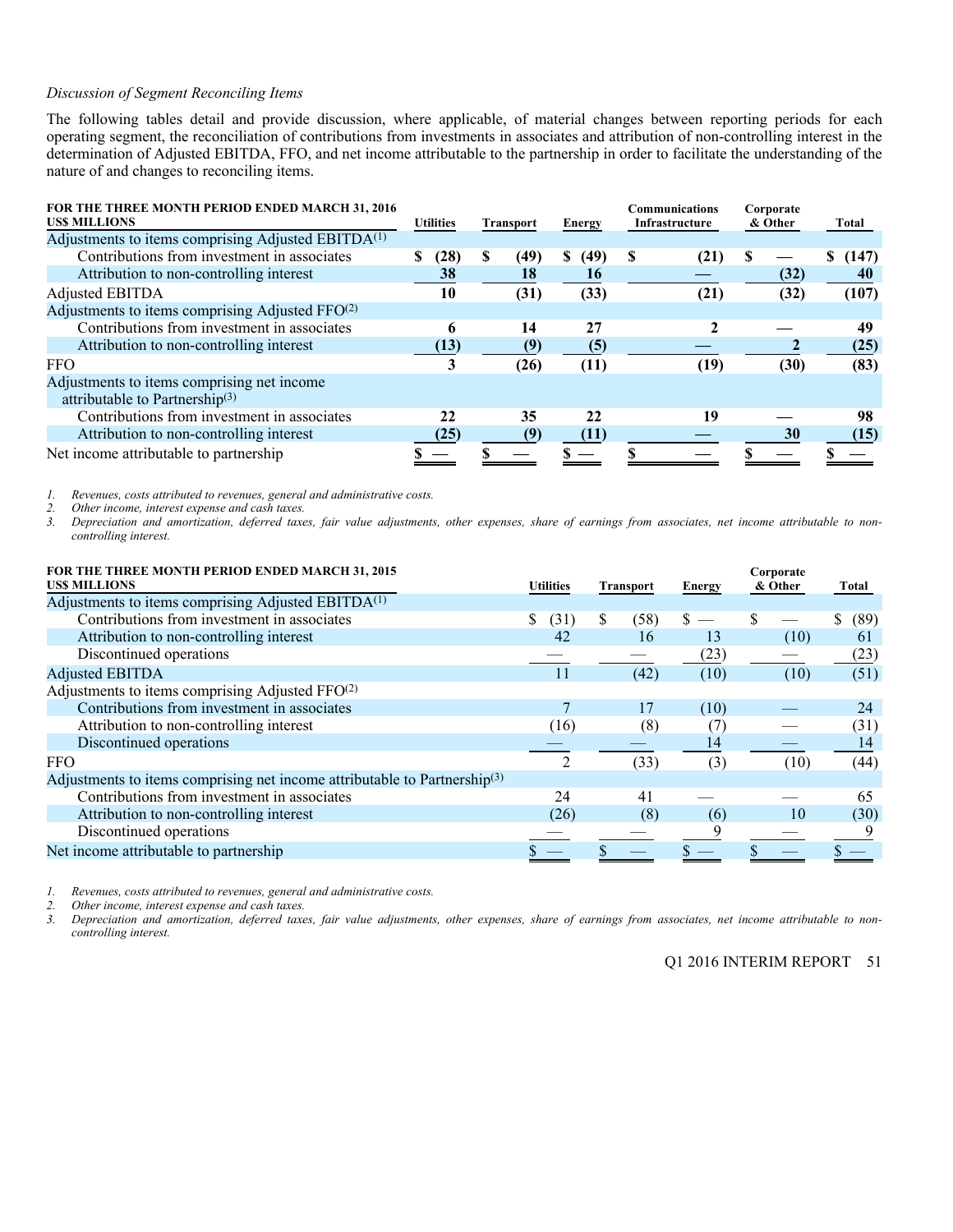Contributions from investments in associates and joint ventures increased compared to the first quarter of 2015 as additions to rate base and inflation indexation at our Chilean electricity transmission system along with contributions from the acquisition of our European telecommunications infrastructure business were partially offset by the impact of foreign exchange associated with the depreciation of the Brazilian reais and Chilean peso against the U.S. dollar, relative to the prior year.

Attribution to non-controlling interest decreased compared to the first quarter of 2015 as contributions from acquisitions completed over the past 12 months were more than offset by the impact of foreign exchange as the Australian dollar, British pound, Chilean peso and Colombian peso depreciated against the U.S. dollar relative to the prior year.

### **CRITICAL ACCOUNTING POLICIES AND ESTIMATES**

The preparation of financial statements requires management to make critical judgments, estimates and assumptions that affect the reported amounts of assets and liabilities and disclosure of contingent assets and liabilities at the date of the financial statements and the reported amounts of revenues and expenses that are not readily apparent from other sources, during the reporting period. These estimates and associated assumptions are based on historical experience and other factors that are considered to be relevant. Actual results may differ from these estimates.

The estimates and underlying assumptions are reviewed on an ongoing basis. Revisions to accounting estimates are recognized in the period in which the estimate is revised if the revision affects only that period, or in the period of the revision and future periods if the revision affects both current and future periods.

Critical judgments made by management and utilized in the normal course of preparing Brookfield Infrastructure's consolidated financial statements are outlined below.

### *Financial instruments*

Critical judgments associated with the partnership's financial instruments pertain to the assessment of the effectiveness of hedging relationships. Brookfield Infrastructure performs hedge effectiveness testing on an ongoing basis with a forward looking evaluation of whether or not the changes in the fair value or cash flows of the hedging item are expected to be highly effective in offsetting the changes in the fair value or cash flows of the hedged item over the term of the relationship, conversely the partnership performs a retrospective hedge effectiveness test evaluating whether the changes in fair value or cash flows from the hedging item has been highly effective in offsetting changes in the fair value or cash flows of the hedged item since the date of designation. Estimates and assumptions used in determining the fair value of financial instruments are equity and commodity prices; future interest rates; the credit worthiness of the company relative to its counterparties; the credit risk of the company's counterparties relative to the company; estimated future cash flows; and discount rates.

### *Revaluation of property, plant and equipment*

Property, plant and equipment is revalued on a regular basis. The critical estimates and assumptions underlying the valuation of property, plant and equipment are set out in Note 6 herein. The fair value of the partnership's property, plant, and equipment is measured at fair value on a recurring basis with an effective date of revaluation for all asset classes of December 31, 2015 and 2014. Brookfield Infrastructure determined fair value under the income method with due consideration to significant inputs such as the discount rate, terminal value multiple and overall investment horizon.

### *Impairment of goodwill and intangibles with indefinite lives*

The partnership assesses the impairment of goodwill and intangible assets with indefinite lives by reviewing the value in use or fair value less costs of disposal of the cash generating units to which goodwill or the intangible asset has been allocated. Brookfield Infrastructure uses the following critical assumptions and estimates: the tax circumstances that gave rise to the goodwill, timing and amount of future cash flows expected from the cash generating unit; discount rates; terminal capitalization rates; terminal valuation dates; useful lives and residual values. Other estimates utilized in the preparation of the partnership's financial statements are: depreciation and amortization rates and useful lives; recoverable amount of goodwill and intangible assets; ability to utilize tax losses and other tax measurements.

### *Recently adopted accounting standards amendments*

Brookfield Infrastructure applied, for the first time, certain Standards and amendments to Standards applicable to Brookfield Infrastructure that became effective January 1, 2016. The impact of adopting these Standards on the partnership's accounting policies and disclosures are as follows: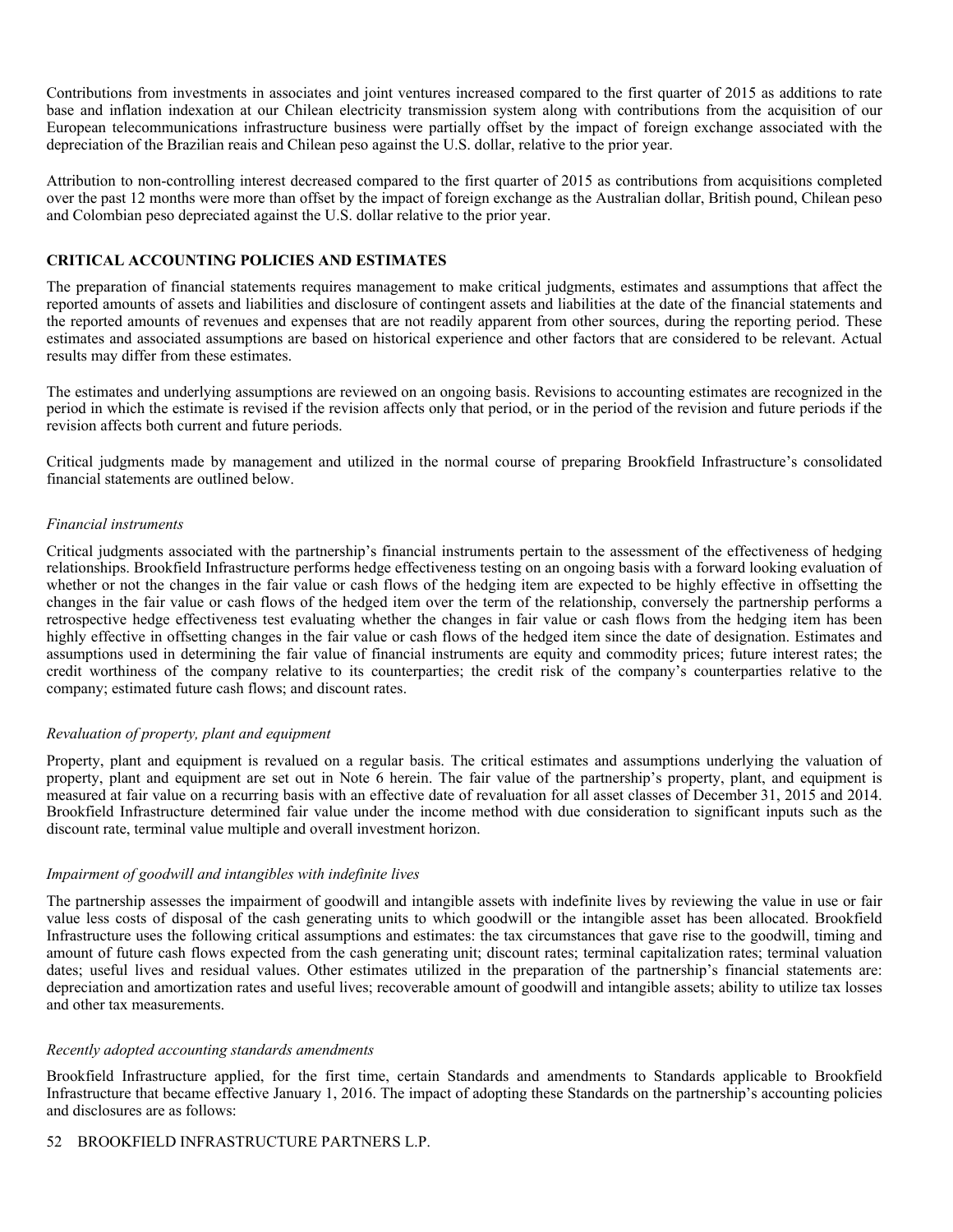### *IAS 16 Property, Plant, and Equipment – ("IAS 16") and IAS 38 Intangible Assets – ("IAS 38")*

IAS 16 and IAS 38 were both amended by the IASB as a result of clarifying the appropriate amortization method for intangible assets of service concession arrangements under IFRIC 12, Service Concession Arrangements ("SCAs"). The IASB determined that the issue does not only relate to SCAs but all tangible and intangible assets that have finite useful lives. Amendments to IAS 16 prohibit entities from using a revenue based depreciation method for items of property, plant, and equipment. Similarly, the amendment to IAS 38 introduces a rebuttable presumption that revenue is not an appropriate basis for amortization of an intangible asset, with only limited circumstances where the presumption can be rebutted. Guidance is also introduced to explain that expected future reductions in selling prices could be indicative of a reduction of the future economic benefits embodied in an asset. Amendments to IAS 16 and IAS 38 were applied prospectively resulting in no material impact on Brookfield Infrastructure's interim condensed and consolidated financial statements.

### *Standards issued not yet adopted*

### *IFRS 15 Revenue from Contracts with Customers ("IFRS 15")*

IFRS 15 specifies how and when revenue should be recognized as well as requiring more informative and relevant disclosures. The Standard supersedes IAS 18, *Revenue*, IAS 11, *Construction Contracts* and a number of revenue-related interpretations. IFRS 15 applies to nearly all contracts with customers: the main exceptions are leases, financial instruments and insurance contracts. IFRS 15 must be applied for periods beginning on or after January 1, 2018 with early application permitted. Brookfield Infrastructure is currently evaluating the impact of IFRS 15 on its consolidated financial statements.

### *IFRS 9 Financial Instruments ("IFRS 9")*

In July 2014, the IASB issued the final publication of the IFRS 9 standard, superseding the current IAS 39, *Financial Instruments: Recognition and Measurement* standard. This standard establishes principles for the financial reporting of financial assets and financial liabilities that will present relevant and useful information to users of financial statements for their assessment of the amounts, timing and uncertainty of an entity's future cash flows. This new standard also includes a new general hedge accounting standard which will align hedge accounting more closely with an entity's risk management activities. It does not fully change the types of hedging relationships or the requirement to measure and recognize ineffectiveness, however, it will provide more hedging strategies that are used for risk management to qualify for hedge accounting and introduce more judgment to assess the effectiveness of a hedging relationship. The standard has a mandatory effective date for annual periods beginning on or after January 1, 2018, with early adoption permitted. Brookfield Infrastructure is currently evaluating the impact of IFRS 9 on its consolidated financial statements.

### **IFRS 16** *Leases—("IFRS 16")*

The International Accounting Standards Board has published a new standard, IFRS 16. The new standard brings most leases on balance sheet for lessees under a single model, eliminating the distinction between operating and finance leases. Lessor accounting however remains largely unchanged and the distinction between operating and finance leases is retained. IFRS 16 supersedes IAS 17, Leases and related interpretations and is effective for periods beginning on or after January 1, 2019, with earlier adoption permitted if IFRS 15 has also been applied. Brookfield Infrastructure is currently evaluating the impact of IFRS 16 on its consolidated financial statements.

### *CONTROLS AND PROCEDURES*

No changes were made in our internal control over financial reporting during the quarter ended March 31, 2016, that have materially affected, or are reasonably likely to materially affect, our internal control over financial reporting.

Excluded from our evaluation were controls over financial reporting at Peak Infrastructure Partners Limited, which acquired our Indian toll road business, for which control was acquired on March 1, 2016 and Tunel San Cristobal, for which control was acquired on July 8, 2015. The financial statements of these entities constitute 3% of total assets, 2% of net assets, 2% of revenue and less than 1% of net income of the consolidated financial statements of our partnership as of and for the three-month period ending March 31, 2016.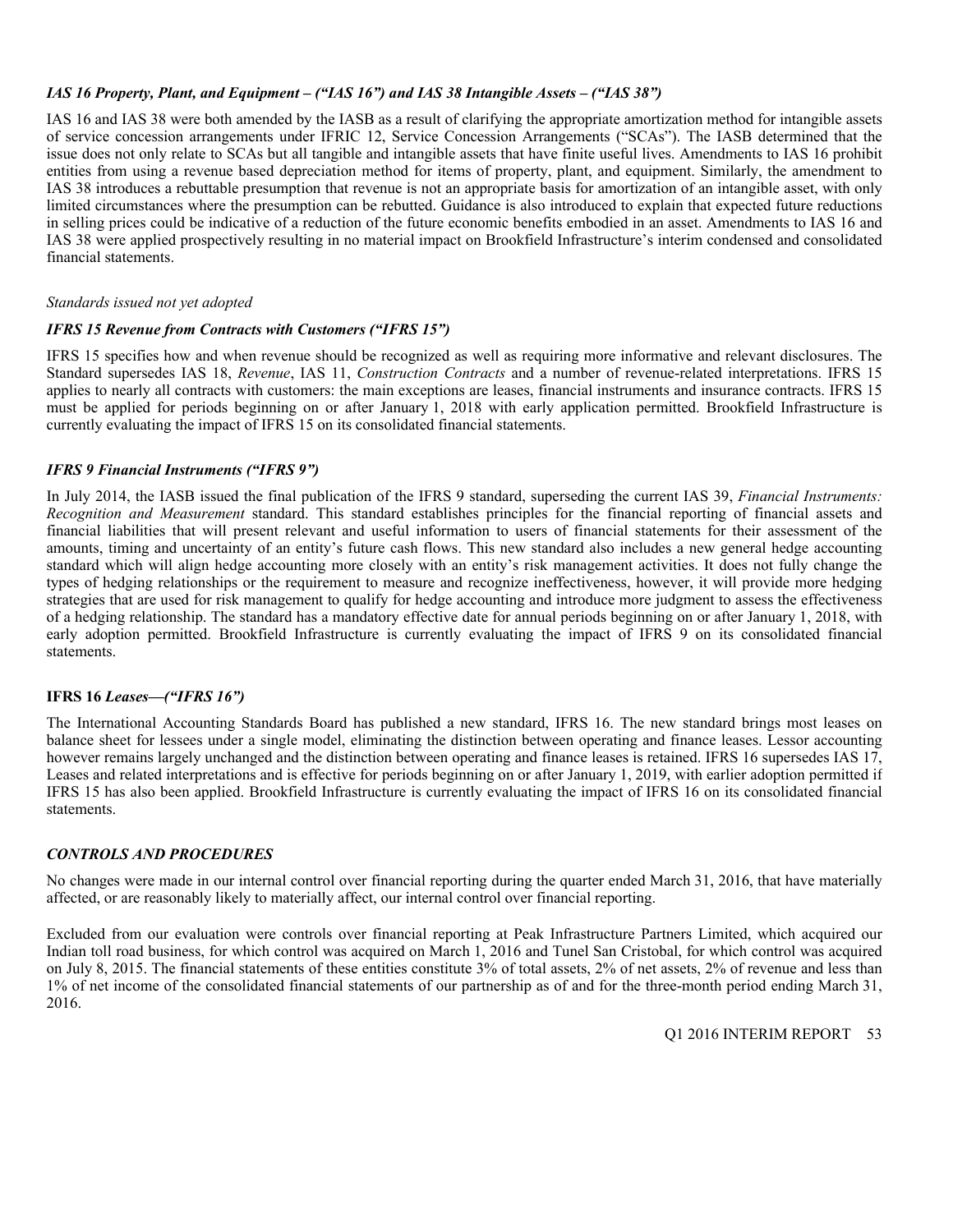### **CAUTIONARY STATEMENT REGARDING FORWARD-LOOKING STATEMENTS**

This Management's Discussion and Analysis contains forward-looking information within the meaning of Canadian provincial securities laws and "forward-looking statements" within the meaning of certain securities laws including Section 27A of the U.S. Securities Act of 1933, as amended, Section 21E of the U.S. Securities Exchange Act of 1934, as amended, "safe harbor" provisions of the United States Private Securities Litigation Reform Act of 1995 and in any applicable Canadian securities regulations. We may make such statements in this report, in other filings with Canadian regulators or the SEC or in other communications. The words "tend", "seek", "target", "foresee", "believe," "expect," "could", "aim to," "intend," "objective", "outlook", "endeavour", "estimate", "likely", "continue", "plan", derivatives thereof and other expressions of similar import, or the negative variations thereof, and similar expressions of future or conditional verbs such as "will", "may", "should," which are predictions of or indicate future events, trends or prospects and which do not relate to historical matters, identify forward-looking statements. Forward-looking statements in this Management's Discussion and Analysis include among others, statements with respect to our assets tending to appreciate in value over time, growth in our assets and operations, increases in FFO per unit and resulting capital appreciation, returns on capital and on equity, increasing demand for commodities and global movement of goods, expected capital expenditures, the impact of planned capital projects by customers of our businesses as on the performance and growth of those businesses, the extent of our corporate, general and administrative expenses, our ability to close acquisitions (including acquisitions referred to in this Management's Discussion and Analysis and other planned transactions), our capacity to take advantage of opportunities in the marketplace, the future prospects of the assets that Brookfield Infrastructure operates or will operate, partnering with institutional investors, ability to identify, acquire and integrate new acquisition opportunities, long-term target return on our assets, sustainability of distribution levels, distribution growth and payout ratios, operating results and margins for our business and each operation, future prospects for the markets for our products, Brookfield Infrastructure's plans for growth through internal growth and capital investments, ability to achieve stated objectives, ability to drive operating efficiencies, return on capital expectations for the business, contract prices and regulated rates for our operations, our expected future maintenance and capital expenditures, ability to deploy capital in accretive investments, impact on the business resulting from our view of future economic conditions, our ability to maintain sufficient financial liquidity, our ability to draw down funds under our bank credit facilities, our ability to secure financing through the issuance of equity or debt, expansions of existing operations, financing plan for operating companies, foreign currency management activities and other statements with respect to our beliefs, outlooks, plans, expectations and intentions. Although we believe that the partnership's anticipated future results, performance or achievements expressed or implied by the forward-looking statements and information are based upon reasonable assumptions and expectations, the reader should not place undue reliance on forward-looking statements and information because they involve known and unknown risks, uncertainties and other factors which may cause the actual results, performance or achievements of the partnership to differ materially from anticipated future results, performance or achievements expressed or implied by such forward-looking statements and information.

Factors that could cause actual results to differ materially from those contemplated or implied by forward-looking statements include: general economic and financial conditions in the countries in which we do business which may impact market demand, foreign currency risk, the high level of government regulation affecting our businesses, the outcome and timing of various regulatory, legal and contractual issues, global credit and financial markets, the competitive business environment in the industries in which we operate, the competitive market for acquisitions and other growth opportunities, availability of equity and debt financing, the completion of various large capital projects by customers of our businesses which themselves rely on access to capital and continued favourable commodity prices, our ability to complete large capital expansion projects on time and within budget, ability to negotiate favourable take-or-pay contractual terms, traffic volumes on our toll roads, weakening demand for products and services in the markets for the commodities that underpin the demand for our infrastructure, acts of God, weather events, or similar events outside of our control, and other risks and factors detailed from time to time in documents filed by Brookfield Infrastructure with the securities regulators in Canada and the United States, including Brookfield Infrastructure's most recent Annual Report on Form 20-F under the heading "Risk Factors".

We caution that the foregoing list of important factors that may affect future results is not exhaustive. When relying on our forwardlooking statements to make decisions with respect to Brookfield Infrastructure, investors and others should carefully consider the foregoing factors and other uncertainties and potential events. Except as required by law, the partnership undertakes no obligation to publicly update or revise any forward-looking statements or information, whether written or oral, that may be as a result of new information, future events or otherwise.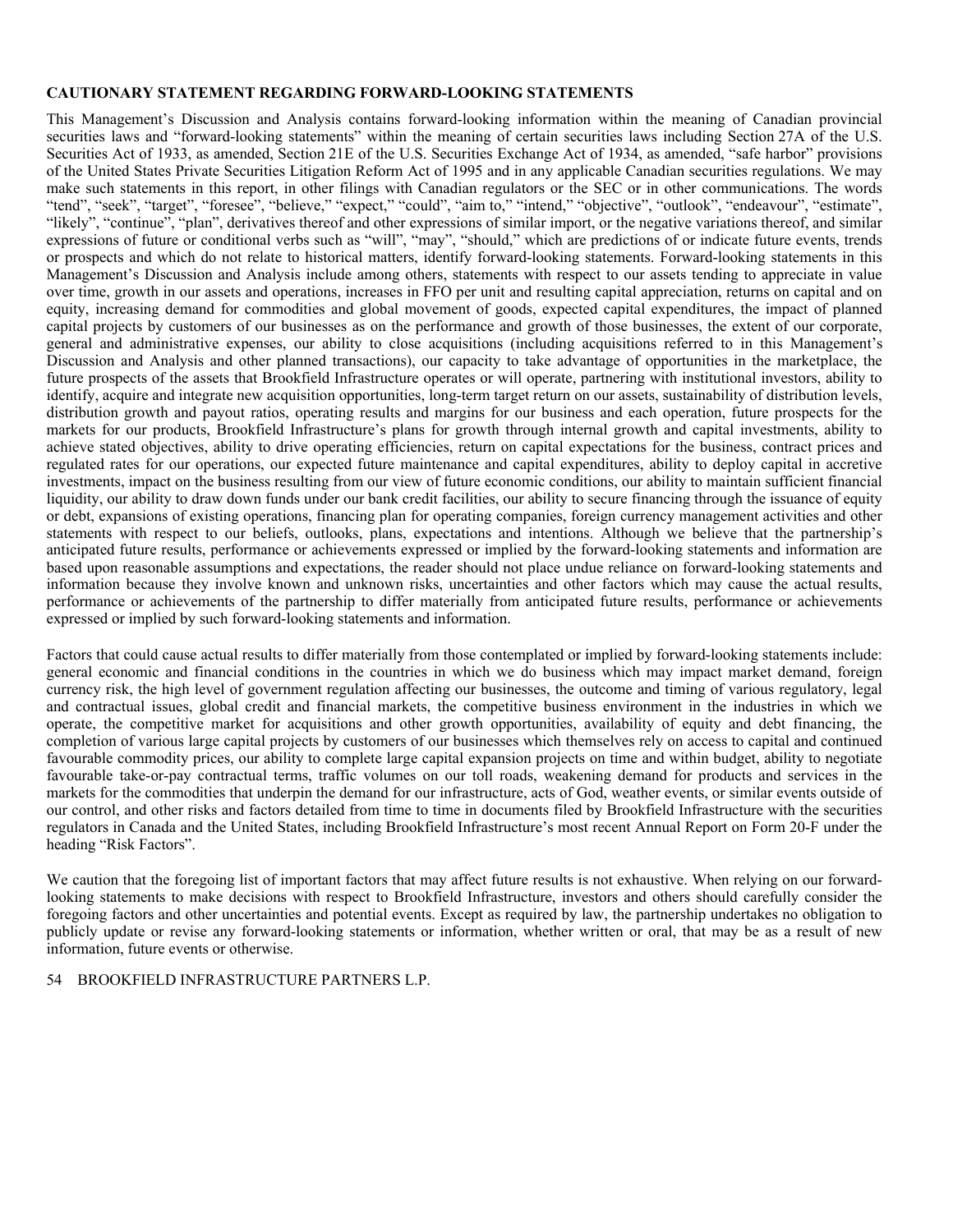### **FORM 52-109F2 CERTIFICATION OF INTERIM FILINGS FULL CERTIFICATE**

I, Samuel Pollock, Chief Executive Officer of Brookfield Infrastructure Group L.P., manager of Brookfield Infrastructure Partners L.P., certify the following:

- *1. Review: I have reviewed the interim financial report and interim MD&A (together, the "interim filings") of Brookfield Infrastructure Partners L.P. (the "issuer") for the interim period ended March 31, 2016.*
- *2. No misrepresentations: Based on my knowledge, having exercised reasonable diligence, the interim filings do not contain any untrue statement of a material fact or omit to state a material fact required to be stated or that is necessary to make a statement not misleading in light of the circumstances under which it was made, with respect to the period covered by the interim filings.*
- *3. Fair presentation: Based on my knowledge, having exercised reasonable diligence, the interim financial report together with the other financial information included in the interim filings fairly present in all material respects the financial condition, financial performance and cash flows of the issuer, as of the date of and for the periods presented in the interim filings.*
- *4. Responsibility: The issuer's other certifying officer and I are responsible for establishing and maintaining disclosure controls and procedures (DC&P) and internal control over financial reporting (ICFR), as those terms are defined in National Instrument 52-109 Certification of Disclosure in Issuers' Annual and Interim Filings, for the issuer.*
- *5. Design: Subject to the limitations, if any, described in paragraphs 5.2 and 5.3, the issuer's other certifying officer and I have, as at the end of the period covered by the interim filings* 
	- a) designed DC&P, or caused it to be designed under our supervision, to provide reasonable assurance that
		- i) material information relating to the issuer is made known to us by others, particularly during the period in which the interim filings are being prepared; and
		- ii) information required to be disclosed by the issuer in its annual filings, interim filings or other reports filed or submitted by it under securities legislation is recorded, processed, summarized and reported within the time periods specified in securities legislation; and
	- b) designed ICFR, or caused it to be designed under our supervision, to provide reasonable assurance regarding the reliability of financial reporting and the preparation of financial statements for external purposes in accordance with the issuer's GAAP.
- *5.1 Control framework: The control framework the issuer's other certifying officer and I used to design the issuer's ICFR is the Internal Control – Integrated Framework (COSO 2013 Framework) published by The Committee of Sponsoring Organizations of the Treadway Commission (COSO).*
- 5.2 *ICFR material weakness relating to design: N/A*
- *5.3 Limitation on scope of design: The issuer has disclosed in its interim MD&A* 
	- a) the fact that the issuer's other certifying officer(s) and I have limited scope of our design of the DC&P and ICFR to exclude controls, policies and procedures of
		- i) a business that the issuer acquired not more than 365 days before the last day of the period covered by the interim filings; and
	- b) summary financial information about the proportionately consolidated entity, special purpose entity or business that the issuer acquired that has been proportionately consolidated or consolidated in the issuer's financial statements
- *6. Reporting changes in ICFR: The issuer has disclosed in its interim MD&A any change in the issuer's ICFR that occurred during the period beginning on January 1, 2016 and ended on March 31, 2016, that has materially affected, or is reasonably likely to materially affect, the issuer's ICFR.*

Date: May 9, 2016

/s/ Samuel Pollock

Samuel Pollock Chief Executive Officer, Brookfield Infrastructure Group L.P.